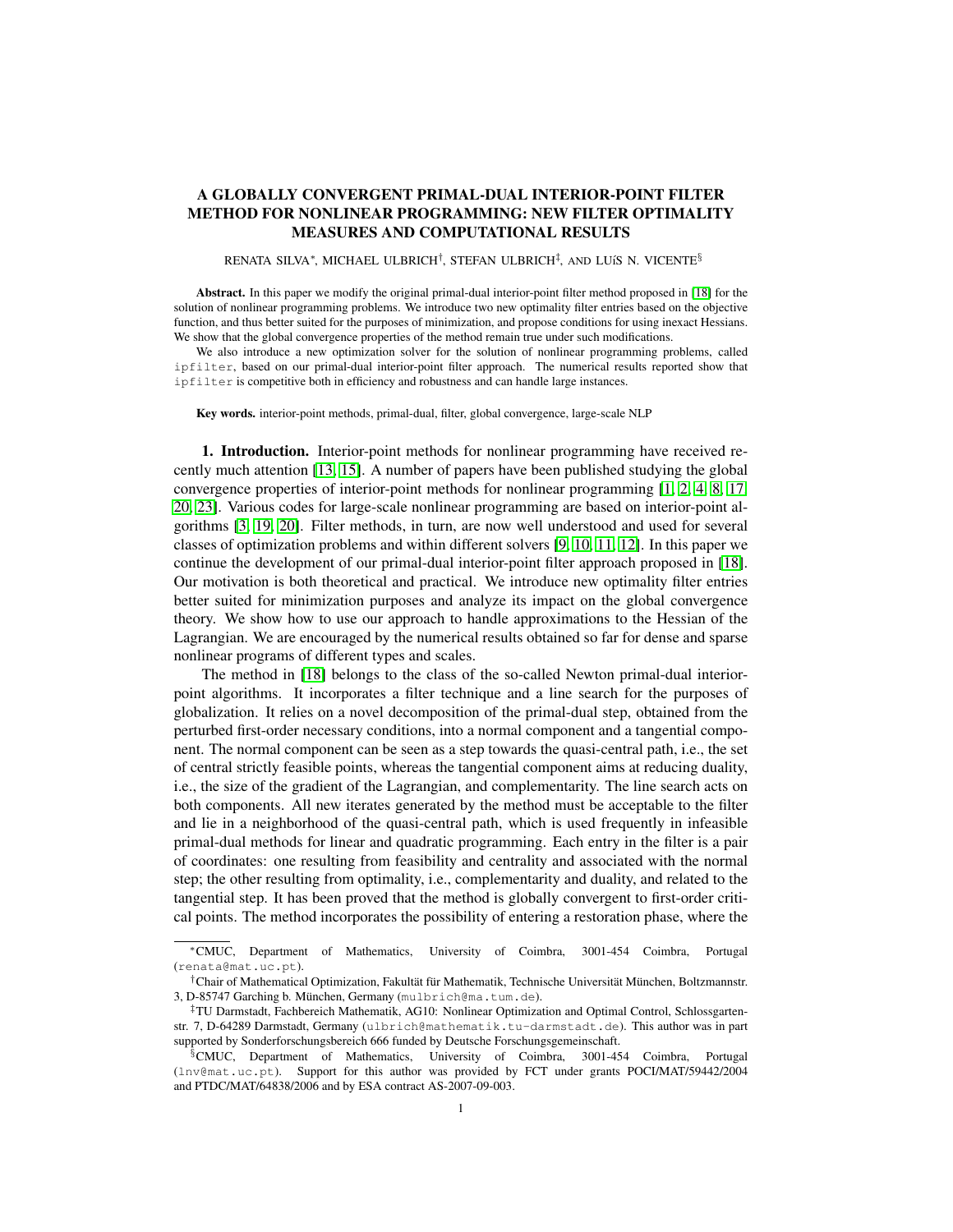goal is the computation of a point in the central neighborhood that is acceptable to the filter and that is not too infeasible. This interior-point methodology is based on a dynamic update of the barrier parameter.

In this paper we explore the proposed framework further, introducing new optimality filter entries better tailored to the purposes of minimization. In fact, the optimality filter entry in [\[18\]](#page-31-0) mentioned above is based on first-order principles and thus might have weaknesses in distinguishing well between minimization and maximization. The new optimality filter entries are obtained by adding to the objective function or the Lagrangian function a constant multiple of complementarity. These optimality filter entries are closer to the ones used in SLP/SQP filter methods where the optimality filter entry is given by the objective function. We show in this paper that the method retains its global convergence properties when using the new optimality filter entries, under a uniform condition on the positive semi-definiteness of the Hessian of the Lagrangian on the appropriate null space of the constraints.

Another aspect in [\[18\]](#page-31-0) that we improve here is the dependence of the algorithm and convergence theory on the use of exact Hessians of the Lagrangian. We study how the framework in [\[18\]](#page-31-0) can be adapted to the absence of second-order derivatives. The only component of the algorithm, when using the new optimality filter entries, which becomes critical without using exact Hessians of the Lagrangian is the need to keep the iterates in the central neighborhood. We have thus explored this fact to our advantage and formulate practical inexact conditions, to use when second-order derivatives are unavailable, based on the action of the inexact Hessian along an appropriate vector.

Finally, in this paper we also report numerical results of ipfilter, the Fortran 90 implementation of our primal-dual interior-point filter approach. We tested ipfilter on a set of constrained nonlinear programs from CUTEr [\[14\]](#page-31-10), including large instances. The results are compared against those obtained by ipopt, the barrier interior-point filter code developed by Wächter and Biegler  $[21]$ . The results show that the current initial version of ipfilter is already competitive in terms of robustness and number of primal-dual iterations. The ipfilter solver is freely available for academic and research purposes and has been selected as one of the solvers of a recent European Space Agency project which aims to produce a general purpose robust NLP solver especially tailored for space trajectory optimization. The ipfilter web site is located at:

<span id="page-1-2"></span><http://www.mat.uc.pt/ipfilter> (1.1)

The paper begins with a description of the interior-point filter framework in Section [2](#page-1-0) where we also introduce the new optimality filter entries and address the use of second-order derivatives. We prove in Section [2,](#page-1-0) under appropriate assumptions, that the primal-dual step is a descent direction for these new filter entries for points in the central neighborhood which are not too infeasible. We also prove in this section that the adjustments in the definition of the central neighborhood required to handle approximations to second-order derivatives still allow large enough step lengths. The (modified) method is then described in detail in Section [3.](#page-13-0) The analysis of global convergence for the primal-dual interior-point method, modified to handle the new optimality filter entries and the relaxation of the Hessian requirement, is given in Section [4.](#page-16-0) The last two sections of the paper concern the development and testing of the ipfilter solver.

<span id="page-1-0"></span>2. Interior-point framework. For the purpose of describing our algorithm and deriving the corresponding analysis of global convergence, we write a general nonlinear programming problem in the form

<span id="page-1-1"></span>
$$
\min f(x) \quad \text{s.t.} \quad h(x) = 0, \quad x \ge 0,
$$
\n<sup>(2.1)</sup>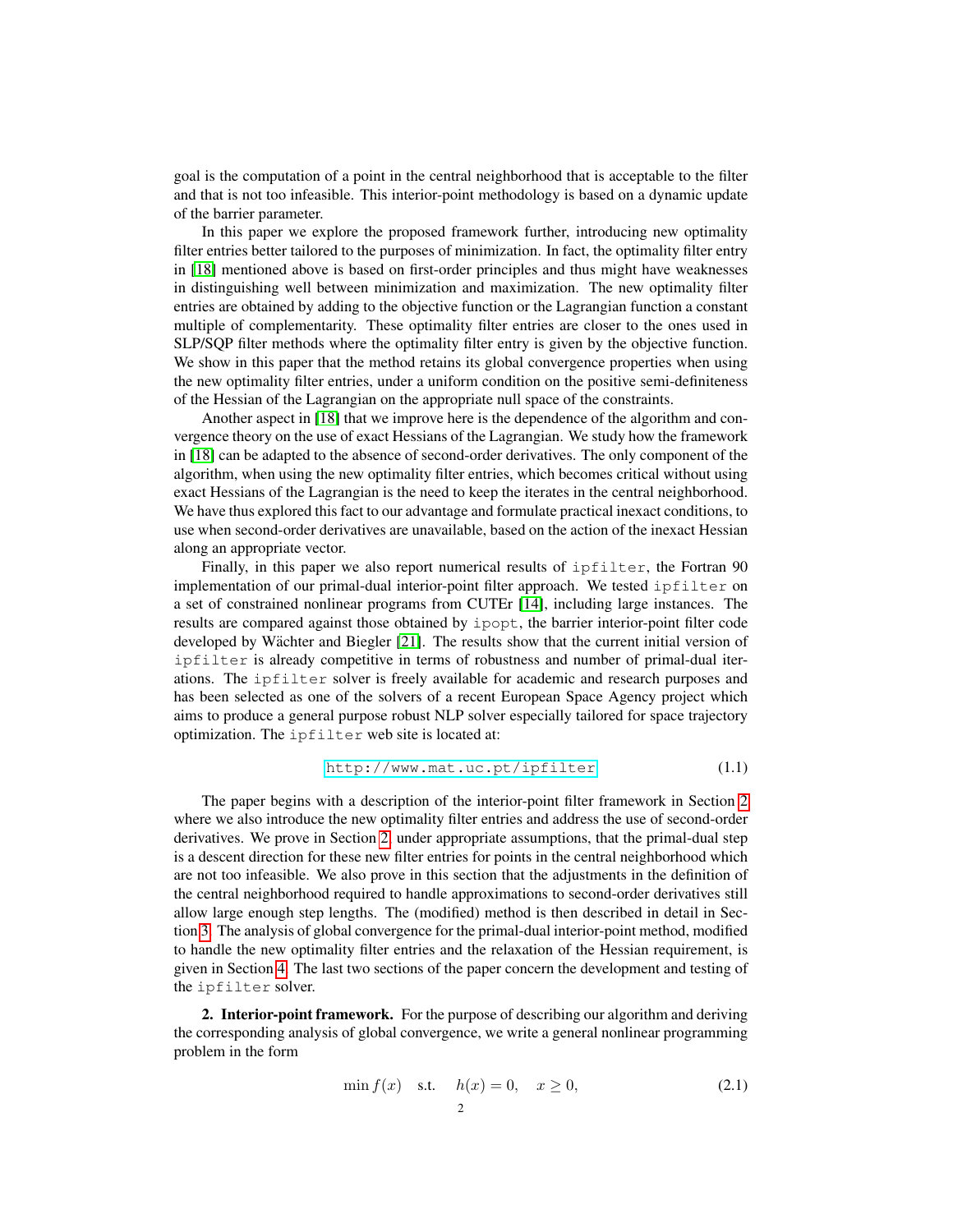where  $f : \mathbb{R}^n \longrightarrow \mathbb{R}$  and  $h : \mathbb{R}^n \longrightarrow \mathbb{R}^m$  are twice continuously differentiable functions on an open set  $\Omega \subset \mathbb{R}^n$ . The implementation of our algorithm in the ipfilter code converts first any nonlinear programming problem where the feasible region involves inequalities not of the simple bound type in a problem with equalities and simple bounds (of the form  $l \leq$  $x \leq u$ ) by means of slack variables. For simplicity, in the presentation of the algorithm and of the analysis of global convergence we deal only with simple bounds of the form  $x \geq 0$ .

2.1. Step computation. Primal-dual interior-point methods are derived by applying Newton's method to an appropriate perturbation of the first-order Karush-Kuhn-Tucker or KKT conditions (which under appropriate constraint qualifications are known to be necessary for local minimizers). Let us write the KKT conditions of problem [\(2.1\)](#page-1-1) in the form

$$
\nabla_x \ell(x, y, z) = 0,\tag{2.2}
$$

$$
h(x) = 0,\t(2.3)
$$

<span id="page-2-1"></span><span id="page-2-0"></span>
$$
Xz = 0,\t(2.4)
$$

$$
x \ge 0, \quad z \ge 0,\tag{2.5}
$$

where  $X = diag(x)$ ,  $y \in \mathbb{R}^m$  and  $z \in \mathbb{R}^n$  are the Lagrange multipliers, and  $\ell$  denotes the Lagrangian function

$$
\ell(x, y, z) = f(x) + h(x)^T y - x^T z.
$$

The above mentioned perturbation is made in the complementarity conditions (block  $(2.4)$  of the KKT system  $(2.2)-(2.4)$  $(2.2)-(2.4)$ :

<span id="page-2-2"></span>
$$
F_{\sigma\mu}(x, y, z) \stackrel{\text{def}}{=} \begin{pmatrix} \nabla_x \ell(x, y, z) \\ h(x) \\ Xz - \sigma\mu e \end{pmatrix} = 0,
$$

where, as in [\[18\]](#page-31-0),  $\sigma \in (0,1)$  plays the role of a centering parameter and  $\mu$  is a measure of complementarity

$$
\mu = \frac{x^T z}{n}.\tag{2.6}
$$

We also use the notation

$$
w = (x, y, z)
$$
 and  $\Delta w = (\Delta x, \Delta y, \Delta z)$ .

In this paper the primal-dual step  $\Delta w$  is computed by solving an approximated linearized perturbed KKT system, of the form

$$
\begin{pmatrix}\nH & \nabla h(x) & -I \\
\nabla h(x)^T & 0 & 0 \\
Z & 0 & X\n\end{pmatrix}\n\begin{pmatrix}\n\Delta x \\
\Delta y \\
\Delta z\n\end{pmatrix} = -\begin{pmatrix}\n\nabla_x \ell(x, y, z) \\
h(x) \\
Xz - \sigma \mu e\n\end{pmatrix},
$$

where H is an approximation to  $\nabla_{xx}^2 \ell(x, y, z)$  which will be required to satisfy certain conditions. We denote the matrix of this system by  $KKT(w)$ . When  $H = \nabla_{xx}^2 \ell(w)$ , we have that  $KKT(w) = F'_{\sigma\mu}(w)$ . As discussed in [\[18\]](#page-31-0), the choice of complementarity measure  $\mu$ according to [\(2.6\)](#page-2-2) ensures that the primal-dual step  $\Delta w$  is a descent direction for  $x^T z/n$ , allowing a dynamic reduction of  $\mu$  (see also [\[8\]](#page-30-3)).

The approach introduced in [\[18\]](#page-31-0) to adapt the methodology of a filter to the interior-point context specified two quantities for the filter entries, the first component corresponding to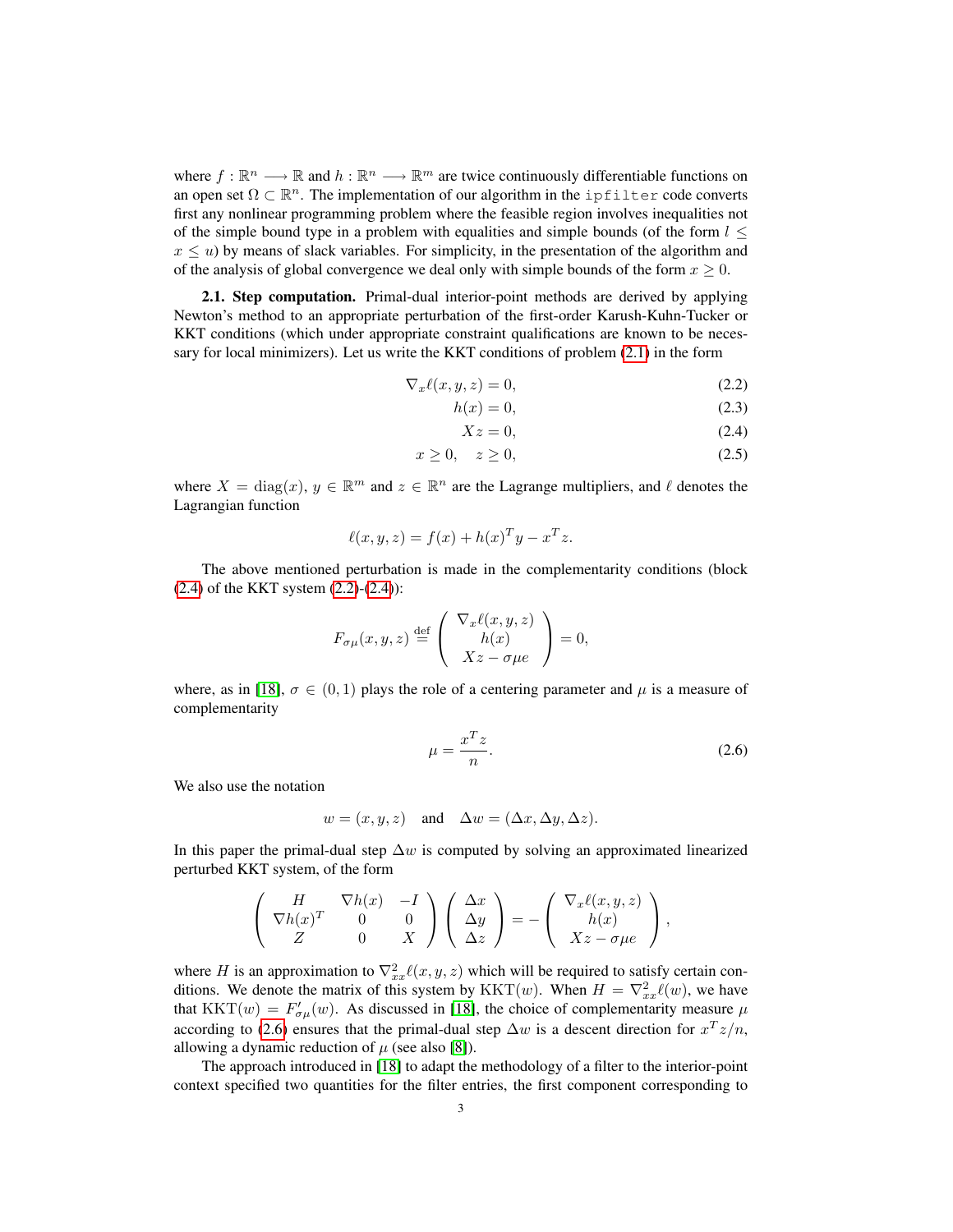<span id="page-3-0"></span>quasi-centrality (feasibility and centrality) and the second corresponding to optimality (complementarity and criticality). This choice of filter components was then associated with a decomposition of the trial step into a normal step and a tangential step that yielded a decrease on the respective filter components. In fact, the perturbed KKT-conditions can be rewritten as

$$
F_{\sigma\mu}(x,y,z) = \begin{pmatrix} 0 \\ h(x) \\ Xz - \mu e \end{pmatrix} + \begin{pmatrix} \nabla_x \ell(x,y,z) \\ 0 \\ (1 - \sigma)\mu e \end{pmatrix} = 0.
$$
 (2.7)

This splitting motivated the step decomposition  $\Delta w = s^n + s^t$ , where the normal step  $s^n =$  $(\Delta x^n, \Delta y^n, \Delta z^n)$  is the solution of

<span id="page-3-5"></span>
$$
KKT(w)s^{n} = -\begin{pmatrix} 0\\ h(x)\\ Xz - \mu e \end{pmatrix},
$$
\n(2.8)

and the tangential step  $s^t = (\Delta x^t, \Delta y^t, \Delta z^t)$  is given by

<span id="page-3-4"></span>
$$
KKT(w)s^{t} = -\begin{pmatrix} \nabla_x \ell(w) \\ 0 \\ (1-\sigma)\mu e \end{pmatrix}.
$$
 (2.9)

2.2. New filter entries. The first term in the middle expression of [\(2.7\)](#page-3-0) measures the proximity to the quasi-central path [\[8\]](#page-30-3) and led to the choice of the following filter component

$$
\theta(w) = ||h(x)|| + ||Xz - (x^T z)/ne||.
$$

The second term in the middle expression of [\(2.7\)](#page-3-0) measures complementarity and criticality. Thus, we chose in [\[18\]](#page-31-0), for the second filter component, the optimality measure

<span id="page-3-3"></span><span id="page-3-1"></span>
$$
x^T z/n + \|\nabla_x \ell(w)\|^2.
$$
 (2.10)

The choice [\(2.10\)](#page-3-1) arose naturally given the decomposition of the step into its normal and tangential components. However, since it is based on first-order principles, it might not distinguish sufficiently well between local minimization and local maximization. One alternative we analyze in this paper is given by

$$
\theta_g(w) = f(x) + h(x)^T y + c\mu = \ell(x, y, z) + (c + n)\mu,
$$
\n(2.11)

where  $c > 0$  is a given constant to be specified later. Another alternative is simply

<span id="page-3-2"></span>
$$
\theta_g(w) = f(x) + c\mu. \tag{2.12}
$$

These alternatives are closer to the original choice of  $\theta_g(w) = f(x)$  used in SLP/SQP filter methods. In fact, note that when  $\mu$  is small in [\(2.12\)](#page-3-2) (or when  $\mu$  and  $||h(x)||$  are small in [\(2.11\)](#page-3-3) and the size of y is moderate), then  $\theta_q(w) \simeq f(x)$ .

2.3. Step length. The flexibility of the step splitting was used in [\[18\]](#page-31-0) to introduce different step sizes for  $s^n$  and  $s^t$  in the trial step computation. Let  $\Delta$  be the positive scalar that controls the length of the step taken along  $\Delta w$ , forcing the damped components  $\alpha^{n}(\Delta)s^{n}$ and  $\alpha^t(\Delta)s^t$ , to satisfy

$$
\|\alpha^n(\Delta)s^n\| \leq \Delta, \qquad \|\alpha^t(\Delta)s^t\| \leq \Delta.
$$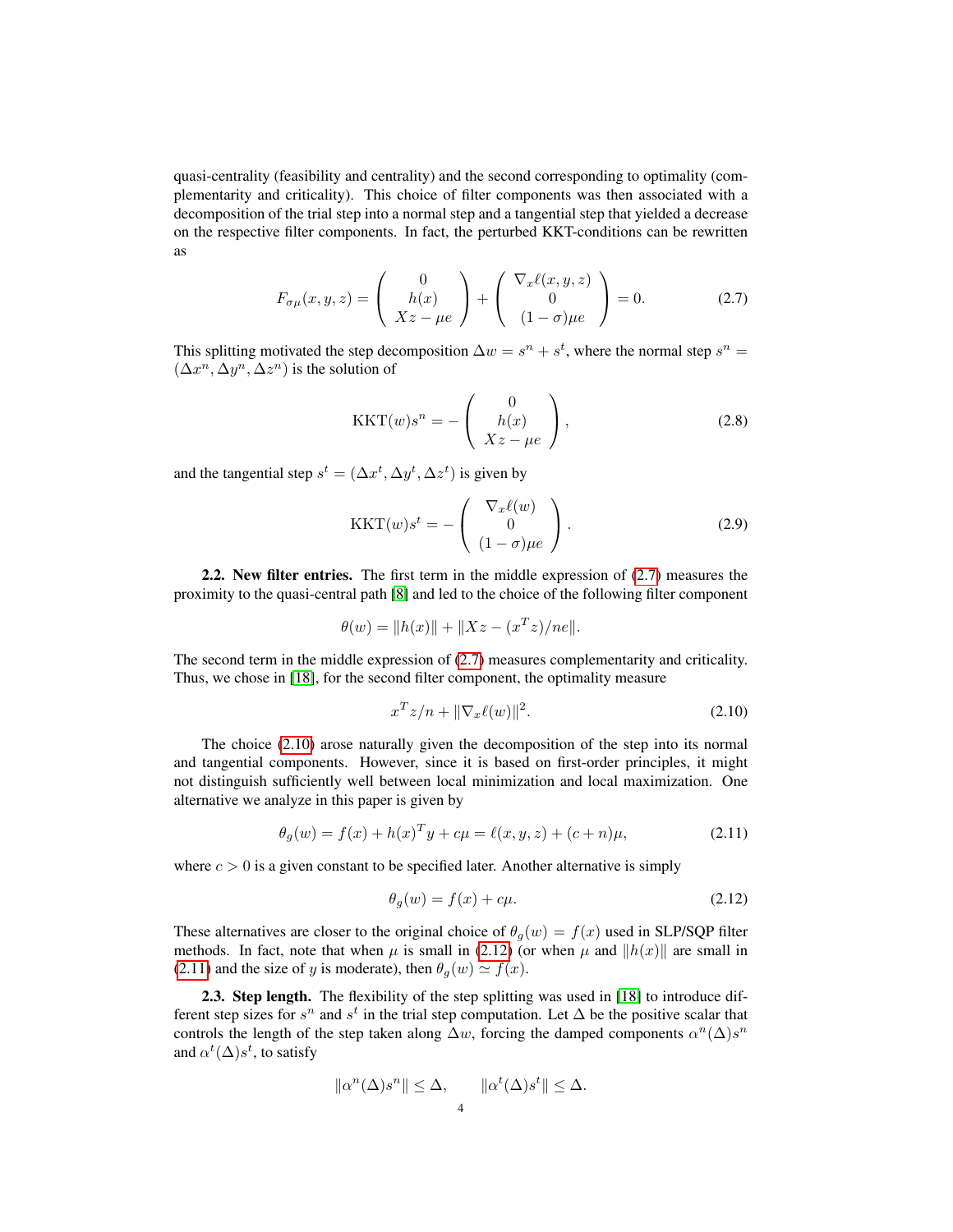Having these bounds in mind, and requiring explicitly  $\alpha^t(\Delta) \leq \alpha^n(\Delta)$ , the step sizes taken along the normal and tangential directions respectively are defined as

$$
\alpha^n(\Delta) = \min\left\{1, \frac{\Delta}{\|s^n\|}\right\},\tag{2.13}
$$

<span id="page-4-3"></span><span id="page-4-2"></span>
$$
\alpha^{t}(\Delta) = \min\left\{\alpha^{n}(\Delta), \frac{\Delta}{\|s^{t}\|}\right\} = \min\left\{1, \frac{\Delta}{\|s^{n}\|}, \frac{\Delta}{\|s^{t}\|}\right\}.
$$
 (2.14)

Here, we use for  $\Delta > 0$  the natural definition  $\alpha^{n}(\Delta) = 1$  for  $||s^{n}|| = 0$ , by using the convention  $\min\{1,\infty\} = 1$ . We also say that  $\alpha^t(\Delta) = \alpha^n(\Delta)$  if  $||s^t|| = 0$ , although our algorithm cannot generate tangential steps for which  $||s^t|| = 0$  since the right-hand-side in [\(2.9\)](#page-3-4) will never be zero if the iterates x and z are kept positive throughout. The requirement  $\alpha^t(\Delta) \leq \alpha^n(\Delta)$  is mainly necessary to enforce the iterates to stay in the neighborhood  $\mathcal{N}(\gamma, M, p)$  defined in [\(2.18\)](#page-5-0) below, see Lemma [2.7.](#page-12-0)

Let also

$$
w(\Delta) = (x(\Delta), y(\Delta), z(\Delta)) = w + \alpha^n(\Delta)s^n + \alpha^t(\Delta)s^t,
$$
\n(2.15)

$$
s(\Delta) = (s_x(\Delta), s_y(\Delta), s_z(\Delta)) = w(\Delta) - w = \alpha^n(\Delta)s^n + \alpha^t(\Delta)s^t.
$$
 (2.16)

Thus,  $||s(\Delta)|| \le 2\Delta$  (and one can see that  $\Delta$  plays a role comparable to a trust-region radius).

The scalars  $\alpha^{n}(\Delta)$  and  $\alpha^{t}(\Delta)$  will be such that positivity and some measure of centrality of the new iterate  $w(\Delta)$  are maintained. However, both  $\alpha^n(\Delta)$  and  $\alpha^t(\Delta)$  depend on  $\Delta$ , that in turn will be adjusted, not only to meet the purpose of positivity and centrality, but also to enforce global convergence.

We introduce the notation

$$
\theta_h(w) = ||h(x)||,
$$
\n $\theta_c(w) = \left\| Xz - \frac{x^T z}{n} e \right\|,$ \n $\theta_\ell(w) = \left\| \nabla_x \ell(w) \right\|,$ 

which allows us to write the first filter component as

<span id="page-4-4"></span><span id="page-4-1"></span>
$$
\theta(w) = \theta_c(w) + \theta_h(w),
$$

Note that a point w satisfying  $\theta(w) = \theta_{\ell}(w) = 0$ ,  $\mu = 0$ , and  $(x, z) \ge 0$ , is a KKT point.

With the purpose of achieving a reduction on the function  $\theta_g$ , we introduce, at a given point w, the linear model

$$
m(w(\Delta)) = \theta_g(w) + \nabla \theta_g(w)^T (w(\Delta) - w).
$$

To simplify the notation we also define

<span id="page-4-0"></span>
$$
\mu(\Delta) = \frac{x(\Delta)^T z(\Delta)}{n}.
$$

**2.4. Central neighborhood.** One possibility to prevent  $(x(\Delta), z(\Delta))$  from approaching the boundary of the positive orthant too rapidly is to keep the iterates in some form of central neighborhood. In [\[18\]](#page-31-0), we have used the neighborhood

$$
\mathcal{N}(\gamma, M) = \left\{ w : (x, z) > 0, \ Xz \ge \gamma \frac{x^T z}{n}, \ \theta_h(w) + \theta_\ell(w) \le M \frac{x^T z}{n} \right\},\tag{2.17}
$$

with fixed  $\gamma \in (0, 1)$  and  $M > 0$  (see also the references [\[8,](#page-30-3) [22\]](#page-31-12)). To keep the iterates in this neighborhood we need the primal-dual step to yield some form of sufficient decrease on  $\theta_{\ell}$ . In particular, we were able to prove in [\[18\]](#page-31-0) for steps using exact second-order derivatives that

$$
\theta_{\ell}(w(\Delta)) \le (1 - \alpha^{t}(\Delta)) \theta_{\ell}(w) + M_{\ell} \Delta^{2},
$$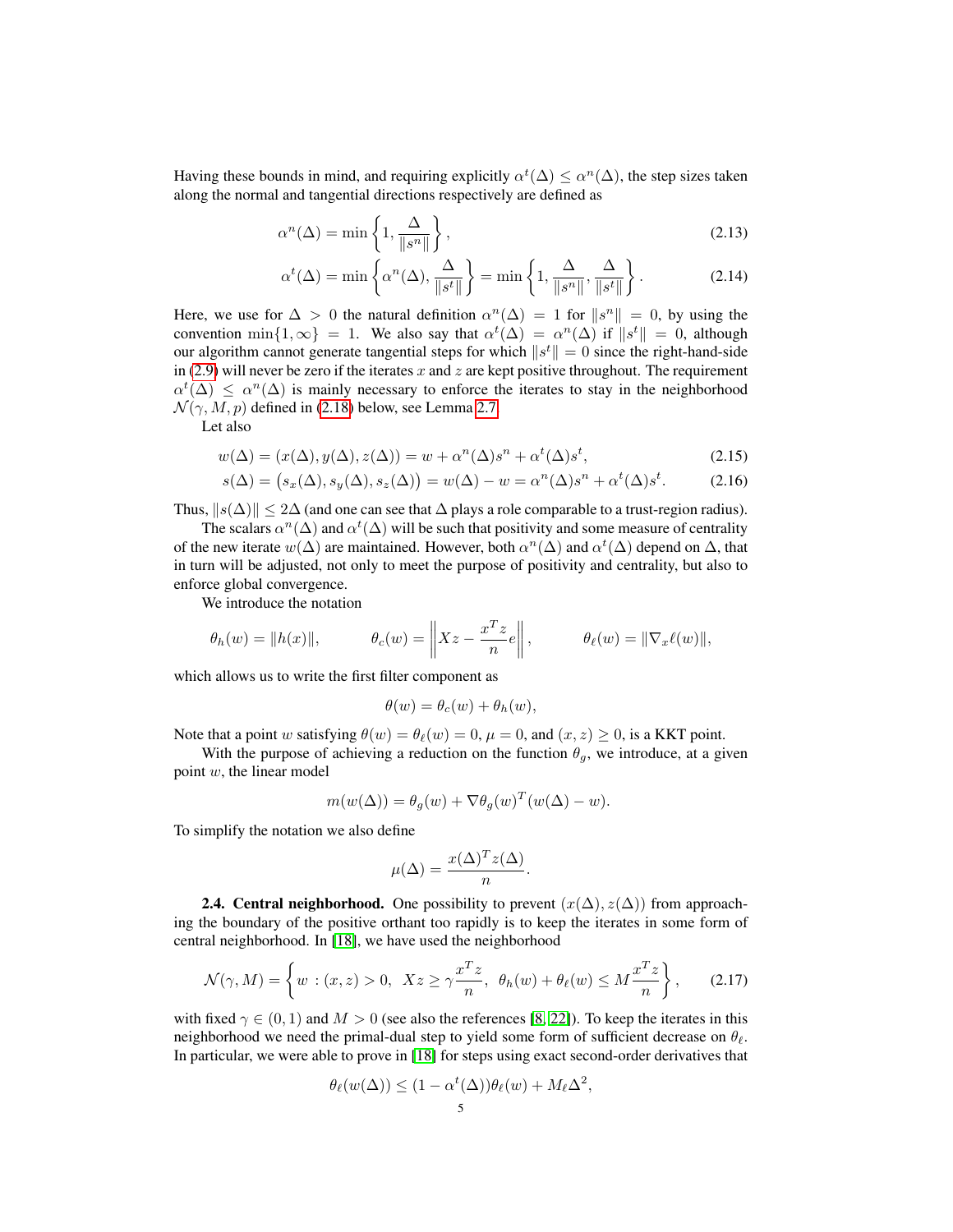for some constant  $M_\ell$  depending on the Lipschitz constants of the second-order derivatives of the functions defining the problem.

In this paper we will consider a more general scenario which will allow us to work with different types of approximations  $H$  to the Hessian of the Lagrangian. For this purpose, we consider a family of neighborhoods parameterized by  $p \in [1, 2]$ :

$$
\mathcal{N}(\gamma, M, p) = \left\{ w : (x, z) > 0, \ Xz \ge \gamma \frac{x^T z}{n}, \ \theta_h(w) + \theta_\ell(w)^p \le M \frac{x^T z}{n} \right\}.
$$
 (2.18)

When  $p = 1$  we recover [\(2.17\)](#page-4-0), i.e., we have that  $\mathcal{N}(\gamma, M, 1) = \mathcal{N}(\gamma, M)$ .

We then ask H to satisfy a sufficient decrease condition on  $\theta_{\ell}^{p}$  of the following type

<span id="page-5-0"></span>
$$
\theta_{\ell}(w(\Delta))^p \le (1 - p\alpha^t(\Delta))\theta_{\ell}(w)^p + M_{\ell} \max\{\Delta^q, \Delta^2\},\tag{2.19}
$$

where  $q \in (1, 2]$ . When  $p = 1$  and  $q = 2$ , we recover the case treated in [\[18\]](#page-31-0).

Similarly to what has been showed in [\[18\]](#page-31-0) for the neighborhood [\(2.17\)](#page-4-0), we will see in the next subsection that  $w \in \mathcal{N}(\gamma, M, p)$  implies  $w(\Delta) \in \mathcal{N}(\gamma, M, p)$  whenever  $\Delta > 0$  is sufficiently small.

2.5. Use of second-order derivatives. It was proved in [\[18,](#page-31-0) Lemma 1] that [\(2.19\)](#page-5-1) is true for all  $\Delta > 0$  when  $p = 1$ ,  $q = 2$ , and  $H = \nabla^2_{xx} \ell(w)$ . The constant  $M_{\ell}$  in [\(2.19\)](#page-5-1) depends on the Lipschitz constant of the Hessian of the Lagrangian. It is easy to see that [\(2.19\)](#page-5-1) is also true, when  $p = 1$ , for all values of  $\Delta > 0$  such that

<span id="page-5-7"></span><span id="page-5-6"></span><span id="page-5-2"></span><span id="page-5-1"></span>
$$
||H - \nabla_{xx}^2 \ell(w)|| \le N\Delta^{q-1},\tag{2.20}
$$

where N is any fixed positive constant and  $q \in (1, 2]$ . In this case,  $M_\ell$  also depends on N.

Moreover, [\(2.19\)](#page-5-1) is also true, when  $p = 2$ , for all values of  $\Delta > 0$  such that

$$
\| [H - \nabla_{xx}^2 \ell(w)] \nabla_x \ell(w) \| \le N \| \nabla_x \ell(w) \| \Delta^{q-1}, \tag{2.21}
$$

where N is any fixed positive constant and  $q \in (1, 2]$ . More generally, we have the following result.

<span id="page-5-3"></span>LEMMA 2.1. *Let*  $p, q \in [1, 2]$  *and let*  $H$  *satisfy* ([2.21](#page-5-2))*. Then the following results hold.* 

i) *There exists a constant*  $M_{\ell} > 0$ *, that only depends on* N, on bounds for  $\theta_{\ell}$  and  $\|\nabla^2_{xw}\ell\|$ , and on a Lipschitz constant for  $\nabla^2_{xw}\ell$ , such that

$$
\theta_{\ell}^{p}(w(\Delta)) \le (1 - p\alpha^{t}(\Delta))\theta_{\ell}^{p}(w) + M_{\ell} \max\{\Delta^{p}, \Delta^{q}, \Delta^{2}\}.
$$
 (2.22)

ii) If in addition  $\theta_\ell(w) \geq \epsilon > 0$  then there exists a constant  $M'_{\ell,p} > 0$  that only depends *on* p and  $\epsilon$ , on N, on bounds for  $\theta_\ell$  and  $\|\nabla^2_{xw}\ell\|$ , and on a Lipschitz constant for  $\nabla_{xw}^2 \ell$ , such that

$$
\theta_{\ell}^p(w(\Delta)) \le (1 - p\alpha^t(\Delta))\theta_{\ell}^p(w) + M'_{\ell,p} \max\{\Delta^q, \Delta^2\}.
$$
 (2.23)

For the proof we need the following auxiliary result.

<span id="page-5-4"></span>LEMMA 2.2. Let  $p \in [1,2]$  and  $g(x) = ||x||^p$ . Then g is infinitely differentiable on  $\mathbb{R}^n \setminus \{0\}$  with

<span id="page-5-5"></span>
$$
\nabla g(x) = p||x||^{p-2}x, \quad \nabla^2 g(x) = p||x||^{p-2}I + p(p-2)||x||^{p-4}xx^T. \tag{2.24}
$$

*If*  $p > 1$  *then* g *is also continuously differentiable at*  $x = 0$  *with*  $\nabla q(0) = 0$ *, and if*  $p = 2$ *, g is infinitely differentiable at*  $x = 0$  *with*  $\nabla^2 g(0) = 2I$ .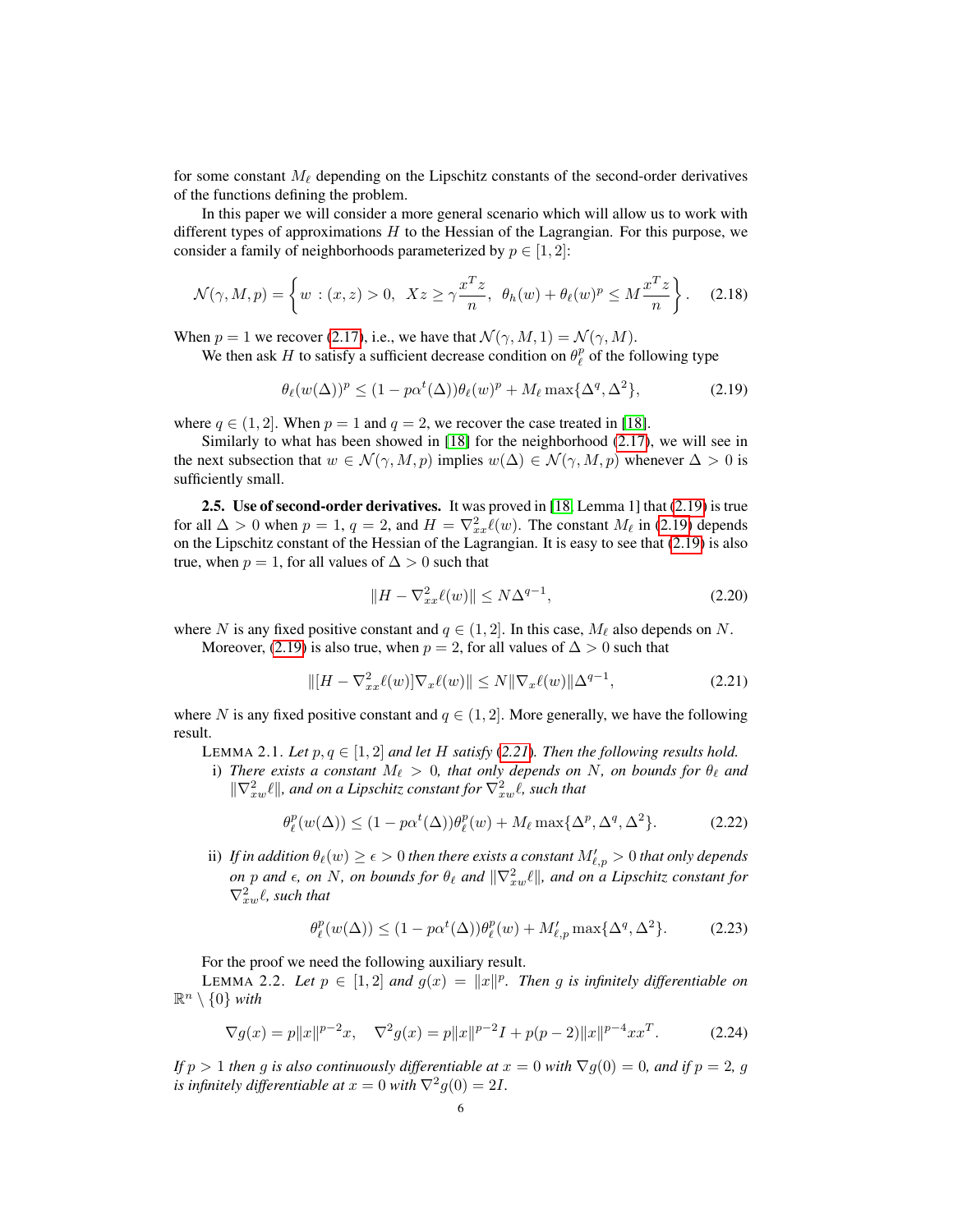*Now let*  $x, y$  *be given*  $(x, y \neq 0$  *if*  $p = 1$ *). Then* 

<span id="page-6-1"></span>
$$
\|\nabla g(y) - \nabla g(x)\| \le 2^{3-p} p \|y - x\|^{p-1}.
$$
\n(2.25)

*Furthermore, if*  $\rho \stackrel{\text{def}}{=} \min_{0 \leq t \leq 1} ||(1-t)x + ty|| > 0$ *, there also holds* 

<span id="page-6-2"></span>
$$
\|\nabla g(y) - \nabla g(x)\| \le p\rho^{p-2} \|y - x\|.
$$
 (2.26)

The proof of this auxiliary lemma is given in the appendix.

*Proof.* (of Lemma [2.1\)](#page-5-3) Let  $B_\ell$  and  $B_{\ell'}$  be bounds for  $\theta_\ell$  and  $\|\nabla_x^2 w\ell\|$ , respectively. Then  $B_{\ell'}$  is also a Lipschitz constant for  $\nabla_x \ell$ . Denote by  $C_{\ell'}$  a Lipschitz constant for  $\nabla_x^2 w \ell$ .

We prove the result first for  $p > 1$ . Limit transition  $p \downarrow 1$  yields then the case  $p = 1$ . We will apply Lemma [2.2](#page-5-4) with  $g(x) = ||x||^p$ .

We first prove the estimate

<span id="page-6-0"></span>
$$
\nabla g(\nabla_x \ell(w))^T \nabla_{xw}^2 \ell(w) s(\Delta) \le -p\alpha^t(\Delta) \theta_\ell^p(w) + R_1(\Delta)
$$
  
with 
$$
R_1(\Delta) = 2pN\theta_\ell^{p-1}(w)\Delta^q \le 2pNB_\ell^{p-1}\Delta^q.
$$
 (2.27)

Consider first the case  $\nabla_x \ell(w) = 0$ . Then [\(2.27\)](#page-6-0) holds true, since the left-hand side is zero and the right-hand side reduces to  $R_1(\Delta)$ , which is zero, too.

In the case  $\nabla_x \ell(w) \neq 0$  there holds

$$
\nabla g(\nabla_x \ell(w))^T \nabla_{xw}^2 \ell(w) s(\Delta) = p \|\nabla_x \ell(w)\|^{p-2} \nabla_x \ell(w)^T \nabla_{xw}^2 \ell(w) s(\Delta)
$$
  
\n
$$
\leq p \|\nabla_x \ell(w)\|^{p-2} \nabla_x \ell(w)^T (-\alpha^t(\Delta) \nabla_x \ell(w)) + pN \|\nabla_x \ell(w)\|^{p-1} \Delta^{q-1} \|s(\Delta)\|.
$$

From this [\(2.27\)](#page-6-0) follows immediately.

Next, we use [\(2.27\)](#page-6-0) to derive the estimate

$$
\theta_{\ell}^{p}(w(\Delta)) = \theta_{\ell}^{p}(w) + \int_{0}^{1} \nabla g(\nabla_{x}\ell(w + ts(\Delta)))^{T} \nabla_{xw}^{2}\ell(w + ts(\Delta))s(\Delta) dt
$$
  
\n
$$
= \theta_{\ell}^{p}(w) + \nabla g(\nabla_{x}\ell(w))^{T} \nabla_{xw}^{2}\ell(w)s(\Delta) + R_{2}(\Delta)
$$
  
\n
$$
\leq (1 - p\alpha^{t}(\Delta))\theta_{\ell}^{p}(w) + R_{1}(\Delta) + R_{2}(\Delta),
$$

where

$$
|R_2(\Delta)| \leq \int_0^1 |[\nabla g(\nabla_x \ell(w + ts(\Delta)))^T \nabla_{xw}^2 \ell(w + ts(\Delta))
$$
  

$$
- \nabla g(\nabla_x \ell(w))^T \nabla_{xw}^2 \ell(w)|s(\Delta)| dt
$$
  

$$
\leq \int_0^1 |[\nabla g(\nabla_x \ell(w + ts(\Delta))) - \nabla g(\nabla_x \ell(w))]^T \nabla_{xw}^2 \ell(w + ts(\Delta))s(\Delta)| dt
$$
  

$$
+ \int_0^1 |\nabla g(\nabla_x \ell(w)))^T (\nabla_{xw}^2 \ell(w + ts(\Delta)) - \nabla_{xw}^2 \ell(w))s(\Delta)| dt
$$
  

$$
\stackrel{\text{def}}{=} R_3(\Delta) + R_4(\Delta).
$$

Now with [\(2.25\)](#page-6-1) and [\(2.24\)](#page-5-5)

$$
R_3(\Delta) \le \frac{1}{p} B_{\ell'} 2^{3-p} p B_{\ell'}^{p-1} \|s(\Delta)\|^{p-1} \|s(\Delta)\| \le 8 B_{\ell'}^p \Delta^p,
$$
  

$$
R_4(\Delta) \le \frac{1}{2} p \|\nabla_x \ell(w)\|^{p-1} C_{\ell'} \|s(\Delta)\|^2 \le 2p B_{\ell}^{p-1} C_{\ell'} \Delta^2.
$$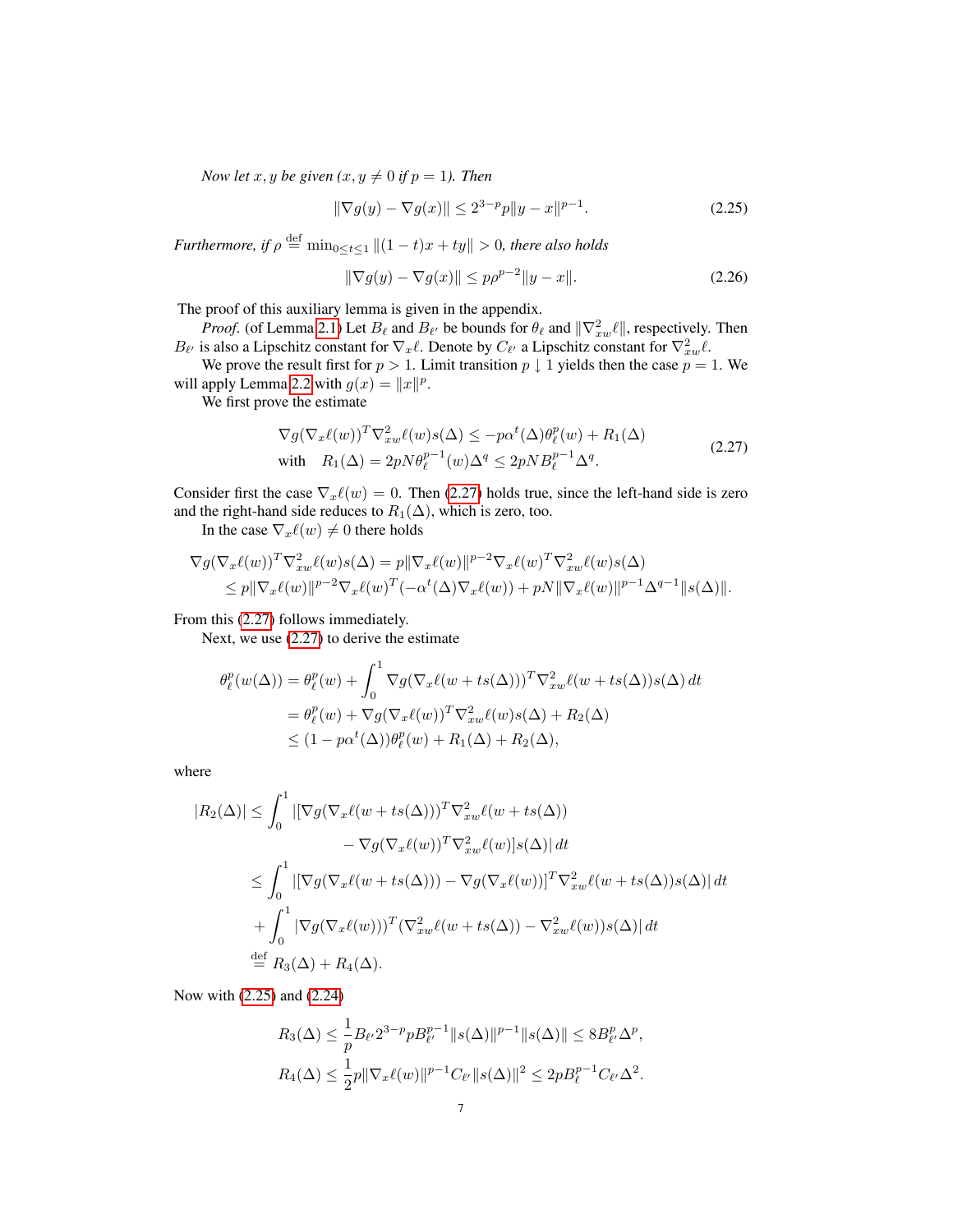This shows the first assertion.

2. To prove the second assertion we estimate, for all  $t \in [0, 1]$ ,

$$
\|\nabla_x \ell(w + ts(\Delta)) - \nabla_x \ell(w)\| \le \int_0^t \|\nabla_{xw}^2 \ell(w + \tau s(\Delta))s(\Delta)\| d\tau \le 2t B_{\ell'}\Delta.
$$

Hence, if we choose  $\Delta \leq \Delta_{\ell} \stackrel{\text{def}}{=} \epsilon/(4B_{\ell'})$ , we have

$$
\|\nabla_x \ell(w + ts(\Delta)) - \nabla_x \ell(w)\| \le \epsilon/2 \quad \forall \ t \in [0, 1].
$$

Therefore, for all  $\tau, t \in [0, 1]$ ,

$$
||(1-\tau)\nabla_x \ell(w) + \tau \nabla_x \ell(w + ts(\Delta))||
$$
  
\n
$$
\geq ||\nabla_x \ell(w)|| - \tau ||\nabla_x \ell(w + ts(\Delta)) - \nabla_x \ell(w)|| \geq \epsilon - \tau \epsilon/2 \geq \epsilon/2.
$$

By using [\(2.26\)](#page-6-2), we then obtain, for all  $\Delta \leq \Delta_{\ell}$ ,

$$
R_3(\Delta) \le \frac{1}{2} B_{\ell'} p\left(\frac{\epsilon}{2}\right)^{p-2} B_{\ell'} \|s(\Delta)\|^2 \le 2B_{\ell'}^2 p\left(\frac{\epsilon}{2}\right)^{p-2} \Delta^2.
$$

This concludes the proof of the second assertion.  $\square$ 

Let us now discuss the context of condition [\(2.21\)](#page-5-2). The use of exact Hessians  $H =$  $\nabla_{xx}^2 \ell(w)$  or of Hessian approximations H such that [\(2.20\)](#page-5-6) holds are certainly two ways to satisfy [\(2.21\)](#page-5-2). However, this condition can be imposed without requiring the Hessian of the Lagrangian or an entire approximation thereof. In fact, we can first calculate the matrix-vector product

$$
r(w) = \nabla_{xx}^2 \ell(w) \nabla_x \ell(w)
$$

using finite difference approximations with an error of the order of  $\Delta^{q-1}$ :

$$
\|\tilde{r}(w) - r(w)\| = \mathcal{O}(\Delta^{q-1}).
$$

Then, we require  $H$  to satisfy

<span id="page-7-0"></span>
$$
H\tilde{r}(w) = \nabla_x \ell(w),\tag{2.28}
$$

and there are several ways to achieve this last goal. For instance, one can compute  $H$  from a quasi-Newton update where this condition is additionally imposed. The numerical experiments reported in this paper were performed on the CUTEr collection test where second-order derivatives are available. A numerical study on the imposition of [\(2.21\)](#page-5-2) without second-order derivatives is out of the scope of this paper. Condition [\(2.21\)](#page-5-2) seems to be the strongest relaxation of our algorithmic framework to the case where only first-order derivatives are available for which one can prove global convergence to first-order stationary points.

2.6. Step estimates. We start by recalling the result in [\[18,](#page-31-0) Lemma 13] which estimates the variation on the complementarity measure  $\mu$  along the primal-dual step.

LEMMA 2.3. *For all*  $\Delta > 0$  *it holds* 

$$
X(\Delta)z(\Delta) \le (\gamma + (1 - \gamma)\alpha^n(\Delta) - \alpha^t(\Delta)(1 - \sigma))\mu e + 4\Delta^2 e,
$$
  
\n
$$
X(\Delta)z(\Delta) \ge (\gamma + (1 - \gamma)\alpha^n(\Delta) - \alpha^t(\Delta)(1 - \sigma))\mu e - 4\Delta^2 e,
$$
  
\n
$$
\mu(\Delta) \le (1 - \alpha^t(\Delta)(1 - \sigma)) \mu + 4\Delta^2,
$$
  
\n
$$
\mu(\Delta) \ge (1 - \alpha^t(\Delta)(1 - \sigma)) \mu - 4\Delta^2.
$$
\n(2.29)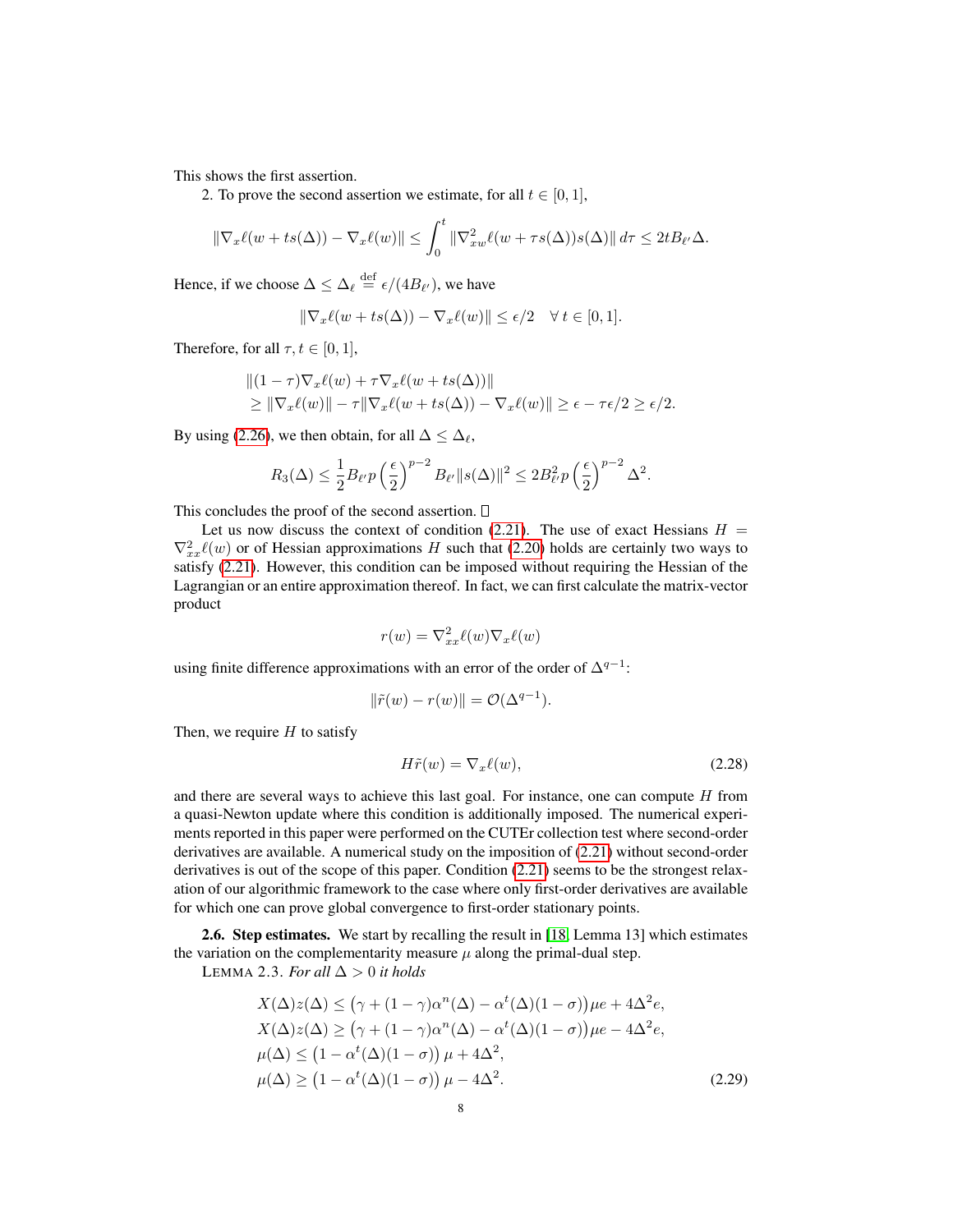The following lemma estimates the variation in  $\theta_h$  and  $\theta_c$  along the primal-dual step the proofs are exactly as the corresponding ones in [\[18,](#page-31-0) Lemma 1].

<span id="page-8-6"></span>LEMMA 2.4. *There exist positive constants* M<sup>h</sup> *(depending on the Lipschitz constant of*  $\nabla h$ *)* and  $M_c$  *such that, for all*  $\Delta > 0$ *,* 

$$
\theta_h(w(\Delta)) \le (1 - \alpha^n(\Delta))\theta_h(w) + M_h\Delta^2,
$$
\n(2.30)

<span id="page-8-5"></span>
$$
\theta_c(w(\Delta)) \le (1 - \alpha^n(\Delta))\theta_c(w) + M_c \Delta^2.
$$
\n(2.31)

The next lemma is crucial in the analysis of global convergence of our primal-dual interior-point filter method when using the new optimality filter entries [\(2.11\)](#page-3-3) and [\(2.12\)](#page-3-2) since it analysis the behavior of these quantities along the primal-dual step. It gives an upper bound for these two filter entries  $\theta_q$  at the new point  $w(\Delta)$ , in terms of  $\Delta$  and of the corresponding values at the previous point w. It also provides a lower bound for the decrease produced on the linear model m by the step  $w(\Delta) - w$ .

<span id="page-8-7"></span>LEMMA 2.5. Let  $KKT(w)$  *be invertible and assume that*  $Xz \geq \gamma \mu e$ *. Let also*  $H +$  $\frac{1}{2}X^{-1}Z$  *be positive semidefinite on the null space of*  $\nabla h(x)^T$ *. Then, for*  $\Delta > 0$ *, it holds* 

$$
\theta_g(w(\Delta)) - \theta_g(w) \le -M_\mu \alpha^t(\Delta)\mu + M_\theta \theta(w) + M_g \Delta^2,
$$
\n(2.32)

*for some positive constants*  $M_{\mu}$ ,  $M_{\theta}$ , and  $M_{g}$  and for all

<span id="page-8-4"></span><span id="page-8-2"></span><span id="page-8-0"></span>
$$
c \ge \frac{3n^2}{1-\sigma} \left( \max\left\{ 1, \frac{1-\sigma}{\gamma} \right\} \right)^2.
$$
 (2.33)

*For any*  $\Delta > 0$ *, we also have* 

<span id="page-8-3"></span>
$$
m(w) - m(w(\Delta)) \ge M_{\mu}\alpha^{t}(\Delta)\mu - M_{\theta}\theta(w). \tag{2.34}
$$

*The constant*  $M_\theta$  *depends on upper bounds for*  $\Vert$  KKT $(w)^{-1} \Vert$  *and*  $\Vert$ *H* $\Vert$ *.* 

*Proof.* We prove the result for the measure  $\theta_a(w)$  given by [\(2.11\)](#page-3-3). The proof for [\(2.12\)](#page-3-2) is essentially the same and differs only on the contribution of the terms to  $M_{\theta}\theta(w)$ .

To prove [\(2.32\)](#page-8-0) we start by applying a Taylor expansion

<span id="page-8-1"></span>
$$
\theta_g(w) - \theta_g(w(\Delta)) = -\nabla \theta_g(w)^T (w(\Delta) - w) - \mathcal{O}(\Delta^2). \tag{2.35}
$$

Using the first block of equations of the system [\(2.9\)](#page-3-4) and summing and subtracting an appropriate term at the end, we have

$$
-\nabla \theta_g(w)^T (w(\Delta) - w)
$$
  
\n
$$
= -s_x(\Delta)^T \nabla_x \ell(w) - s_y(\Delta)^T \nabla_y \ell(w) - s_z(\Delta)^T \nabla_z \ell(w)
$$
  
\n
$$
- \frac{c + n}{n} (s_x(\Delta)^T z + s_z(\Delta)^T x)
$$
  
\n
$$
= s_x(\Delta)^T H \Delta x^t + s_x(\Delta)^T \nabla h(x) \Delta y^t - s_x(\Delta)^T \Delta z^t
$$
  
\n
$$
- s_y(\Delta)^T h(x) + s_z(\Delta)^T x - \frac{c + n}{n} (s_x(\Delta)^T z + s_z(\Delta)^T x)
$$
  
\n
$$
= s_x(\Delta)^T H \Delta x^t + s_x(\Delta)^T \nabla h(x) \Delta y^t - s_x(\Delta)^T \Delta z^t
$$
  
\n
$$
- s_x(\Delta)^T z - \frac{c}{n} s_x(\Delta)^T z - s_y(\Delta)^T h(x) - \frac{c}{n} s_z(\Delta)^T x
$$
  
\n
$$
+ \frac{1}{2} \alpha^t(\Delta) (\Delta x^t)^T (X^{-1} Z) \Delta x^t - \frac{1}{2} \alpha^t(\Delta) (\Delta x^t)^T (X^{-1} Z) \Delta x^t.
$$
 (2.36)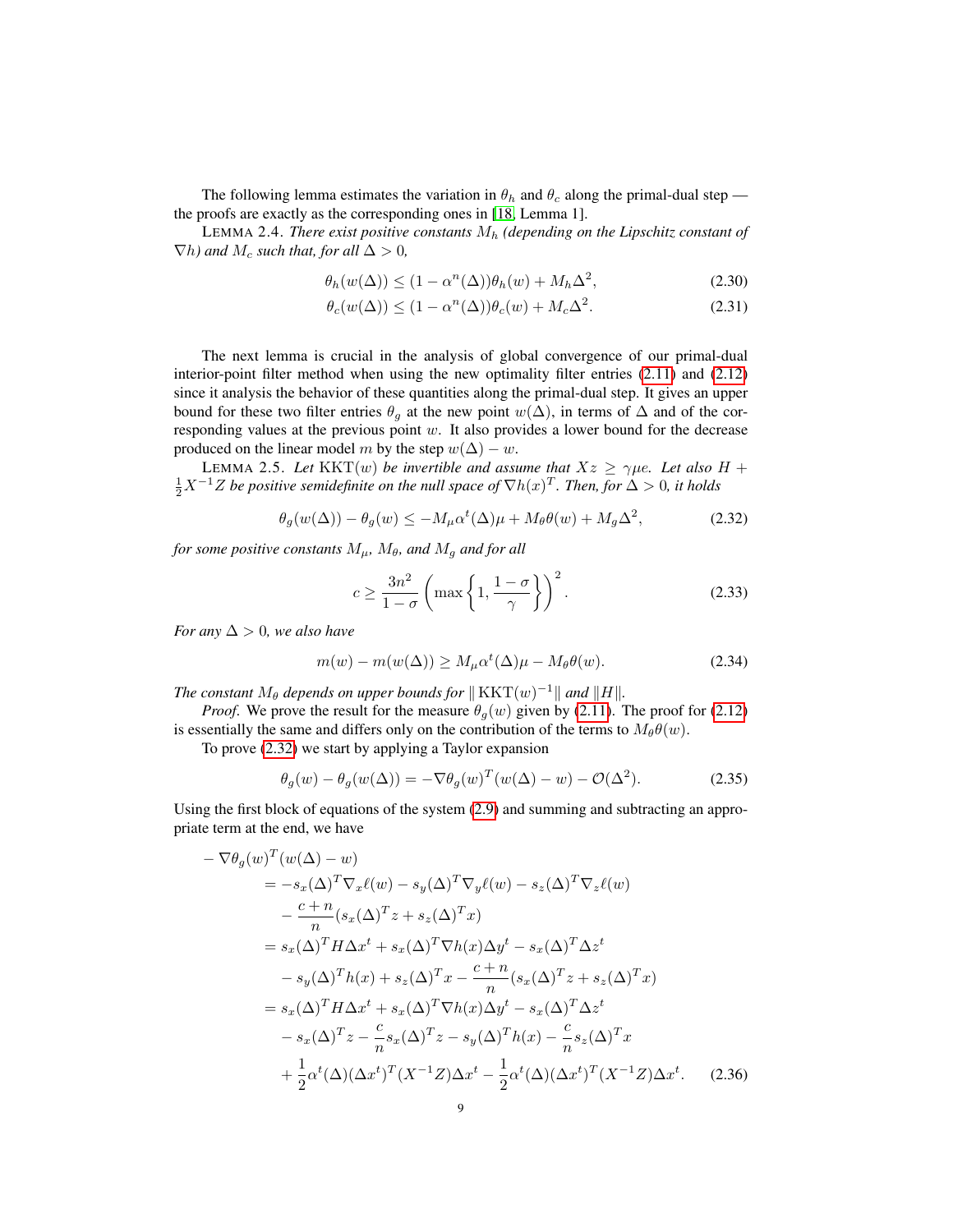We can decompose the term involving the Hessian of the Lagrangian in [\(2.36\)](#page-8-1) using [\(2.16\)](#page-4-1) as follows

$$
s_x(\Delta)^T H \Delta x^t = \alpha^n(\Delta) (\Delta x^n)^T H \Delta x^t + \alpha^t(\Delta) (\Delta x^t)^T H \Delta x^t.
$$

From the definition of the normal component of the step, we have

<span id="page-9-0"></span>
$$
\alpha^{n}(\Delta)(\Delta x^{n})^{T} H \Delta x^{t} \ge -\|\Delta x^{t}\| \left\|H\right\| \|\Delta x^{n}\| \ge -C_{1}\theta(w),\tag{2.37}
$$

where  $C_1 > 0$  is an upper bound for  $|| KKT(w)^{-1} || ||H|| || \Delta x^t ||$ . Thus, from the assumption of the lemma,

<span id="page-9-1"></span>
$$
s_x(\Delta)^T H \Delta x^t + \frac{\alpha^t(\Delta)}{2} (\Delta x^t)^T (X^{-1}Z) \Delta x^t \ge -C_1 \theta(w). \tag{2.38}
$$

Using the second block equations in [\(2.8\)](#page-3-5) and [\(2.9\)](#page-3-4) we have, for the second and sixth term of the last expression in [\(2.36\)](#page-8-1) that

<span id="page-9-2"></span>
$$
s_x(\Delta)^T \nabla h(x) \Delta y^t = -\alpha^n(\Delta)h(x)^T \Delta y^t \ge -C_2 \|h(x)\| \ge -C_2 \theta(w),\tag{2.39}
$$

$$
-s_y(\Delta)^T h(x) \ge -C_3 \|h(x)\| \ge -C_3 \theta(w),\tag{2.40}
$$

with  $C_2$  and  $C_3$  positive constants representing upper bounds for the norms of  $\Delta y^t$  and  $s_y(\Delta)$ , respectively.

By the third block of equations in [\(2.8\)](#page-3-5) and [\(2.9\)](#page-3-4) we have

<span id="page-9-3"></span>
$$
-\frac{c}{n}s_x(\Delta)^T z - \frac{c}{n}s_z(\Delta)^T x =
$$
  
\n
$$
= -\frac{c}{n}\alpha^n(\Delta)(\Delta x^n)^T z - \frac{c}{n}\alpha^t(\Delta)(\Delta x^t)^T z
$$
  
\n
$$
- \frac{c}{n}\alpha^n(\Delta)(\Delta z^n)^T x - \frac{c}{n}\alpha^t(\Delta)(\Delta z^t)^T x
$$
  
\n
$$
= -\frac{c}{n}\alpha^n(\Delta)((\Delta x^n)^T z + (\Delta z^n)^T x) - \frac{c}{n}\alpha^t(\Delta)((\Delta x^t)^T z + (\Delta z^t)^T x)
$$
  
\n
$$
= -\frac{c}{n}\alpha^n(\Delta)((\Delta x^n)^T z + (\Delta z^n)^T x) - \frac{c}{n}\alpha^t(\Delta)(-n(1-\sigma)\mu)
$$
  
\n
$$
\geq -C_4\theta(w) + [c(1-\sigma)]\alpha^t(\Delta)\mu,
$$
\n(2.41)

where  $C_4 > 0$  depends on c and on upper bounds for the norms of  $KKT(w)^{-1}$ , x, and z.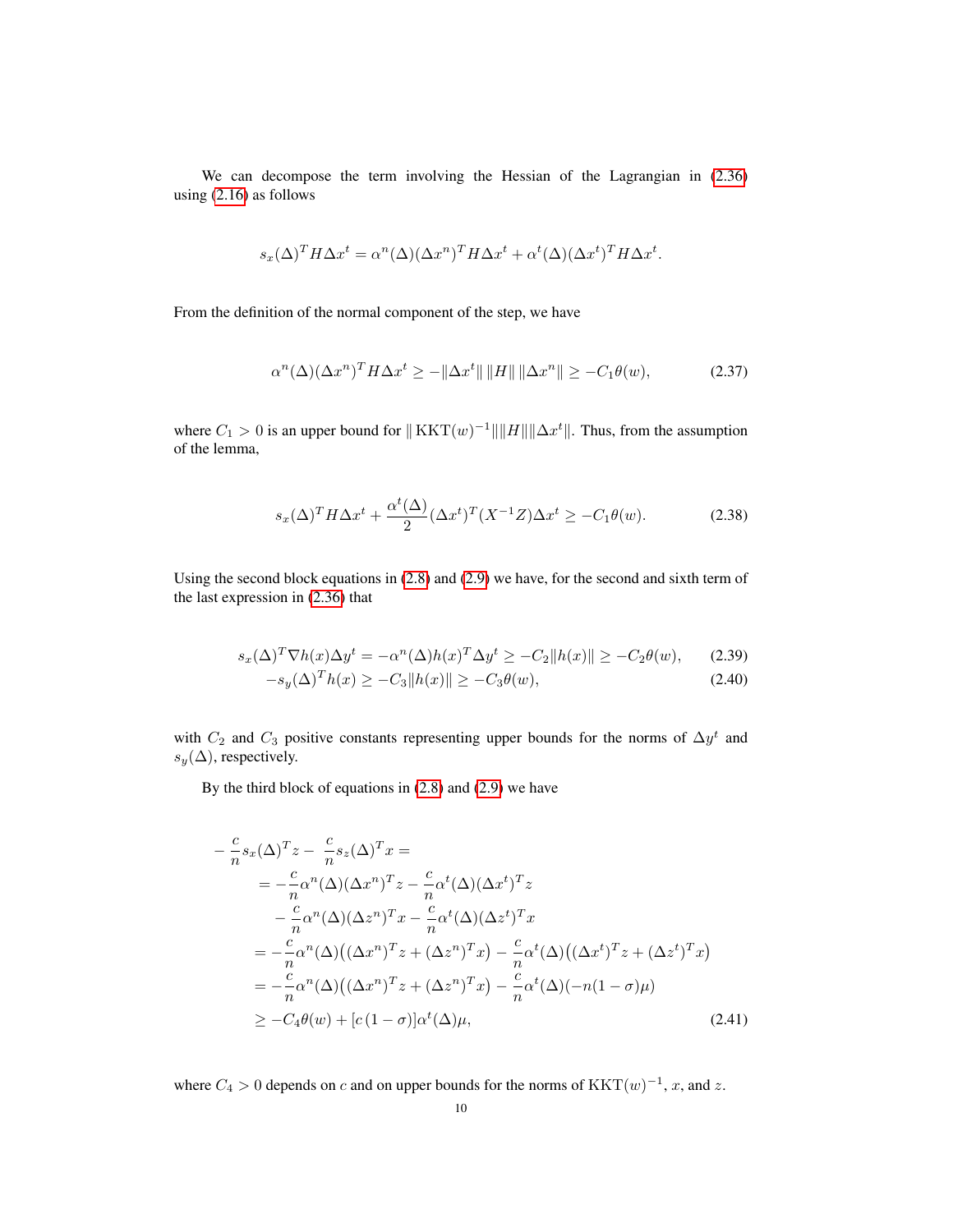Using again the third block of equations in [\(2.9\)](#page-3-4), we obtain

$$
-s_x(\Delta)^T(\Delta z^t + z) - \frac{1}{2}\alpha^t(\Delta)(\Delta x^t)^T(X^{-1}Z)\Delta x^t =
$$
  
\n
$$
= -(\alpha^n(\Delta)\Delta x^n + \alpha^t(\Delta)\Delta x^t)^T(\Delta z^t + z) - \frac{1}{2}\alpha^t(\Delta)(\Delta x^t)^T(X^{-1}Z)\Delta x^t
$$
  
\n
$$
= -\alpha^n(\Delta)(\Delta x^n)^T(\Delta z^t + z) - \alpha^t(\Delta)(\Delta x^t)^T(\Delta z^t + z)
$$
  
\n
$$
- \frac{1}{2}\alpha^t(\Delta)(\Delta x^t)^T(X^{-1}Z)\Delta x^t
$$
  
\n
$$
\geq -C_5\theta(w) - \alpha^t(\Delta)(\Delta x^t)^T(-X^{-1}Z\Delta x^t - (1 - \sigma)X^{-1}\mu e + z)
$$
  
\n
$$
- \frac{1}{2}\alpha^t(\Delta)(\Delta x^t)^T(X^{-1}Z)\Delta x^t
$$
  
\n
$$
= -C_5\theta(w) + \frac{1}{2}\alpha^t(\Delta)(\Delta x^t)^T X^{-1}Z\Delta x^t - \alpha^t(\Delta)(\Delta x^t)^T(z - (1 - \sigma)X^{-1}\mu e)
$$
  
\n
$$
= -C_5\theta(w) + \frac{1}{2}\alpha^t(\Delta)(Z\Delta x^t)^T(X^{-1}Z^{-1})(Z\Delta x^t)
$$
  
\n
$$
- \alpha^t(\Delta)(Z\Delta x^t)^T(e - X^{-1}Z^{-1}(1 - \sigma)\mu e)
$$
  
\n
$$
\geq -C_5\theta(w) + \frac{1}{2}\alpha^t(\Delta)\frac{1}{\|XZ\|}\|Z\Delta x^t\|^2
$$
  
\n
$$
- \alpha^t(\Delta)\|Z\Delta x^t\|\|e - X^{-1}Z^{-1}(1 - \sigma)\mu e\|
$$
  
\n
$$
\geq -C_5\theta(w) + \alpha^t(\Delta)\frac{1}{2n\mu}\|Z\Delta x^t\|^2 - \alpha^t(\Delta)\|Z\Delta x^t\|\|e - X^{-1}Z^{-1}(1 - \sigma)\mu e\|
$$
  
\n
$$
= -C_5\theta(w) + \frac{1}{\mu}\alpha^t(\Delta)\|Z\Delta x^t\| \left(\frac{1}{2n}\|
$$

with  $C_5 > 0$  an upper bound for  $|| KKT(w)^{-1} || ||z + \Delta z^t ||$ .

Now, we consider two cases.

Case 1:

<span id="page-10-2"></span><span id="page-10-0"></span>
$$
\frac{1}{2n}||Z\Delta x^t|| \ge \mu ||e - X^{-1}Z^{-1}(1-\sigma)\mu e||.
$$

Then, from [\(2.42\)](#page-10-0), we have

$$
-s_x(\Delta)^T(\Delta z^t + z) - \frac{1}{2}\alpha^t(\Delta)(\Delta x^t)^T(X^{-1}Z)\Delta x^t \ge -C_5\theta(w). \tag{2.43}
$$

<span id="page-10-1"></span>Case 2:

$$
\frac{1}{2n} \|Z\Delta x^t\| < \mu \|e - X^{-1}Z^{-1}(1-\sigma)\mu e\|. \tag{2.44}
$$

Then, from  $Xz \geq \gamma \mu e$ , we get

$$
\frac{1}{x_i z_i} \le \frac{1}{\gamma \mu}, \quad i = 1, \dots, n,
$$
11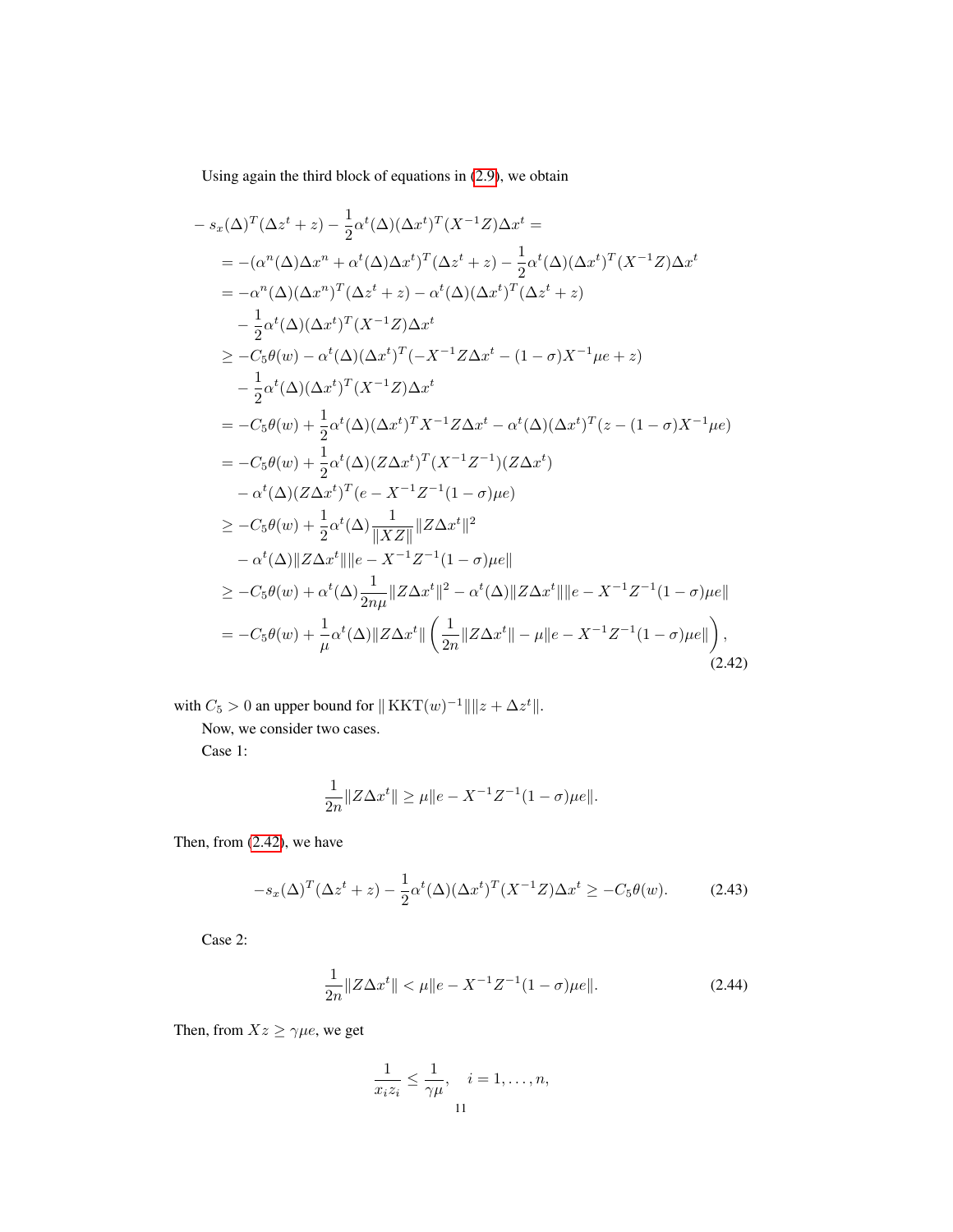and, using [\(2.44\)](#page-10-1),

$$
- \alpha^{t}(\Delta) \|Z\Delta x^{t}\| \|e - X^{-1}Z^{-1}(1-\sigma)\mu e\|
$$
  
\n
$$
\geq -\alpha^{t}(\Delta)2n\mu \|e - X^{-1}Z^{-1}(1-\sigma)\mu e\|^{2}
$$
  
\n
$$
\geq -\alpha^{t}(\Delta)2n\mu \left(\sqrt{n}\max\left\{1,\frac{1-\sigma}{\gamma}\right\}\right)^{2}
$$
  
\n
$$
= -\alpha^{t}(\Delta)2n^{2}\mu \left(\max\left\{1,\frac{1-\sigma}{\gamma}\right\}\right)^{2}.
$$

Thus, from [\(2.42\)](#page-10-0),

<span id="page-11-0"></span>
$$
-s_x(\Delta)^T(\Delta z^t + z) - \frac{1}{2}\alpha^t(\Delta)(\Delta x^t)^T(X^{-1}Z)\Delta x^t
$$
\n
$$
\geq -C_5\theta(w) - \alpha^t(\Delta)\|Z\Delta x^t\|\|e - X^{-1}Z^{-1}(1-\sigma)\mu e\|
$$
\n
$$
\geq -C_5\theta(w) - 2n^2\left(\max\left\{1, \frac{1-\sigma}{\gamma}\right\}\right)^2\alpha^t(\Delta)\mu.
$$
\n(2.46)

Now, from [\(2.33\)](#page-8-2), [\(2.35\)](#page-8-3), [\(2.36\)](#page-8-1), [\(2.37\)](#page-9-0), [\(2.38\)](#page-9-1), [\(2.39\)](#page-9-2), [\(2.40\)](#page-9-2), [\(2.41\)](#page-9-3), [\(2.43\)](#page-10-2), and [\(2.46\)](#page-11-0), and by defining  $M_g > 0$  (depending on a bound for the second derivatives of  $\theta_g(w)$ ) and  $M_{\theta} = C_1 + C_2 + C_3 + C_4 + C_5 > 0$ , we obtain

$$
\theta_g(w) - \theta_g(w(\Delta)) \ge M_\mu \alpha^t(\Delta) \mu - M_g \Delta^2 - M_\theta \theta(w),
$$

where

$$
M_{\mu} = n^2 \left( \max \left\{ 1, \frac{1-\sigma}{\gamma} \right\} \right)^2.
$$

We have thus proved  $(2.32)$ .

We can now easily show [\(2.34\)](#page-8-4). In fact, from  $m(w(\Delta)) = m(w) + \theta_g(w)^T s(\Delta)$ , we have that

$$
m(w) - m(w(\Delta)) \ge M_{\mu} \alpha^{t}(\Delta) \mu - M_{\theta} \theta(w).
$$

 $\Box$ 

We show next that for any  $\epsilon > 0$  and all  $p \in [1, 2]$ ,  $q \in (1, 2]$  there exists a  $\Delta_{\min}(\epsilon) > 0$ such that for any point  $w \in \mathcal{N}(\gamma, M, p)$  with  $\theta_\ell(w)+\mu \geq \epsilon$  we have also  $w(\Delta) \in \mathcal{N}(\gamma, M, p)$ for all  $0 < \Delta \leq \Delta_{\min}(\epsilon)$ .

We need the following auxiliary result, which will be used several times in the convergence theory.

<span id="page-11-1"></span>LEMMA 2.6. *If*  $w \in \mathcal{N}(\gamma, M, p)$  *and*  $\theta_{\ell}(w) + \mu \geq \epsilon$  *for some*  $\epsilon > 0$  *then* 

$$
\mu \ge \min\left\{\frac{\epsilon}{2}, \frac{(\epsilon/2)^p}{M}\right\} \stackrel{\text{def}}{=} a(\epsilon).
$$

*Proof.* Since  $\theta_{\ell}(w) + \mu \ge \epsilon$ , we have either  $\mu \ge \epsilon/2$  or  $\theta_{\ell}(w) \ge \epsilon/2$ . In the second case, using the fact that  $w \in \mathcal{N}(\gamma, M, p)$ , we obtain, from  $\theta_h(w) + \theta_{\ell}(w)^p \le M\mu$ , that

$$
\mu \ge \frac{\theta_\ell(w)^p}{M} \ge \frac{(\epsilon/2)^p}{M}.
$$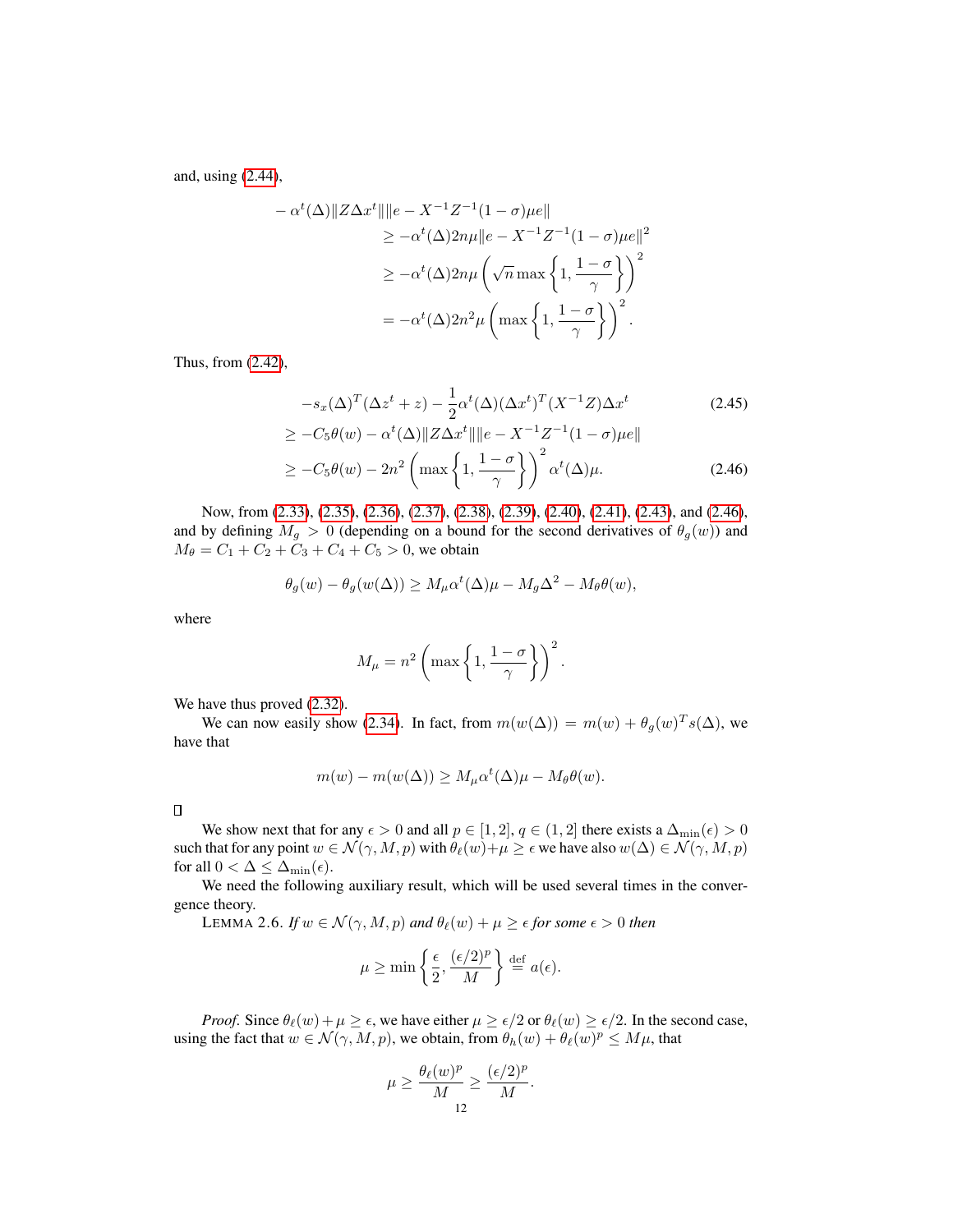So, combining both cases, we have

$$
\mu \ge \min \left\{ \frac{\epsilon}{2}, \frac{(\epsilon/2)^p}{M} \right\}.
$$

 $\Box$ 

<span id="page-12-0"></span>LEMMA 2.7. Let  $\gamma \in (0,1)$ ,  $M > 0$ ,  $p, q \in (1,2]$  *and let* ([2.21](#page-5-2)) *hold. Moreover, assume that*  $w \in \mathcal{N}(\gamma, M, p)$ , KKT $(w)$  *is invertible, and*  $\theta_{\ell}(w)+\mu \geq \epsilon$ . Then there exists a constant  $\Delta_{\min}(\epsilon)$  dependent on an upper bound on  $\|\text{KKT}(w)^{-1}\|$  such that, if  $0 < \Delta \leq \Delta_{\min}(\epsilon)$ , *then*  $w(\Delta) \in \mathcal{N}(\gamma, M, p)$ *.* 

REMARK 2.1.

- 1. If the exact Hessian  $H = \nabla_{xx}^2 \ell(w)$  is used then Lemma [2.7](#page-12-0) holds with some  $\Delta_{\text{min}} > 0$  not dependent on  $\epsilon$  when  $p = 1$  (see [\[18\]](#page-31-0)). This behavior indicates that the neighborhood does not prevent fast local convergence.
- 2. By using Lemma [2.1.](#page-5-3)ii) it is possible to extend Lemma [2.7](#page-12-0) to the case  $p = 1$ if the condition  $\theta_h(w) + \theta_\ell(w)^p \leq M \frac{x^T z}{n}$  in the definition of the neighborhood  $\mathcal{N}(\gamma,M,p)$  is replaced by  $\theta_h(w) \leq M \frac{x^Tz}{n}, \theta_\ell(w)^p \leq M \frac{x^Tz}{n}.$  This modification in the definition of the central neighborhood would still retain the main global convergence properties.

*Proof*. By Lemma [2.6](#page-11-1) we have

<span id="page-12-1"></span>
$$
\mu \ge \min \left\{ \frac{\epsilon}{2}, \frac{(\epsilon/2)^p}{M} \right\} \stackrel{\text{def}}{=} a(\epsilon).
$$

The result will be proved for

$$
\Delta_{\min}(\epsilon) = \min\left\{1, \sqrt{\frac{\sigma(1-\gamma)a(\epsilon)}{4(1+\gamma)}}, \frac{\sigma(1-\gamma)}{4(1+\gamma)C(M+n)}, \left(\frac{\sigma M a(\epsilon)}{M_h + M_\ell + 4M}\right)^{\frac{1}{\min\{p,q\}}}, \left(\frac{\sigma M b(\epsilon)}{M_h + M_\ell + 4M}\right)^{\frac{1}{\min\{p,q\}-1}}\right\},
$$
\n(2.47)

where C is an upper bound for  $|| KKT(w)^{-1}||$  and

<span id="page-12-2"></span>
$$
b(\epsilon) \stackrel{\text{def}}{=} \frac{1}{C(\max\{M, M^{\frac{1}{p}}a(\epsilon)^{\frac{1}{p}-1}\}+n)}.
$$

1. We first show that  $X(\Delta)z(\Delta) \geq \gamma \mu(\Delta)e$  holds for all  $0 < \Delta \leq \Delta_{\min}(\epsilon)$  with  $\Delta_{\min}(\epsilon)$  given in [\(2.47\)](#page-12-1).

Following exactly the same steps as in the first part of the proof of [\[18,](#page-31-0) Lemma 2], we can claim that  $X(\Delta)z(\Delta) \geq \gamma \mu(\Delta)e$  holds provided

<span id="page-12-3"></span>
$$
\Delta \le \min\left\{ \sqrt{\frac{\sigma(1-\gamma)\mu}{4(1+\gamma)}}, \frac{\sigma(1-\gamma)}{4(1+\gamma)C(M+n)} \right\}.
$$
\n(2.48)

The bound [\(2.48\)](#page-12-2) holds since  $\mu \ge a(\epsilon)$  and  $\Delta \le \Delta_{\min}(\epsilon)$ . This part of the proof is exactly the same as in [\[18,](#page-31-0) Lemma 2], since it involves blocks of the primal-dual system unaffected by the possibility of having  $H \neq \nabla_{xx}^2 \ell(w)$ .

2. We prove now that also the condition

$$
\theta_h(w(\Delta)) + \theta_\ell(w(\Delta))^p \le M\mu(\Delta) \quad \text{for all } 0 < \Delta \le \Delta_{\min}(\epsilon) \tag{2.49}
$$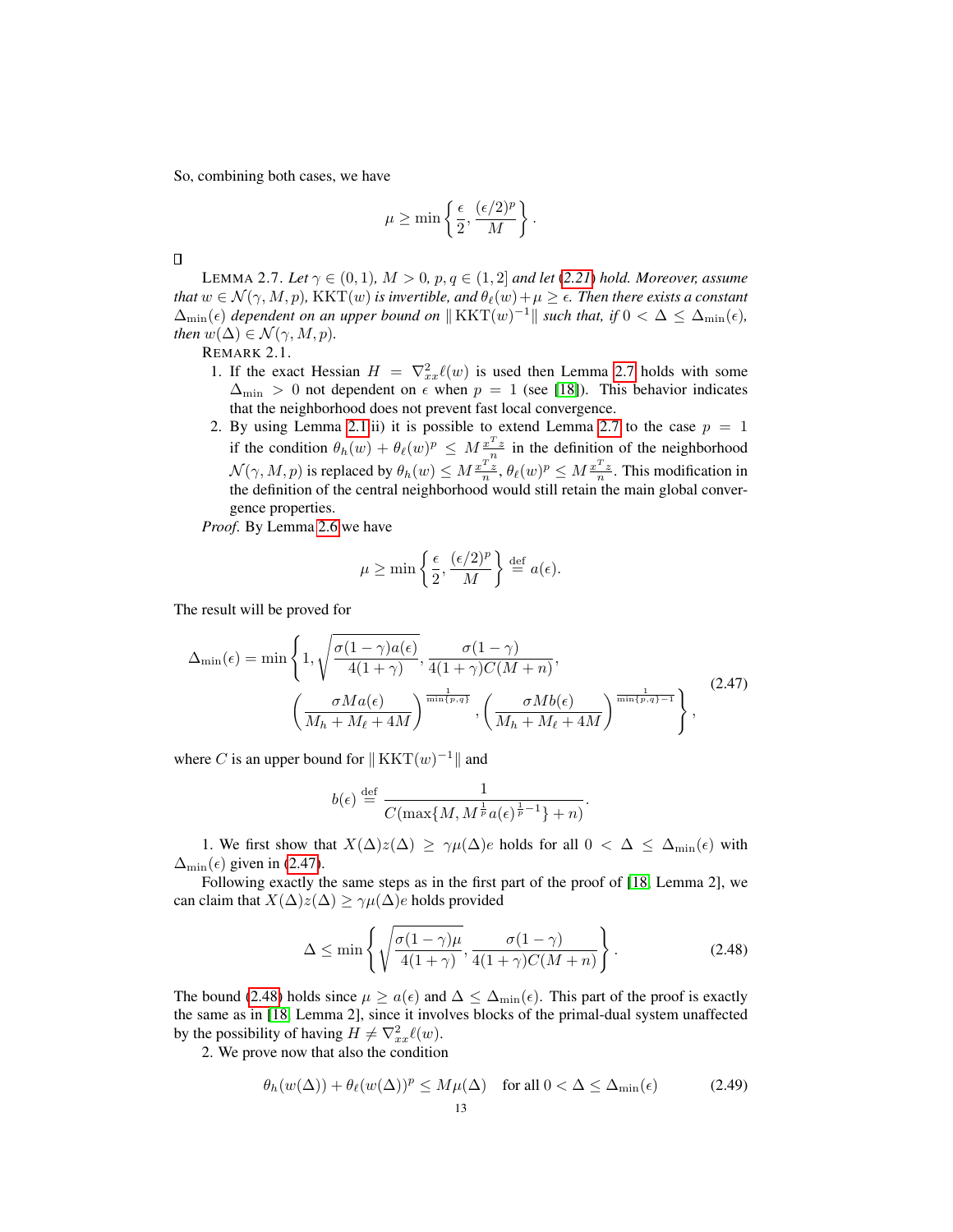holds with  $\Delta_{\min}(\epsilon)$  defined in [\(2.47\)](#page-12-1).

We first note that  $||s^n|| \leq C(M+n)\mu$  as in [\[18\]](#page-31-0), but the upper bound on the norm of  $s^t$ is now — due to the changes in the definition of the central neighborhood — of the form

$$
||s^t|| \leq C((M\mu)^{\frac{1}{p}} + (1 - \sigma)n^{\frac{1}{2}}\mu) \leq C(M\mu)^{\frac{1}{p}} + n\mu.
$$

We obtain

<span id="page-13-1"></span>
$$
\delta \stackrel{\text{def}}{=} \max\{\|s^n\|, \|s^t\|\} \le C(\max\{M\mu, (M\mu)^{\frac{1}{p}}\} + n\mu). \tag{2.50}
$$

From [\(2.22\)](#page-5-7), [\(2.30\)](#page-8-5), and  $\alpha^t(\Delta) \leq \alpha^n(\Delta)$ , we know that

$$
\theta_{\ell}(w(\Delta))^p \le (1 - \alpha^t(\Delta))\theta_{\ell}(w)^p + M_{\ell} \max{\{\Delta^p, \Delta^q, \Delta^2\}},
$$
  

$$
\theta_h(w(\Delta)) \le (1 - \alpha^t(\Delta))\theta_h(w) + M_h \Delta^2.
$$

Using  $\theta_h(w) + \theta_\ell(w)^p \le M\mu$  we get

$$
\theta_h(w(\Delta)) + \theta_\ell(w(\Delta))^p \le (1 - \alpha^t(\Delta))M\mu + (M_h + M_\ell) \max\{\Delta^2, \Delta^q, \Delta^p\}.
$$

On the other hand, by [\(2.29\)](#page-7-0),

$$
M\mu(\Delta) \ge (1 - \alpha^t(\Delta))M\mu + \sigma \alpha^t(\Delta)M\mu - 4M\Delta^2.
$$

Therefore, [\(2.49\)](#page-12-3) holds whenever

$$
(M_h + M_\ell + 4M) \max\{\Delta^2, \Delta^q, \Delta^p\} \le \sigma \alpha^t(\Delta) M \mu.
$$

Now we have  $\Delta_{\min}(\epsilon) \leq 1$  and thus, from  $p, q \in (1, 2]$ , [\(2.49\)](#page-12-3) is true when

<span id="page-13-2"></span>
$$
(M_h + M_\ell + 4M)\Delta^{\min\{p,q\}} \le \sigma \alpha^t(\Delta) M \mu,
$$

which by [\(2.14\)](#page-4-2) is implied by

$$
\Delta \le \min\left\{ \left( \frac{\sigma M \mu}{M_h + M_\ell + 4M} \right)^{\frac{1}{\min\{p,q\}}}, \left( \frac{\sigma M \mu}{(M_h + M_\ell + 4M)\delta} \right)^{\frac{1}{\min\{p,q\}-1}} \right\}.
$$
 (2.51)

By using [\(2.50\)](#page-13-1) we have

$$
\frac{\mu}{\delta} \ge \frac{1}{C(\max\{M, M^{\frac{1}{p}}\mu^{\frac{1}{p}-1}\}+n)} \ge \frac{1}{C(\max\{M, M^{\frac{1}{p}}a(\epsilon)^{\frac{1}{p}-1}\}+n)} \stackrel{\text{def}}{=} b(\epsilon).
$$

Therefore, [\(2.51\)](#page-13-2) is implied by  $\Delta \leq \Delta_{\min}(\epsilon)$  with  $\Delta_{\min}(\epsilon)$  defined in [\(2.47\)](#page-12-1).

3. The proof that  $X(\Delta)z(\Delta) > 0$  holds for all  $\Delta$  such that [\(2.47\)](#page-12-1) is satisfied is exactly as in [\[18,](#page-31-0) Lemma 2].

<span id="page-13-0"></span>3. The interior-point filter method. The filter entries in [\[18\]](#page-31-0) were designed to meet the goal of reducing feasibility and centrality, combined by  $\theta(w) = \theta_c(w) + \theta_h(w)$ , and simultaneously complementarity and criticality, measured by  $\mu + \theta_{\ell}(w)$ . This approach differed from the traditional choices of the filter entries in filter methods in two respects: by adding centrality to feasibility in the first filter entry, and by replacing the objective function in the second filter entry by the optimality measure  $\mu + \theta_{\ell}(w)$ . In this paper, we use a similar approach, choosing  $\theta(w)$  and  $\theta_q(w)$  to form each filter entry, but where now  $\theta_q(w)$  is given either by [\(2.11\)](#page-3-3) or by [\(2.12\)](#page-3-2). The difference thus consists in the second filter entry which now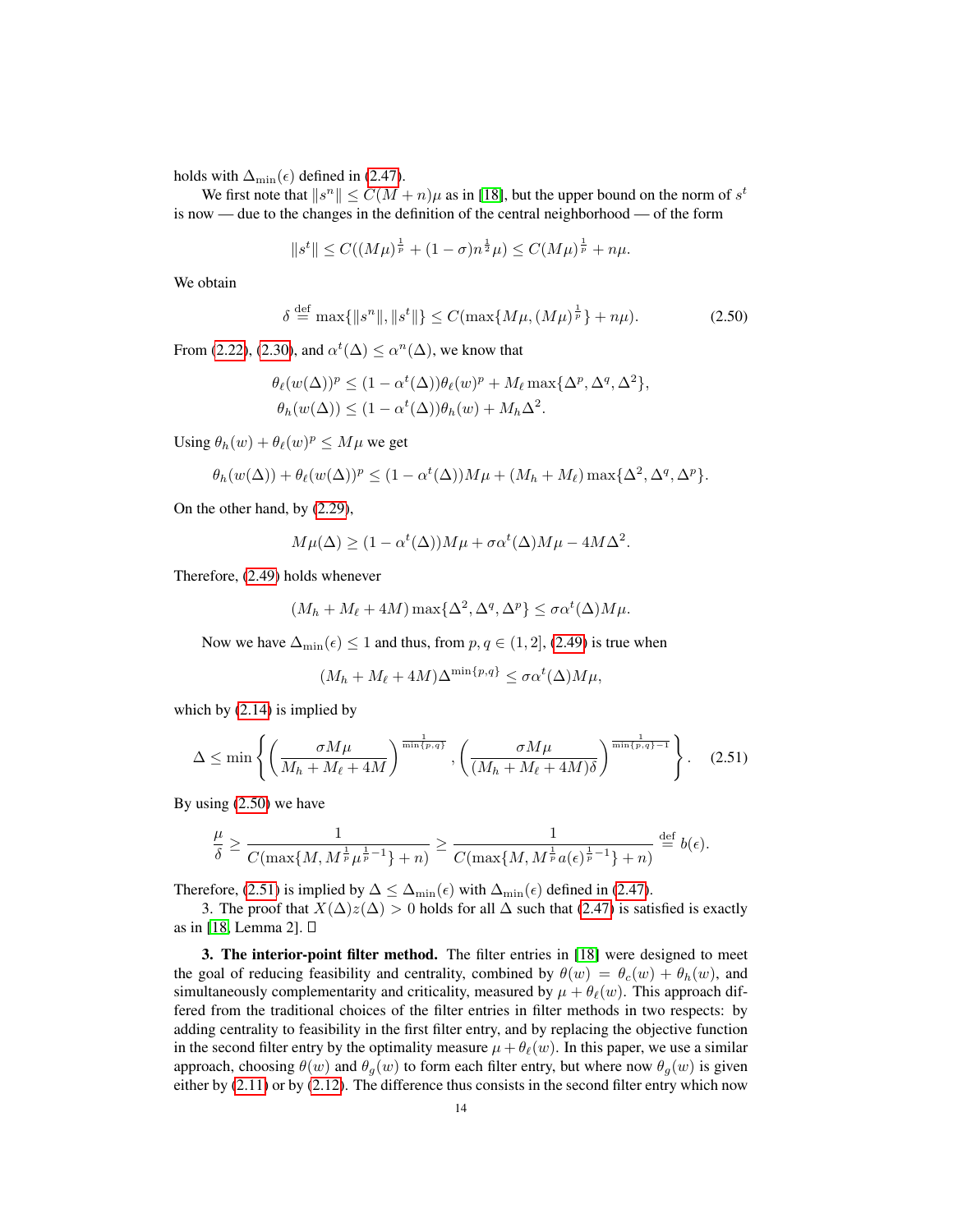has a direct contribution of the objective function. The other important modification to the algorithm introduced in  $[18]$  is the possibility of using approximations  $H$  to the Hessian of the Lagrangian, provided they satisfy [\(2.21\)](#page-5-2), and the appropriate adjustment in the definition of the central neighborhood in [\(2.18\)](#page-5-0).

Before we describe the algorithm in detail we need to discuss and motivate a number of its components. We state first the definitions of dominance and filter used by the algorithm. A point w, or the corresponding pair  $(\theta(w), \theta_{g}(w))$ , is said to dominate a point w', or the corresponding pair  $(\theta(w'), \theta_g(w'))$ , if

$$
\theta(w) \le \theta(w') \quad \text{and} \quad \theta_g(w) \le \theta_g(w'),
$$

or, equivalently, if the following inequality is violated:

$$
\max{\{\theta(w) - \theta(w'), \theta_g(w) - \theta_g(w')\}} > 0.
$$

A filter is a finite subset  $\mathcal{F} \subset \mathbb{R}^2$  consisting of pairs  $(\theta^f, \theta_g^f)$ , with  $\theta^f \stackrel{\text{def}}{=} \theta_h^f + \theta_c^f$ , such that no pair dominates any of the others.

As it is well known in filter methods, the requirement that a new iterate is not dominated by any of the filter entries is not enough, and some form of sufficient acceptance is necessary. We choose to work with an envelope type filter. Let  $\gamma_{\mathcal{F}} \in (0, 1/2)$  be fixed. The point w is acceptable to the filter  $\mathcal F$  if, for all  $(\theta^f, \theta^f_g) \in \mathcal F$ , it holds

$$
\max\{\theta^f - \theta(w), \theta_g^f - \theta_g(w)\} > \gamma_{\mathcal{F}}\theta^f.
$$

The procedure to add entries to the filter is summarized below. Note that if  $w$  is added to the filter, all previous entries that are dominated by the new entry are removed. By adding  $w$ to the filter  $F$  we mean the following operation:

$$
\mathcal{F} \mapsto \mathcal{F} = \{(\theta(w), \theta_g(w))\} \cup
$$
  

$$
\{(\theta^f, \theta_g^f) \in \mathcal{F} : \min\{\theta^f - \theta(w), \theta_g^f - \theta_g(w)\} < 0\}.
$$

Our primal-dual interior-point filter method generates iterates  $w_{k+1} = w_k(\Delta_k) \neq w_k$ acceptable to the filter. Not all new iterates  $w_{k+1}$  are, however, added to the filter.

In general, the primal-dual interior-point filter method imposes a sufficient reduction criterion relating the actual reduction in  $\theta_g$  with the reduction predicted by its model  $m_k$ , of the form  $\rho_k \geq \eta$  where

$$
\rho_k \stackrel{\text{def}}{=} \frac{\theta_g(w_k) - \theta_g(w_k(\Delta_k))}{m_k(w_k) - m_k(w_k(\Delta_k))}
$$

and  $\eta \in (0, 1)$  is a preset constant. However, the test of this condition is skipped if

$$
m_k(w_k) - m_k(w_k(\Delta_k)) < \kappa \theta(w_k)^2,
$$

where  $\kappa \in (0, 1)$  is a preset constant. In other words, the sufficient reduction criterion  $\rho_k \geq \eta$ is only imposed when the reduction in the model  $m_k$  is sufficiently good compared with  $\theta(w_k)^2$ . In the situation where  $\rho_k < \eta$  and  $m_k(w_k) - m_k(w_k(\Delta_k)) < \kappa \theta(w_k)^2$ , the new iterate  $w_{k+1} = w_k(\Delta_k)$  is accepted and the previous point  $w_k$  is added to the filter (guaranteeing that this new filter entry satisfies  $\theta(w_k) > 0$ ). This criterion for adding points  $w_k$  to the filter prevents us from building up a filter for which the computation of acceptable points would require too small trust-region radii.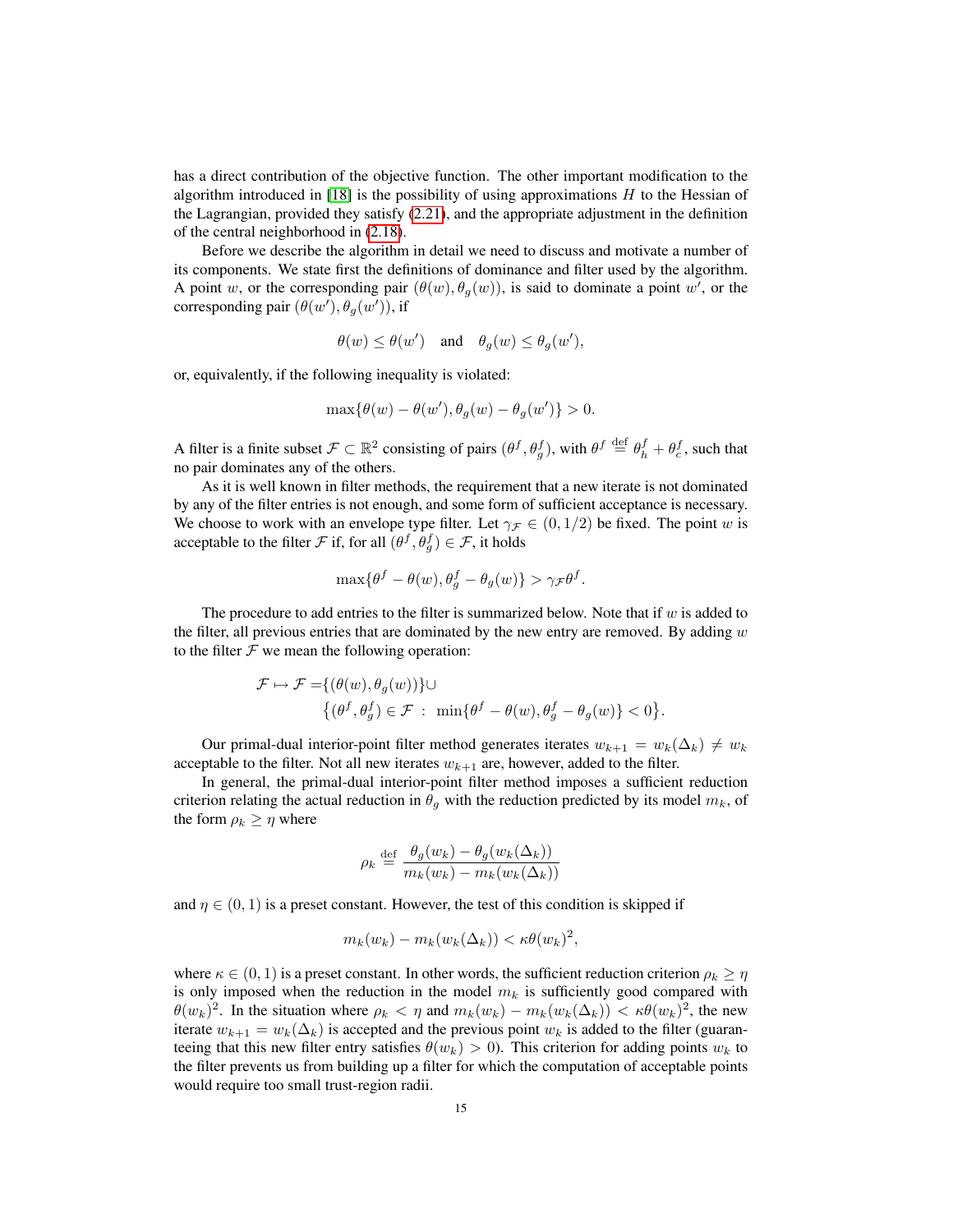If  $\rho_k \geq \eta$  and  $m_k(w_k) - m_k(w_k(\Delta_k)) \geq \kappa \theta(w_k)^2$ , the iterate  $w_k$  is not added to the filter. This situation is the only one where a new iterate  $w_{k+1} = w_k(\Delta_k)$  is computed and the previous one,  $w_k$ , is not added to the filter.

If  $\theta(w_k)$  is too large compared to  $\Delta_k$  (or an appropriate power of  $\Delta_k$ ), the algorithm enters a restoration phase with the purpose of reducing  $\theta$ . More precisely, a restoration algorithm is called if

$$
\theta(w_k) > \Delta_k \min\{\gamma_1, \gamma_2 \Delta_k^{\beta}\},\
$$

where  $\gamma_1$ ,  $\gamma_2$ , and  $\beta$  are preset positive constants. The restoration algorithm must produce a new iterate  $w_{k+1}$  that is not only acceptable to the filter but also satisfies  $\theta(w_{k+1}) \leq \Delta_k \min\{\gamma_1, \gamma_2 \Delta_k^{\beta}\}.$  In this situation, the previous iterate  $w_k$  is added to the filter (guaranteeing also that this new filter entry also satisfies  $\theta(w_k) > 0$ ).

The new primal-dual interior-point filter method satisfying the above features can now be presented (see Algorithm [3.1](#page-15-0) and Figure [3.1\)](#page-33-0). Note that step 5 guarantees that the potentially new iterate  $w_k(\Delta_k)$  is always acceptable to the filter. In the following algorithm, the current iterate in iteration  $k$  is denoted by  $w_k$  and the normal and tangential trial steps are denoted by  $s_k^t$  and  $s_k^n$ , respectively. Further, the step sizes  $\alpha_k^n(\Delta)$  and  $\alpha_k^t(\Delta)$  are defined according to [\(2.13\)](#page-4-3) and [\(2.14\)](#page-4-2), respectively, with  $s^n = s_k^n$  and  $s^t = s_k^t$ . Similarly,  $w_k(\Delta)$  and  $s_k(\Delta)$ are defined by [\(2.15\)](#page-4-4) and [\(2.16\)](#page-4-1), respectively, with  $w = w_k$ ,  $s^{n/t} = s_k^{n/t}$  $\alpha^{n/t}$ , and  $\alpha^{n/t}(\Delta) =$  $\alpha_k^{n/t}$  $_{k}^{n/t}(\Delta).$ 

<span id="page-15-0"></span>ALGORITHM 3.1 (Primal-dual interior-point filter method).

- 0. Choose  $\sigma \in (0,1)$ ,  $\nu \in (0,1)$   $\gamma_1, \gamma_2 > 0$ ,  $0 < \beta, \eta, \kappa < 1$ ,  $\gamma_{\mathcal{F}} \in (0,1/2)$ , and  $p \in [1, 2]$ . Set  $\mathcal{F} := \emptyset$ . Choose  $(x_0, z_0) > 0$  and  $y_0$ , and determine  $\gamma \in (0, 1)$ such that  $X_0 z_0 \ge \gamma \mu_0$  with  $\mu_0 = x_0^T z_0/n$ . Further, choose  $M > 0$  such that  $\theta_h(w_0) + \theta_\ell(w_0)^p \le M\mu_0$ . Choose  $\Delta_0^{in} > 0$  and set  $k := 0$ .
- 1. Set  $\mu_k := x_k^T z_k/n$  and compute  $s_k^n$  and  $s_k^t$  by solving the linear systems [\(2.8\)](#page-3-5) and [\(2.9\)](#page-3-4), respectively, with  $(w, \mu) = (w_k, \mu_k)$ .
- 2. Compute  $\Delta_k' \in [0, \Delta_k^{in}]$  such that

$$
x_k(\Delta) > 0, \quad z_k(\Delta) > 0, \quad X_k(\Delta) z_k(\Delta) \ge \gamma \mu_k(\Delta) e \quad \text{for all } \Delta \in [0, \Delta'_k]
$$

and such that  $\Delta'_k$  is not smaller than the largest  $\nu^r \Delta_k^{in}$ ,  $r = 0, 1, \ldots$ , having this property.

3. Compute the largest  $\Delta_k'' = \nu^j \Delta_k', j = 0, 1, \ldots$ , such that

$$
\theta_h(w_k(\Delta_k'')) + \theta_\ell(w_k(\Delta_k''))^p \le M\mu_k(\Delta_k'').
$$

Set  $\Delta_k := \Delta_k''$ .

4. If  $\theta(w_k) \leq \Delta_k \min\{\gamma_1, \gamma_2 \Delta_k^{\beta}\}\$  then continue in step 5. Otherwise add  $w_k$  to the filter and use a restoration algorithm to produce a point  $w_{k+1}$  such that:

 $w_{k+1} \in \mathcal{N}(\gamma, M, p)$  with  $\mu_{k+1} = x_{k+1}^T z_{k+1}/n;$  $w_{k+1}$  is acceptable to the filter;  $\theta(w_{k+1}) \leq \Delta_{k+1}^{in} \min\{\gamma_1, \gamma_2(\Delta_{k+1}^{in})^{\beta}\}\ \text{with}\ \Delta_{k+1}^{in} = \Delta_k.$ 

Set  $\Delta_{k+1}^{in} := \Delta_k$ ,  $k := k+1$ , and go to step 1.

- 5. If  $w_k(\Delta_k)$  is not acceptable to the filter (with  $w_k$  considered in the filter if  $m_k(w_k)$   $m_k(w_k(\Delta_k)) < \kappa \theta(w_k)^2$ ), then go to step 11.
- 6. If  $m_k(w_k) m_k(w_k(\Delta_k)) = 0$ , then set  $\rho_k := 0$ . Otherwise, compute

$$
\rho_k = \frac{\theta_g(w_k) - \theta_g(w_k(\Delta_k))}{m_k(w_k) - m_k(w_k(\Delta_k))}.
$$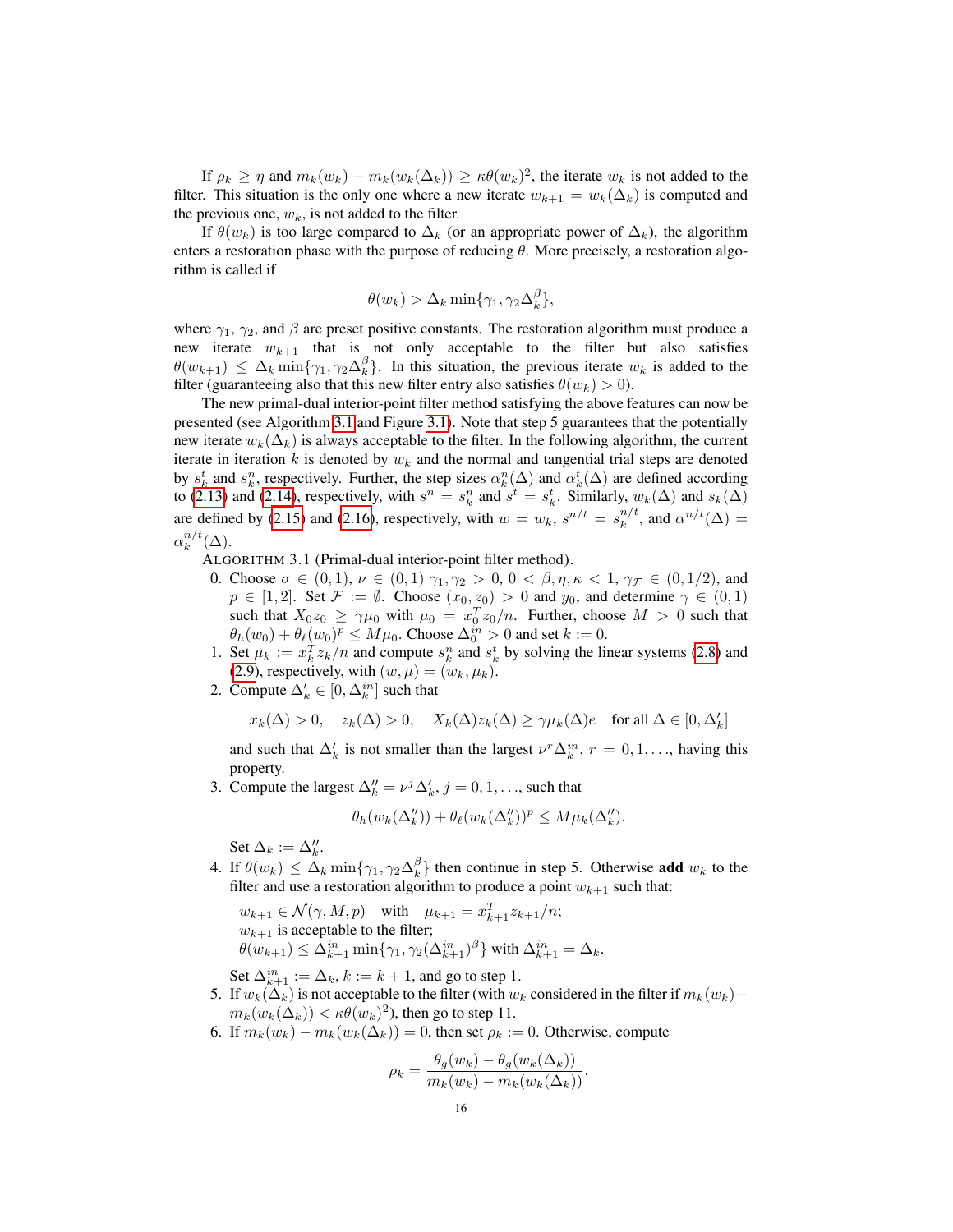- 7. If  $\rho_k < \eta$  and  $m_k(w_k) m_k(w_k(\Delta_k)) \ge \kappa \theta(w_k)^2$  then go to step 11.
- 8. If  $m_k(w_k) m_k(w_k(\Delta_k)) < \kappa \theta(w_k)^2$  then **add**  $w_k$  to the filter.
- 9. Choose  $\Delta_{k+1}^{in} \geq \Delta_k$ .
- 10. Set  $w_{k+1} := w_k(\Delta_k)$ ,  $k := k + 1$ , and go to step 1.
- 11. Set  $w_{k+1} := w_k$ ,  $s_{k+1}^n := s_k^n$ ,  $s_{k+1}^t := s_k^t$ ,  $\Delta'_{k+1} := \Delta_k/2$ , and  $\Delta_{k+1}^{in} := \Delta'_{k+1}$ . Set  $k := k + 1$  and go to step 3.

In practice, step 2 would be implemented as  $\Delta'_k = \tau_k \hat{\Delta}'_k$ , where  $\hat{\Delta}'_k$  is the largest value of  $\Delta$  such that  $(x_k(\Delta), z_k(\Delta)) \geq 0$  and  $X_k(\Delta)z_k(\Delta) \geq \gamma \mu_k(\Delta)e$  and  $\tau_k$  is a parameter in  $(\nu, 1)$  to enforce  $(x_k(\Delta), z_k(\Delta)) > 0$ . The adjustment of  $\tau_k$  would be important to achieve a rapid rate of local convergence. We point out that the calculation of  $\Delta_k$  is split in steps 2 and 3 for good reasons. In fact, in step 2 it is possible to determine explicitly  $\Delta'_k$  (more precisely  $\hat{\Delta}'_k$ ). However, because of the nonlinearity of  $\theta_h$  and  $\theta_\ell$ , that is not the case in step 3, where we know from Lemma [2.7](#page-12-0) that although there exists a sufficiently small  $\Delta_k''$ satisfying  $\theta_h(w_k(\Delta_k'')) + \theta_\ell(w_k(\Delta_k''))^p \leq M\mu_k(\Delta_k'')$ , it cannot be determined explicitly.

In practice, step 1 of the algorithm would start by checking the satisfaction of a stopping criterion of the form  $\theta(w_k) + \theta_\ell(w_k) + \mu_k \leq \epsilon$ , for small  $\epsilon > 0$ . To be able to analyze the asymptotic global convergence properties of the algorithm we did not include any stopping criterion.

<span id="page-16-0"></span>4. Global convergence to first-order critical points. We will assume that the functions f and h defining problem [\(2.1\)](#page-1-1) and the sequence of iterates  $\{w_k\}$  generated by the primaldual interior-point filter method (Algorithm [3.1\)](#page-15-0) satisfy the following set of assumptions.

<span id="page-16-1"></span>ASSUMPTION 4.1.

- (A1) The sequence  $\{(x_k, y_k, z_k)\}\$ is bounded.
- (A2) The derivatives  $\nabla h$  and  $\nabla^2_{xw}\ell$  exist and are Lipschitz continuous in an open set containing all the iterates  $(x_k, y_k, z_k)$  and the line segments  $[w_k, w_k + s_k(\Delta_k)]$ .
- (A3) The sequence  ${H_k}$  is bounded. The choice of the Hessian  $H_k$  must allow the satisfaction of the sufficient decrease condition [\(2.22\)](#page-5-7), e.g., should satisfy the condition [\(2.21\)](#page-5-2).
- (A4) The matrix  $H_k + \frac{1}{2}X_k^{-1}Z_k$  is positive semidefinite on the null space of  $\nabla h(x_k)^T$ for all  $k$ .
- (A5) There exists  $C > 0$  such that for all k it holds  $|| KKT(w_k)^{-1} || \leq C$ .

Assumptions (A1)-(A3) are standard in the globalization of algorithms for nonlinear programming. Assumption (A4) is satisfied, for instance, for all positive semidefinite choices of  $H_k$ . Moreover, Assumption (A4) holds also in a neighborhood of a regular point  $w^*$  satisfying the second-order sufficient conditions and strict complementarity, for the particular choice  $H_k = \nabla_{xx}^2 \ell(w_k)$ . Therefore, Assumption (A4) can be ensured globally by choosing  $H_k$  sufficiently positive definite and is implied locally by standard second-order sufficiency conditions.

These assumptions will allow us to prove global convergence to KKT points, which, of course, are feasible. Thus, this set of assumptions restrict in some form the analysis to problems that are not infeasible. As pointed out in [\[18\]](#page-31-0), it is the uniform boundedness of the KKT $(w_k)^{-1}$  assumed in Assumption (A.5) that is responsible for ruling out infeasibility.

We will prove in this paper the following global convergence result.

<span id="page-16-2"></span>THEOREM 4.1. *Under Assumption [4.1,](#page-16-1) the sequence of iterates*  $\{w_k\}$  generated by the *primal-dual interior-point method (Algorithm [3.1\)](#page-15-0) satisfies*

$$
\liminf_{k \to \infty} \ \theta(w_k) + \theta_\ell(w_k) + \mu_k = 0.
$$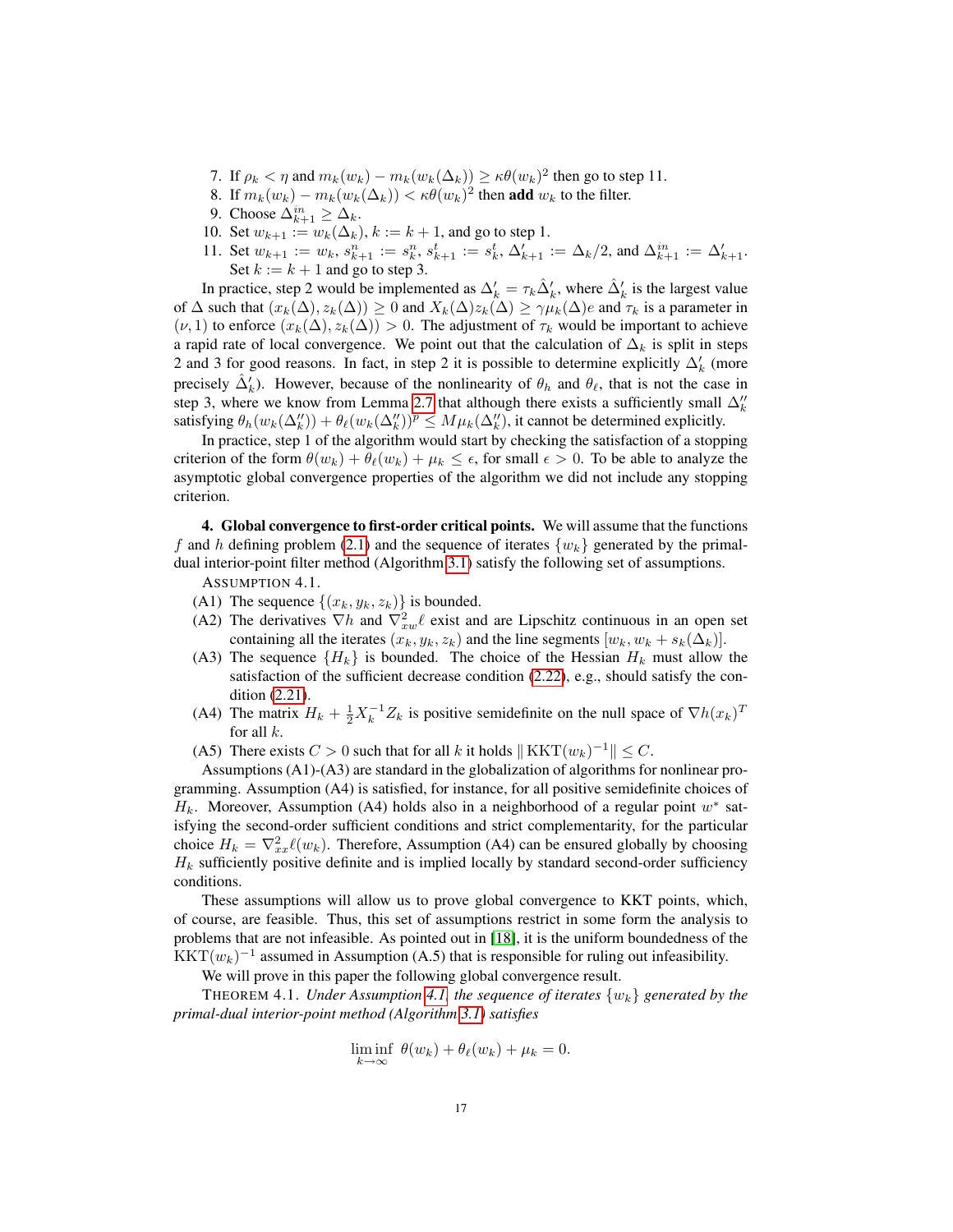The proof of Theorem [4.1](#page-16-2) requires the adaption of the analysis of global convergence of [\[18\]](#page-31-0) to the new optimality filter entries [\(2.11\)](#page-3-3) and [\(2.12\)](#page-3-2) introduced in this paper.

The first result is a direct consequence of Assumptions [4.1](#page-16-1) and of Lemmas [2.4,](#page-8-6) [2.5](#page-8-7) and [2.7.](#page-12-0)

- <span id="page-17-0"></span>LEMMA 4.2. *The following hold:*
- i) *The sequences*  $\{\theta_h(w_k)\}, \{\theta_c(w_k)\}, \{\theta_{\ell}(w_k)\}, \{\mu_k\}, \text{and } \{\theta_g(w_k)\}$  are bounded.
- ii) *The constants*  $M_h$ ,  $M_c$ ,  $M_\mu$ ,  $M_g$ , and  $M_\theta$  in Lemma [2.4](#page-8-6) and Lemma [2.5](#page-8-7) are bounded *for all* k*.*
- iii) *For all*  $\epsilon > 0$ *, there exists a positive constant*  $\Delta_{\min}(\epsilon)$  *such that, for all k for which*  $\theta_\ell(w_k) + \mu_k \geq \epsilon$ , the conditions in steps 2 and 3 are satisfied for all  $\Delta'_k, \Delta''_k \in$  $[0, \Delta_{\min}(\epsilon)]$ . Thus, steps 2 and 3 leave  $\Delta_k^{in}$  unchanged for  $0 \leq \Delta_k^{in} \leq \Delta_{\min}(\epsilon)$  and *we have*  $\Delta_k = \Delta_k^{in}$ .
- iv) *It holds that*  $\|s_k^n\| \leq C(M + (n^2 n)^{1/2})\mu_k$  and  $\|s_k^t\| \leq C((M\mu_k)^{\frac{1}{p}} + (1 (\sigma) n^{1/2} \mu_k$ ) for all k.

As in [\[18\]](#page-31-0), note that the result iv) follows from  $||Xz - \mu e|| \leq (n^2 - n)^{1/2} \mu$  and  $||(1 \sigma$ ) $\mu e \le (1 - \sigma) n^{1/2} \mu$ . Given the fact that  $\{(x_k, y_k, z_k)\}\$ is bounded and  $\alpha_k^n$  and  $\alpha_k^t$  do not exceed one, one concludes from Lemma [4.2.](#page-17-0)iv that the sequence  $\{s(\Delta_k)\}\$ is also bounded.

We show in the next lemma, as a direct consequence of the mechanisms of the algorithm, that the first components of all filter entries are positive.

LEMMA 4.3. *If*  $w_k$  *is added to the filter, then*  $\theta(w_k) > 0$ *.* 

<span id="page-17-3"></span>*Proof.* An iterate  $w_k$  is added to the filter either in step 4 or in step 8. In the first case (step 4), we see that  $\theta(w_k) > \Delta_k \min{\gamma_1, \gamma_2 \Delta_k^{\beta}} > 0$ . In the second case (step 8), we see from Lemma [2.5,](#page-8-7) [\(2.34\)](#page-8-4) that

$$
\theta(w_k)^2 > \frac{1}{\kappa} (m_k(w_k) - m_k(w_k(\Delta_k)) \ge \frac{1}{\kappa} (M_\mu \alpha_k^t \mu_k - M_\theta \theta(w_k)).
$$

So, by contradiction, if we assume  $\theta(w_k) = 0$ , we would get

$$
0 = \theta(w_k)^2 > \frac{1}{\kappa} (m_k(w_k) - m_k(w_k(\Delta_k)) \ge \frac{1}{\kappa} M_\mu \alpha^t \mu_k \ge 0.
$$

Thus, in both cases,  $\theta(w_k) > 0$ .  $\Box$ 

It also requires no analysis and follows directly from the structure of the algorithm that new iterates are always acceptable to the filter.

<span id="page-17-4"></span>LEMMA 4.4. *In all iterations*  $k \geq 0$ , the current iterate  $w_k$  is acceptable to the filter. *Proof.* See [\[18,](#page-31-0) Lemma 5]. □

The next four lemmas provide some technical results needed to establish global convergence to first-order critical points. The first of these lemmas establishes a crucial inequality showing that feasibility and centrality at  $w_k(\Delta_k)$  are of the order of  $\Delta_k^2$ .

<span id="page-17-1"></span>LEMMA 4.5. *There exists a*  $\Delta_r > 0$  *such that, if*  $\Delta_k \leq \Delta_r$  *in step* 5*, it holds that* 

$$
\theta(w_k(\Delta_k)) \le (M_h + M_c)\Delta_k^2.
$$

*Proof*. See [\[18,](#page-31-0) Lemma 6].

It is important to note that Lemma [4.5](#page-17-1) (and the next two Lemmas [4.6](#page-18-0) and [4.7\)](#page-19-0) deal with the situation in step 5 of the algorithm. Step 5 is preceded by step 4, and thus, in step 5 it always holds that

<span id="page-17-2"></span>
$$
\theta(w_k) \le \Delta_k \min\{\gamma_1, \gamma_2 \Delta_k^{\beta}\},\tag{4.1}
$$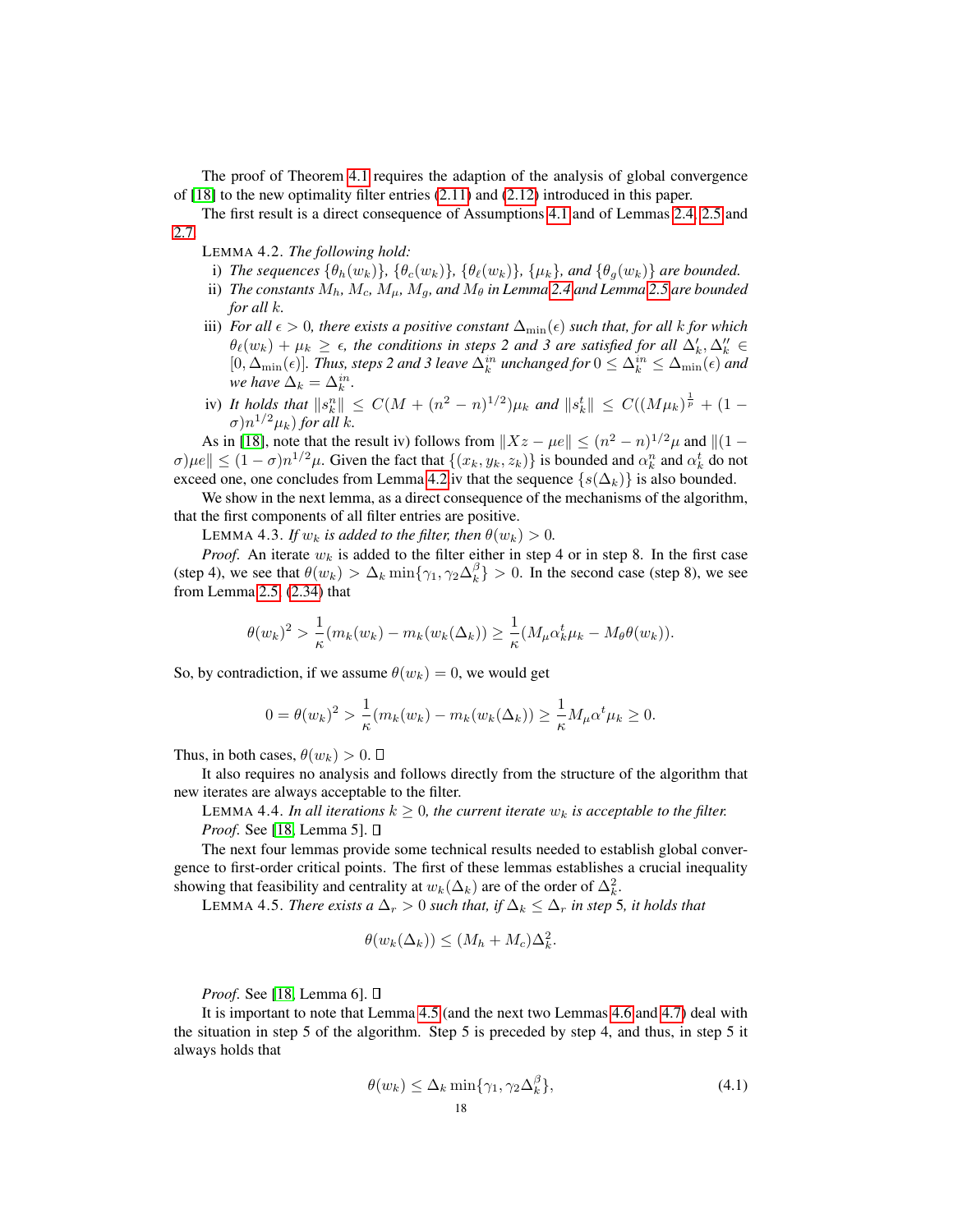since otherwise step 4 calls restoration instead of step 5. We point out that it is [\(4.1\)](#page-17-2) that enables to show  $\theta(w_k(\Delta_k)) = \mathcal{O}(\Delta_k^2)$  for sufficiently small values of  $\Delta_k$  in Lemma [4.5.](#page-17-1)

The next two lemmas establish that  $w_k(\Delta_k)$  is acceptable to the filter in step 5 for sufficiently small values of  $\Delta_k$ . The results are similar to those proved in [\[18\]](#page-31-0). In both lemmas we analyze the acceptability of  $w_k(\Delta_k)$  to the filter with  $w_k$  considered in the filter if  $m_k(w_k) - m_k(w_k(\Delta_k)) < \kappa \theta(w_k)^2$ . The latter is needed since, in this situation,  $w_k$  will possibly be added to the filter in step 8. First, we derive a result that depends on the current filter entries.

<span id="page-18-0"></span>LEMMA 4.6. *Suppose that*  $\theta(w_k) + \theta_\ell(w_k) + \mu_k \geq \epsilon > 0$ *. Then there exists*  $\Delta_a(\epsilon) > 0$ *depending on*  $\epsilon$  *and on the values of the filter entries, such that, if* 

<span id="page-18-1"></span>
$$
0 < \Delta_k \leq \Delta_a(\epsilon),
$$

*then*  $w_k(\Delta_k)$  *is acceptable to the filter in step* 5 *(with*  $w_k$  *considered in the filter when*  $m_k(w_k) - m_k(w_k(\Delta_k)) < \kappa \theta(w_k)^2.$ 

*Proof.* Since  $0 < \gamma_{\mathcal{F}} < 1/2 < 1$ , we have from Lemma [4.3](#page-17-3) that

$$
\theta_{\mathcal{F}} \stackrel{\text{def}}{=} \min_{(\theta^f, t h e t a_g^f) \in \mathcal{F}} (1 - \gamma_{\mathcal{F}}) \theta^f > 0.
$$

Consider first the case where  $\theta(w_k) \geq \epsilon/2$ . Then  $w_k(\Delta_k)$  is acceptable to the filter (with  $w_k$  considered in the filter when  $m_k(w_k) - m_k(w_k(\Delta_k)) < \kappa \theta(w_k)^2$  if

$$
\theta(w_k(\Delta_k)) \le \frac{1}{2} \min\{\theta_{\mathcal{F}}, (1 - \gamma_{\mathcal{F}})\epsilon/2\} < \min\{\theta_{\mathcal{F}}, (1 - \gamma_{\mathcal{F}})\epsilon/2\}.
$$
 (4.2)

We also know from Lemma [4.5](#page-17-1) that

$$
\theta(w_k(\Delta_k)) \le (M_h + M_c)\Delta_k^2
$$

holds for  $\Delta_k \leq \Delta_r$ . Thus, [\(4.2\)](#page-18-1) is satisfied for  $\Delta_k \leq \Delta_a^{(1)}(\epsilon)$  with  $\Delta_a^{(1)}(\epsilon) > 0$  depending only on  $\theta_{\mathcal{F}}, \epsilon, M_h, M_c, \gamma_{\mathcal{F}},$  and  $\Delta_r$ .

Otherwise we have  $\theta_{\ell}(w_k) + \mu_k \ge \epsilon/2$ . Thus, Lemma [2.6](#page-11-1) yields

<span id="page-18-2"></span>
$$
\mu_k \ge a(\epsilon/2).
$$

If  $w_k$  is not considered in the filter in step 5, then a similar argument, with  $\theta(w_k(\Delta_k))$  $\leq \frac{1}{2}\theta_{\mathcal{F}}$  instead of [\(4.2\)](#page-18-1), shows that if  $\Delta_k \leq \Delta_a^{(1)}(\epsilon)$  then  $w_k(\Delta_k)$  is acceptable to the filter. Moreover  $w_k(\Delta_k)$  is also acceptable, with  $w_k$  considered in the filter when  $m_k(w_k)$  –  $m_k(w_k(\Delta_k)) < \kappa \theta(w_k)^2$ , if, in addition,

$$
\theta_g(w_k(\Delta_k)) - \theta_g(w_k) < -\gamma_{\mathcal{F}}\theta(w_k). \tag{4.3}
$$

In the rest of the proof we show how this bound can be achieved for sufficiently small  $\Delta_k$ . Since step 5 is reached, we know that

$$
\theta(w_k) \leq \gamma_2 \Delta_k^{1+\beta}.
$$

On the other hand, we obtain from  $\mu_k \ge a(\epsilon/2)$  and Lemma [2.5](#page-8-7) that

$$
\theta_g(w_k(\Delta_k)) - \theta_g(w_k) \le -M_\mu \alpha_k^t a(\epsilon/2) + M_\theta \theta(w_k) + M_g \Delta_k^2
$$
  

$$
\le -M_\mu \alpha_k^t a(\epsilon/2) + M_\theta \gamma_2 \Delta_k^{1+\beta} + M_g \Delta_k^2.
$$
  
19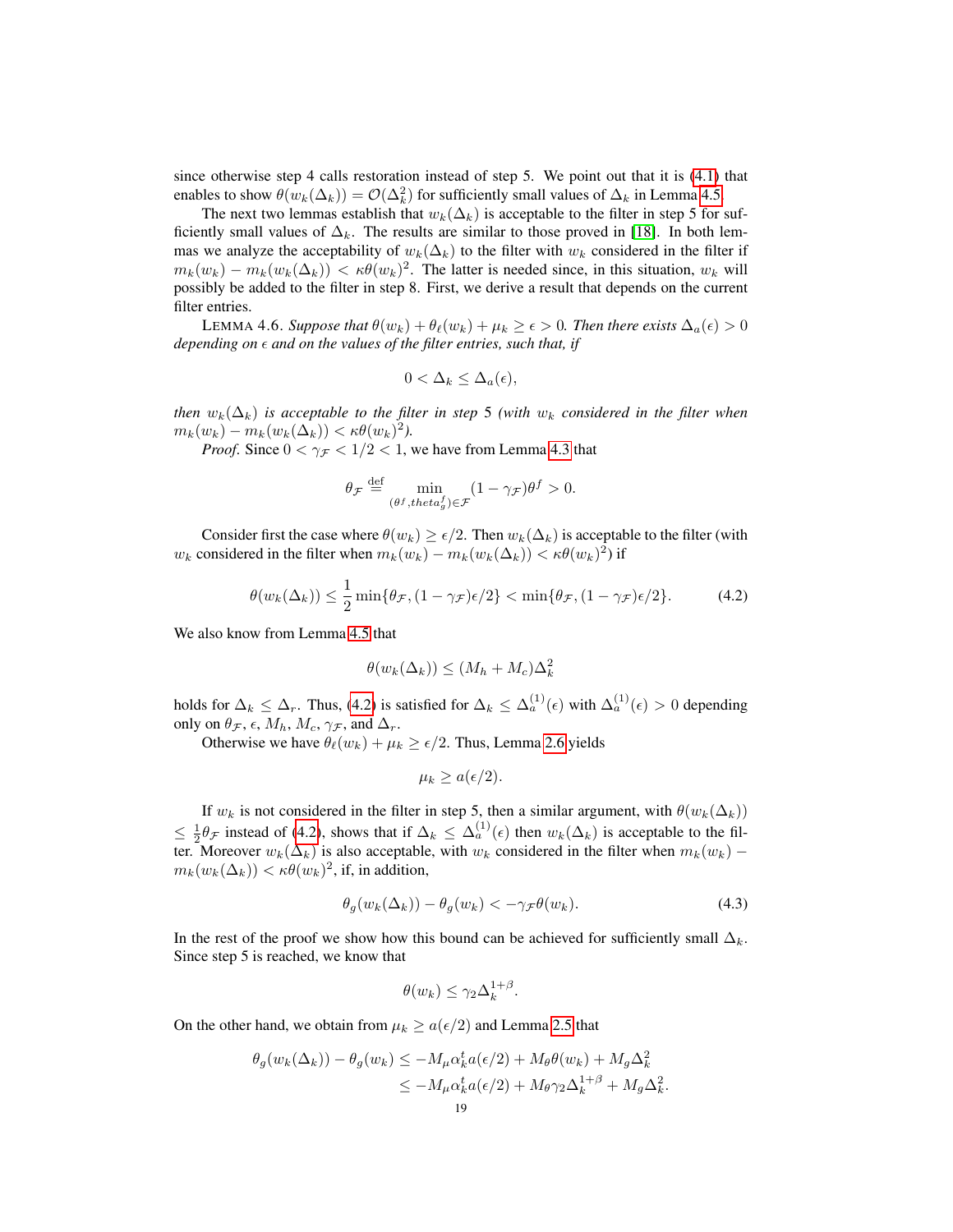Hence it is sufficient to show that

$$
-M_{\mu}\alpha_k^t a(\epsilon/2) + M_g \Delta_k^2 < -(\gamma_{\mathcal{F}} + M_{\theta})\gamma_2 \Delta_k^{1+\beta}.
$$

Since  $||s_k^n||$  and  $||s_k^t||$  are bounded by a constant  $M_s$  and  $\alpha_k^t = \min\{1, \frac{\Delta_k}{||s_k^n||}, \frac{\Delta_k}{||s_k^t||}\}$ , we have for all  $\Delta_k \leq M_s$ , that  $\alpha_k^t \geq \Delta_k/M_s$ . Thus [\(4.3\)](#page-18-2) holds if

$$
M_g \Delta_k + (\gamma_{\mathcal{F}} + M_\theta) \gamma_2 \Delta_k^{\beta} \le \frac{M_\mu a(\epsilon/2)}{2M_s} < \frac{M_\mu a(\epsilon/2)}{M_s},
$$

which in turn holds for all  $\Delta_k \leq \Delta_a^{(2)}(\epsilon)$  with  $\Delta_a^{(2)}(\epsilon) > 0$  depending only on  $\epsilon$ ,  $M_g$ ,  $M_\theta$ ,  $\gamma_{\mathcal{F}}, \gamma_2, \beta, M_{\mu}, a(\epsilon/2)$ , and  $M_s$ . Taking  $\Delta_a(\epsilon) = \min\{\Delta_a^{(1)}(\epsilon), \Delta_a^{(2)}(\epsilon)\}\)$  concludes the proof.  $\square$ 

Now we derive a similar result that does not depend on the values of the filter entries, but where we impose a condition relating  $\theta(w_k)$  and  $\Delta_k$ .

<span id="page-19-0"></span>LEMMA 4.7. *Suppose that for given*  $\epsilon > 0$ 

$$
\theta_{\ell}(w_k) + \mu_k \ge \epsilon \quad \text{and} \quad \theta(w_k) > \frac{\Delta_k}{2} \min\{\gamma_1, \gamma_2(\Delta_k/2)^{\beta}\}. \tag{4.4}
$$

*Then there exists*  $\Delta_f(\epsilon) > 0$  *depending on*  $\epsilon$ , *but not on the filter entries, such that, if* 

<span id="page-19-1"></span>
$$
0 < \Delta_k \leq \Delta_f(\epsilon),
$$

*then*  $w_k(\Delta_k)$  *is acceptable to the filter in step* 5 (with  $w_k$  *considered in the filter when*  $m_k(w_k) - m_k(w_k(\Delta_k)) < \kappa \theta(w_k)^2.$ 

*Proof.* Since, by Lemma [4.4,](#page-17-4)  $w_k$  is acceptable to the filter, then  $w_k(\Delta_k)$  is acceptable to the filter (with  $w_k$  considered in the filter when  $m_k(w_k) - m_k(w_k(\Delta_k)) < \kappa \theta(w_k)^2$ ) if

$$
\theta(w_k(\Delta_k)) \le \theta(w_k)
$$

<span id="page-19-2"></span>and

$$
\theta_g(w_k(\Delta_k)) < \theta_g(w_k) - \gamma_{\mathcal{F}}\theta(w_k). \tag{4.5}
$$

We know from Lemma [4.5](#page-17-1) that, if  $\Delta_k \leq \Delta_r$  then

$$
\theta(w_k(\Delta_k)) \le (M_h + M_c)\Delta_k^2.
$$

Hence,  $\theta(w_k(\Delta_k)) \leq \theta(w_k)$  is ensured by the second inequality in [\(4.4\)](#page-19-1) if in addition

$$
(M_h + M_c)\Delta_k \le \frac{1}{2}\min\{\gamma_1, \gamma_2(\Delta_k/2)^\beta\}.
$$
\n(4.6)

<span id="page-19-3"></span>.

Moreover, the first inequality in [\(4.4\)](#page-19-1) and Lemma [2.6](#page-11-1) yield

$$
\mu_k \geq a(\epsilon).
$$

Therefore, we have by Lemma [2.5](#page-8-7)

$$
\theta_g(w_k(\Delta_k)) - \theta_g(w_k) \le -M_\mu \alpha_k^t a(\epsilon) + M_\theta \theta(w_k) + M_g \Delta_k^2
$$

We have pointed out before that  $\alpha_k^t \geq \Delta_k/M_s$  for all  $\Delta_k \leq M_s$ , see the end of the proof of Lemma [4.6.](#page-18-0) So,

$$
\theta_g(w_k(\Delta_k)) - \theta_g(w_k) \leq \Delta_k \left( -\frac{M_\mu a(\epsilon)}{M_s} + M_g \Delta_k \right) + M_\theta \theta(w_k).
$$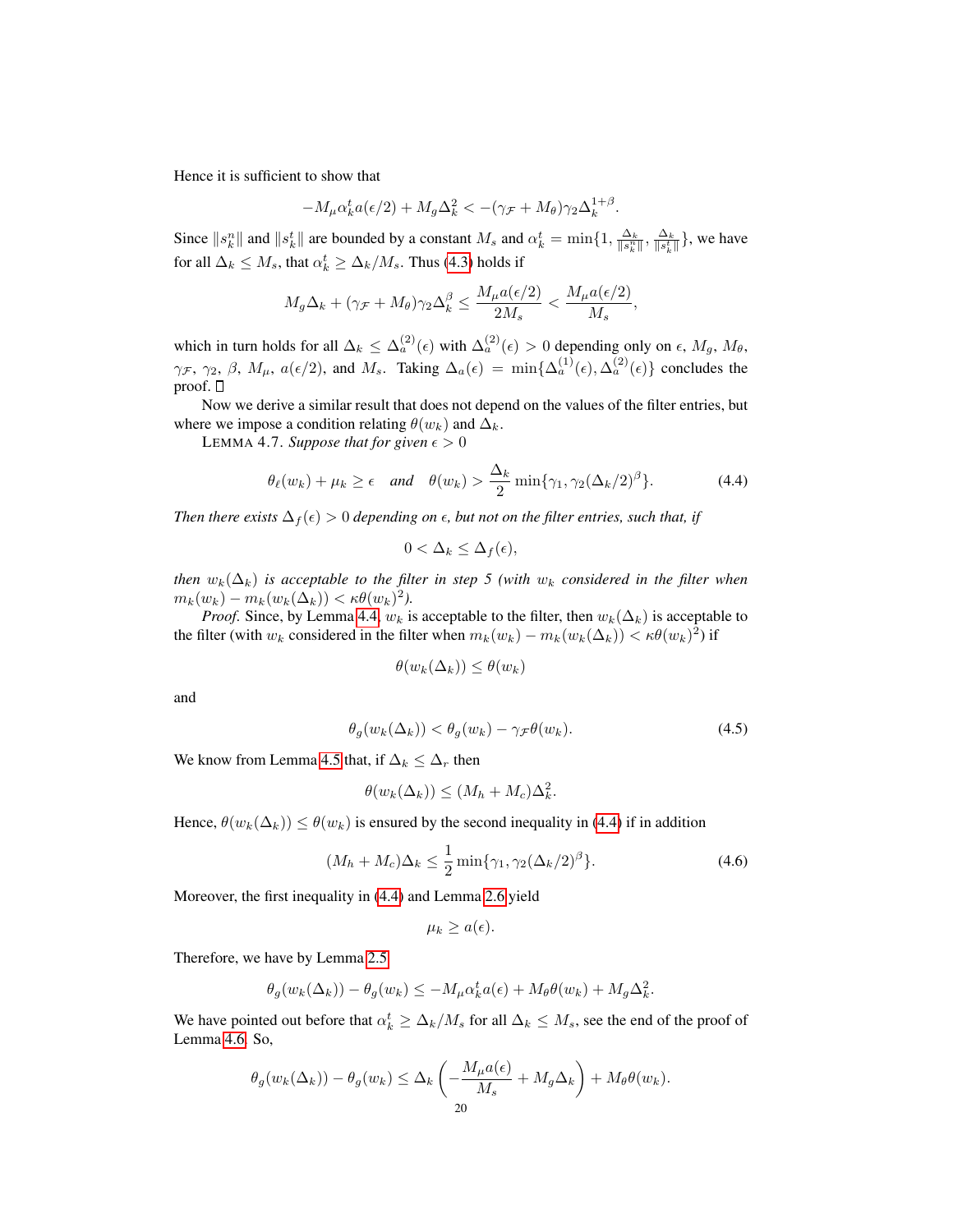Since we are concerned with step 5 of the algorithm, we know that  $\theta(w_k) \leq \gamma_2 \Delta_k^{1+\beta}$ , see [\(4.1\)](#page-17-2). Hence, we obtain [\(4.5\)](#page-19-2) whenever

<span id="page-20-0"></span>
$$
M_g \Delta_k + (\gamma \mathcal{F} + M_\theta) \gamma_2 \Delta_k^\beta \le \frac{M_\mu a(\epsilon)}{2M_s} < \frac{M_\mu a(\epsilon)}{M_s}.\tag{4.7}
$$

The requirements  $0 < \Delta_k \leq \Delta_r$ , [\(4.6\)](#page-19-3) and [\(4.7\)](#page-20-0) on  $\Delta_k$  are obviously satisfied if  $0 < \Delta_k \leq$  $\Delta_f(\epsilon)$  with some constant  $\Delta_f(\epsilon) > 0$ .  $\Box$ 

Now we are ready to derive asymptotic results. We appeal first to a commonly used argument in filter convergence proofs to show that  $\liminf_{k\to\infty} \theta(w_k) = 0$  when infinitely many iterates are added to the filter.

LEMMA 4.8. *From the moment that*  $w_k$  *is added to the filter, the filter always contains* an entry that dominates  $w_k$ .

*Proof.* See [\[18,](#page-31-0) Lemma 9]. □

<span id="page-20-1"></span>LEMMA 4.9. *Suppose there are infinitely many points added to the filter. Then there*  $e$ xists a subsequence  $\{k_i\}$  such that  $w_{k_i}$  is added to the filter and

<span id="page-20-2"></span>
$$
\lim_{i \to \infty} \theta(w_{k_i}) = 0. \tag{4.8}
$$

*Proof.* See [\[18,](#page-31-0) Lemma 10]. □

As we pointed out in [\[18\]](#page-31-0), Lemma [4.9](#page-20-1) asserts [\(4.8\)](#page-20-2) only for some particular subsequence  ${w_{k_i}}$  of iterates added to the filter and not for any such subsequence. The reason is that acceptability to a pair does not imply acceptability to a dominated pair. If required, this effect can be circumvented in several ways. The easiest approach is to never remove dominated entries from the filter. Then the above proof can be easily modified to establish that [\(4.8\)](#page-20-2) holds for any infinite subsequence of iterates that are added to the filter. An alternative to derive this stronger result, if one wishes to remove dominated filter entries, can also be obtained by slightly modifying the filter acceptance test, see [\[5\]](#page-30-6) and [\[6,](#page-30-7)  $\S 15.5$ ]. In fact, if we require

either 
$$
\theta^f - \theta(w) > \gamma_{\mathcal{F}} \theta^f
$$
 or  $\theta_g^f - \theta_g(w) > \gamma_{\mathcal{F}} \theta(w)$ ,

then acceptability to a pair implies acceptability to all dominated pairs and it is straightforward to prove that [\(4.8\)](#page-20-2) holds for any infinite subsequence of iterates added to the filter, see [\[6,](#page-30-7) Lem. 15.5.2].

We now proceed with the analysis. The next step is to show that when there are infinitely many iterates added to the filter, then the sequence  ${k_i}$  of Lemma [4.9](#page-20-1) must contain a subsequence converging to a first-order KKT point. Note that the subsequence  $\{k_i\}$  must contain either a subsequence where restoration is invoked, or a subsequence where the iterates are added to the filter in step 8. We consider the two cases separately in the Lemmas [4.10](#page-20-3) and [4.11.](#page-23-0) We start by considering an infinite number of iterations in  ${k_i}$  at which restoration is invoked.

<span id="page-20-3"></span>LEMMA 4.10. *Suppose that there exists an infinite sequence* {ki} *of iterations at which restoration is invoked and for which holds that*

$$
\lim_{i \to \infty} \theta(w_{k_i}) = 0.
$$

*Then*  $\{k_i\}$  *contains a subsequence*  $\{k'_j\}$  *with* 

$$
\lim_{j \to \infty} \theta(w_{k'_j}) = 0, \qquad \lim_{j \to \infty} \theta_{\ell}(w_{k'_j}) + \mu_{k'_j} = 0.
$$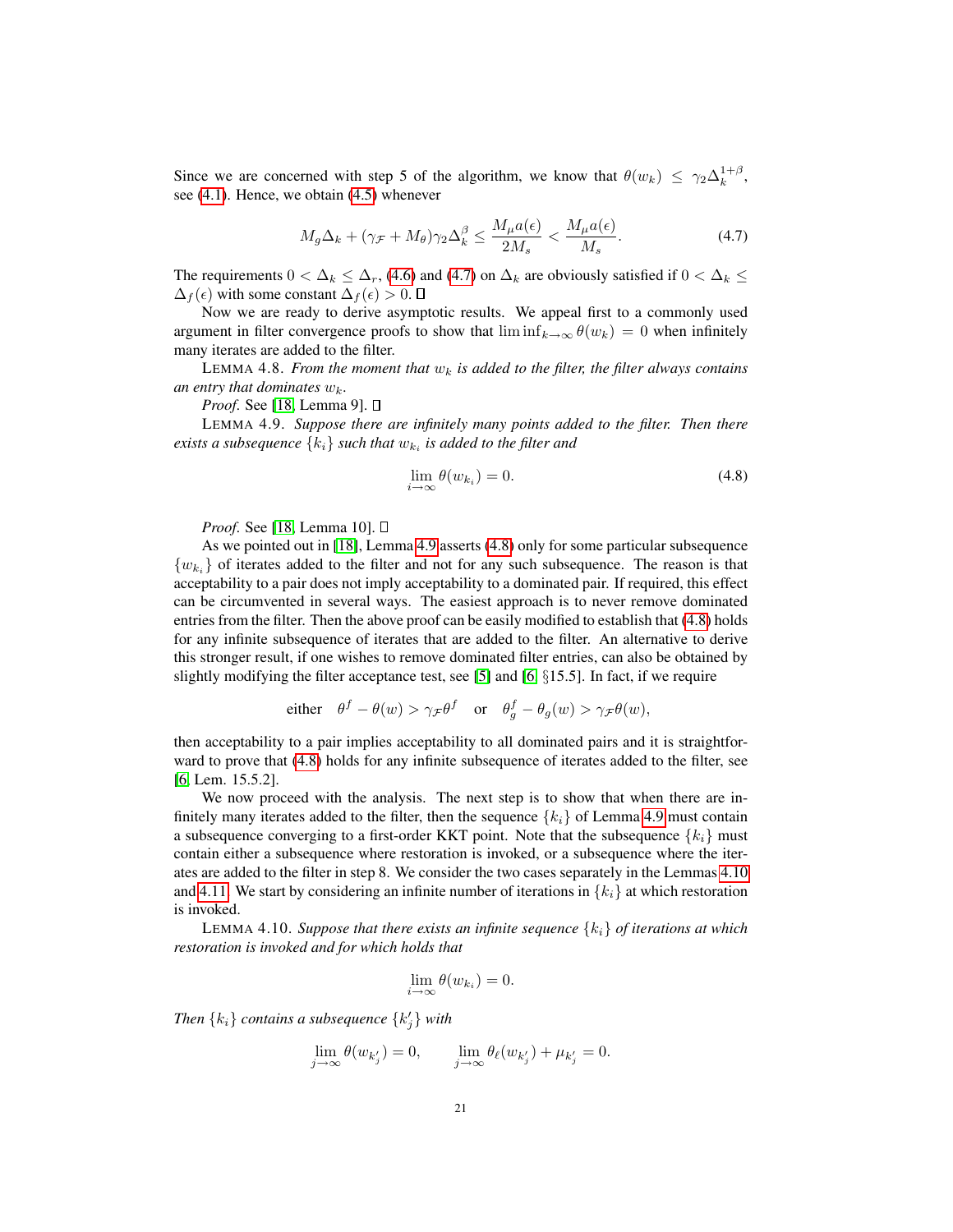*Proof.* Let  $k_i$  be a subsequence where restoration is invoked for every  $k_i$  (and thus  $w_{k_i}$  is added to the filter) such that  $\lim_{i\to\infty} \theta(w_{k_i}) = 0$ . For deriving a contradiction, assume that there exists  $\epsilon > 0$  with

$$
\theta_{\ell}(w_{k_i}) + \mu_{k_i} \geq \epsilon \quad \forall \ i.
$$

By Lemma [2.6](#page-11-1) this implies that

<span id="page-21-4"></span>
$$
\mu_{k_i} \ge a(\epsilon) \stackrel{\text{def}}{=} \epsilon^* > 0 \quad \forall \ i.
$$

Since the restoration is invoked it must hold that

$$
\theta_{k_i} > \Delta_{k_i} \min\{\gamma_1, \gamma_2 \Delta_{k_i}^\beta\}.\tag{4.9}
$$

Therefore, we have

<span id="page-21-0"></span>
$$
0 = \lim_{i \to \infty} \theta_{k_i} = \lim_{i \to \infty} \Delta_{k_i}
$$

and thus we can find  $K_0 > 0$  such that  $\Delta_{k_i} < \nu \Delta_{\min}(\epsilon_*)$  for all  $k_i \ge K_0$  with  $\Delta_{\min}(\epsilon_*)$ (depending on  $\epsilon_*$ ) from Lemma [4.2,](#page-17-0) iii), with  $\nu \in (0,1)$ . We show next that

<span id="page-21-1"></span>
$$
\Delta_{k_i-1} \le 2\Delta_{k_i}, \quad \Delta_{k_i} = \Delta_{k_i}^{in} \quad \text{for all } k_i \ge K_0,
$$
\n
$$
(4.10)
$$

which then yields

$$
0 = \lim_{i \to \infty} \theta_{k_i} = \lim_{i \to \infty} \Delta_{k_i} = \lim_{i \to \infty} \Delta_{k_i - 1}.
$$
\n(4.11)

In fact,  $\Delta_{k_i} < \nu \Delta_{\min}(\epsilon_*)$  for  $k_i \ge K_0$  shows that  $\Delta_{k_i} = \Delta_{k_i}^{in}$  for  $k_i \ge K_0$ , since, by Lemma [4.2,](#page-17-0) iii), step 2 and step 3 yield only  $\Delta_{k_i} \neq \Delta_{k_i}^{in}$  if  $\Delta_{k_i}^{in} > \Delta_{\min}(\epsilon_*)$ . But then the result of step 2 and step 3 would be a radius  $\Delta_{k_i} > \nu \Delta_{\min}(\epsilon_*)$ , which is not the case for  $k_i \geq K_0$ . Thus, we have  $\Delta_{k_i} = \Delta_{k_i}^{in}$  for  $k_i \ge K_0$  and conclude that  $\Delta_{k_i} \ge \Delta_{k_i-1}/2$  for all  $k_i \ge K_0$ . Thus, [\(4.10\)](#page-21-0) and [\(4.11\)](#page-21-1) holds.

We show next that there exists  $K_1 \ge K_0 - 1$  such that

<span id="page-21-2"></span>
$$
\mu_{k_i-1} \ge \epsilon_*/2 \quad \text{for all } k_i-1 \ge K_1. \tag{4.12}
$$

In fact, we have either  $w_{k_i} = w_{k_i-1}$  or  $w_{k_i} = w_{k_i-1}(\Delta_{k_i-1})$ . In the first case [\(4.12\)](#page-21-2) is obvious since then  $\mu_{k_i-1} = \mu_{k_i} \ge \epsilon_*$ , for all  $k_i \ge K_0$  with  $w_{k_i} = w_{k_i-1}$ . In the case  $w_{k_i} = w_{k_i-1}(\Delta_{k_i-1})$  it follows from Lemma [2.4](#page-8-6) that

$$
\mu_{k_i} = \mu_{k_i-1}(\Delta_{k_i-1}) \le (1 - \alpha_{k_i-1}^t (1 - \sigma))\mu_{k_i-1} + 4\Delta_{k_i-1}^2,
$$

and thus

<span id="page-21-3"></span>
$$
\epsilon_* \leq \mu_{k_i} \leq \mu_{k_i-1} + 4\Delta_{k_i-1}^2.
$$

We can therefore conclude from [\(4.11\)](#page-21-1) that [\(4.12\)](#page-21-2) holds for  $K_1 \geq K_0-1$  large enough. Using [\(4.12\)](#page-21-2) and applying Lemma [4.2,](#page-17-0) iii) with  $\epsilon = \epsilon_*/2$ , we can apply the same argument as for deriving [\(4.10\)](#page-21-0) to show that there exists  $K_2 \ge K_1$  with  $\Delta_{k_i-1} = \Delta_{k_i-1}^{in}$  for all  $k_i-1 \ge K_2$ . Hence, together with [\(4.10\)](#page-21-0), this yields

$$
\Delta_{k_i-1} = \Delta_{k_i-1}^{in}, \quad \Delta_{k_i} = \Delta_{k_i}^{in} \quad \text{for all } k_i - 1 \ge K_2. \tag{4.13}
$$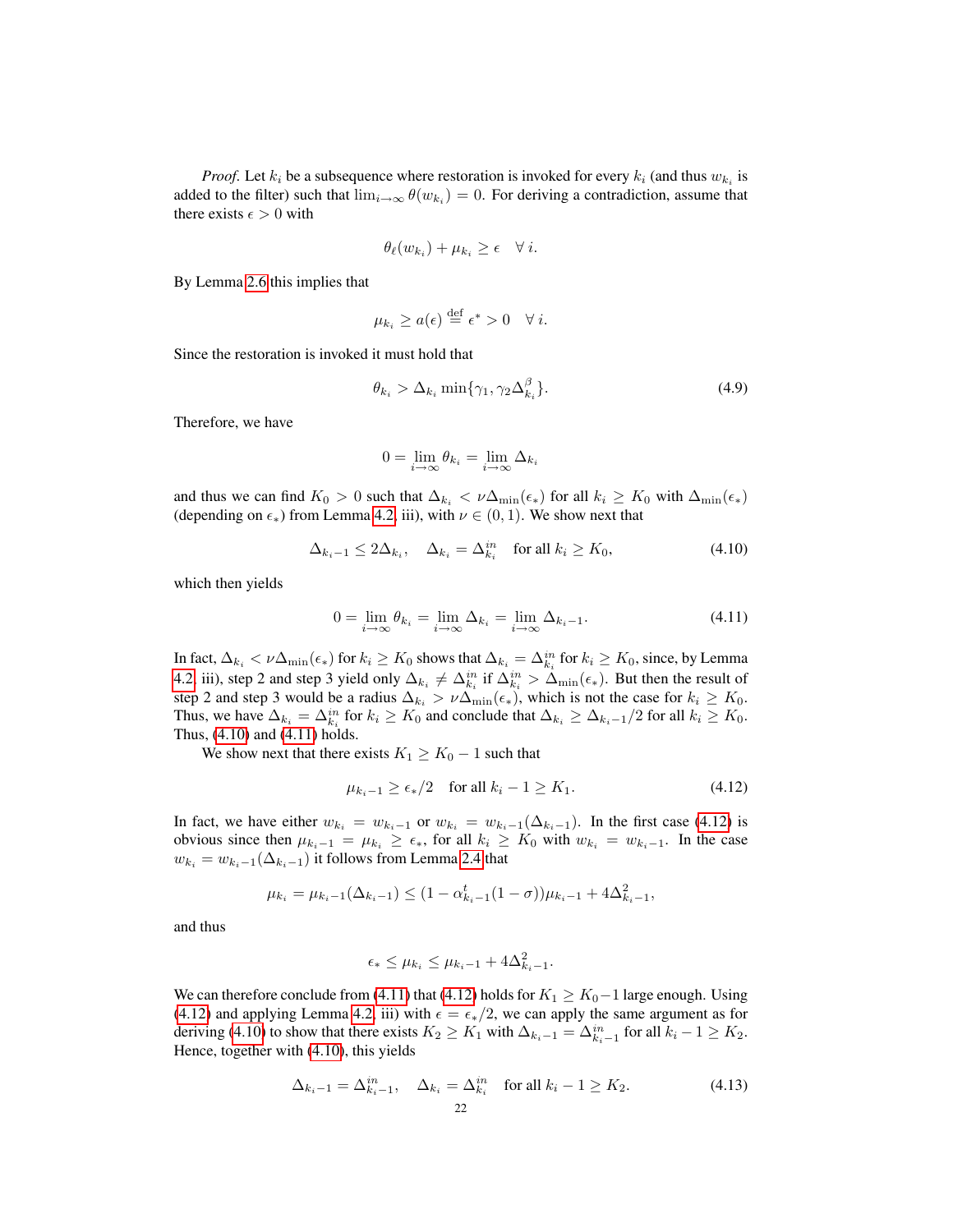We show next that step 5 is reached in all iterations  $k_i - 1 \geq K_2$ . In fact, otherwise the restoration procedure is called in iteration  $k_i - 1$ . Thus, we have  $\Delta_{k_i}^{in} = \Delta_{k_i-1}$  and consequently  $\Delta_{k_i} = \Delta_{k_i-1}$  by [\(4.13\)](#page-21-3). Since by our assumption the restoration is invoked in iteration  $k_i - 1$ , by using  $\Delta_{k_i} = \Delta_{k_i-1}$  the outcome of the restoration is an iterate  $w_{k_i}$  with

$$
\theta_{k_i} \leq \Delta_{k_i-1} \min \{ \gamma_1, \gamma_2 \Delta_{k_i-1}^{\beta} \} = \Delta_{k_i} \min \{ \gamma_1, \gamma_2 \Delta_{k_i}^{\beta} \},
$$

<span id="page-22-0"></span>which contradicts [\(4.9\)](#page-21-4). Hence, step 5 is reached for all iterations  $k_i - 1 \geq K_2$  and thus in particular

$$
\theta_{k_i-1} \le \Delta_{k_i-1} \min \{ \gamma_1, \gamma_2 \Delta_{k_i-1}^{\beta} \}. \tag{4.14}
$$

Next, we show that step 7 must be reached for all iterations  $k_i - 1$  with  $k_i - 1 \geq K_3$  and  $K_3 \geq K_2$  large enough. In fact, let  $\Delta_f(\epsilon_*/2)$  be the bound of Lemma [4.7](#page-19-0) corresponding to  $\epsilon = \epsilon_*/2$  instead of  $\epsilon$ . By [\(4.11\)](#page-21-1) we can find  $K_3 \ge K_2$  such that  $\Delta_{k_*-1} \le \Delta_f(\epsilon_*/2)$  holds for all  $k_i-1 \geq K_3$ . Now assume that step 7 is not reached in iteration  $k_i-1 \geq K_3-1$ . Then step 5 is followed by step 11 and thus  $\theta_{k_i} = \theta_{k_i-1}$ , and, using [\(4.13\)](#page-21-3),  $\Delta_{k_i} = \Delta_{k_i}^{in} = \Delta_{k_i-1}/2$ . Therefore, by [\(4.9\)](#page-21-4),

$$
\theta_{k_i-1} > \frac{\Delta_{k_i-1}}{2} \min{\{\gamma_1, \gamma_2(\Delta_{k_i-1}/2)^\beta\}}.
$$

Hence, we obtain from Lemma [4.7](#page-19-0) and [\(4.12\)](#page-21-2) that  $w_{k_i-1}(\Delta_{k_i-1})$  was acceptable to the filter in step 5, since  $k_i - 1 \geq K_3$  ensures  $\Delta_{k_i-1} \leq \Delta_f(\epsilon_*/2)$ . Therefore, step 5 would not have branched to step 11 as assumed. Hence, step 7 is always reached in all iterations  $k_i-1 \geq K_3$ .

We conclude the proof by showing the existence of  $K_4 \geq K_3$  such that step 9 is reached for all iterations  $k_i - 1$  with  $k_i - 1 \geq K_4$ . This will provide the desired contradiction: In fact, by [\(4.13\)](#page-21-3) and steps 9, 10 we have  $\Delta_{k_i} = \Delta_{k_i}^{in} \ge \Delta_{k_i-1}$ ,  $w_{k_i} = w_{k_i-1}(\Delta_{k_i-1})$ . Thus, since step 9 is reached via step 5, we can apply Lemma [4.5](#page-17-1) to obtain for all  $\Delta_{k_i-1} \leq \Delta_r$  (which holds by  $(4.11)$  for all i large enough)

$$
\theta_{k_i} = \theta(w_{k_i-1}(\Delta_{k_i-1})) \le (M_h + M_c)\Delta_{k_i-1}^2 \le (M_h + M_c)\Delta_{k_i}^2.
$$

This contradicts [\(4.9\)](#page-21-4) and [\(4.11\)](#page-21-1).

Hence, it remains to show that step 9 is eventually reached in all iterations  $k_i - 1$  with  $k_i - 1 \ge K_4, K_4 \ge K_3$  large enough. We recall that by [\(4.12\)](#page-21-2) we have  $\mu_{k_i-1} \ge \epsilon_*/2$ . Now, from Lemma [2.5,](#page-8-7) [\(4.11\)](#page-21-1), and [\(4.14\)](#page-22-0), we obtain, for all  $k_i \geq K_4$ 

$$
m_{k_i-1}(w_{k_i-1}) - m_{k_i-1}(w_{k_i-1}(\Delta_{k_i-1})) \ge
$$
  
\n
$$
\ge M_\mu \alpha_{k_i-1}^\ell \frac{\epsilon_*}{2} - M_\theta \theta(w_{k_i-1})
$$
  
\n
$$
\ge \Delta_{k_i-1} M_\mu \frac{\epsilon_*}{2M_s} - M_\theta \gamma_2 \Delta_{k_i-1}^{1+\beta}
$$
  
\n
$$
\ge \Delta_{k_i-1} M_\mu \frac{\epsilon_*}{4M_s},
$$

for all  $k_i - 1 \ge K_4 \ge K_3$  with some  $K_4 \ge K_3$ . As before,  $M_s$  denotes an upper bound for  $||s_k^n||$  and  $||s_k^t||$ . Also, we used again the fact that  $\alpha_{k_i-1}^t \geq \Delta_{k_i-1}/M_s$  if  $\Delta_{k_i-1} \leq M_s$ , which holds by [\(4.11\)](#page-21-1) possibly after increasing  $K_4$ . On the other hand, we have

$$
|m_{k_i-1}(w_{k_i-1})-m_{k_i-1}(w_{k_i-1}(\Delta_{k_i-1}))-\theta_g(w_{k_i-1})+\theta_g(w_{k_i-1}(\Delta_{k_i-1}))|
$$
  
=  $O(\Delta_{k_i-1}^2)$ .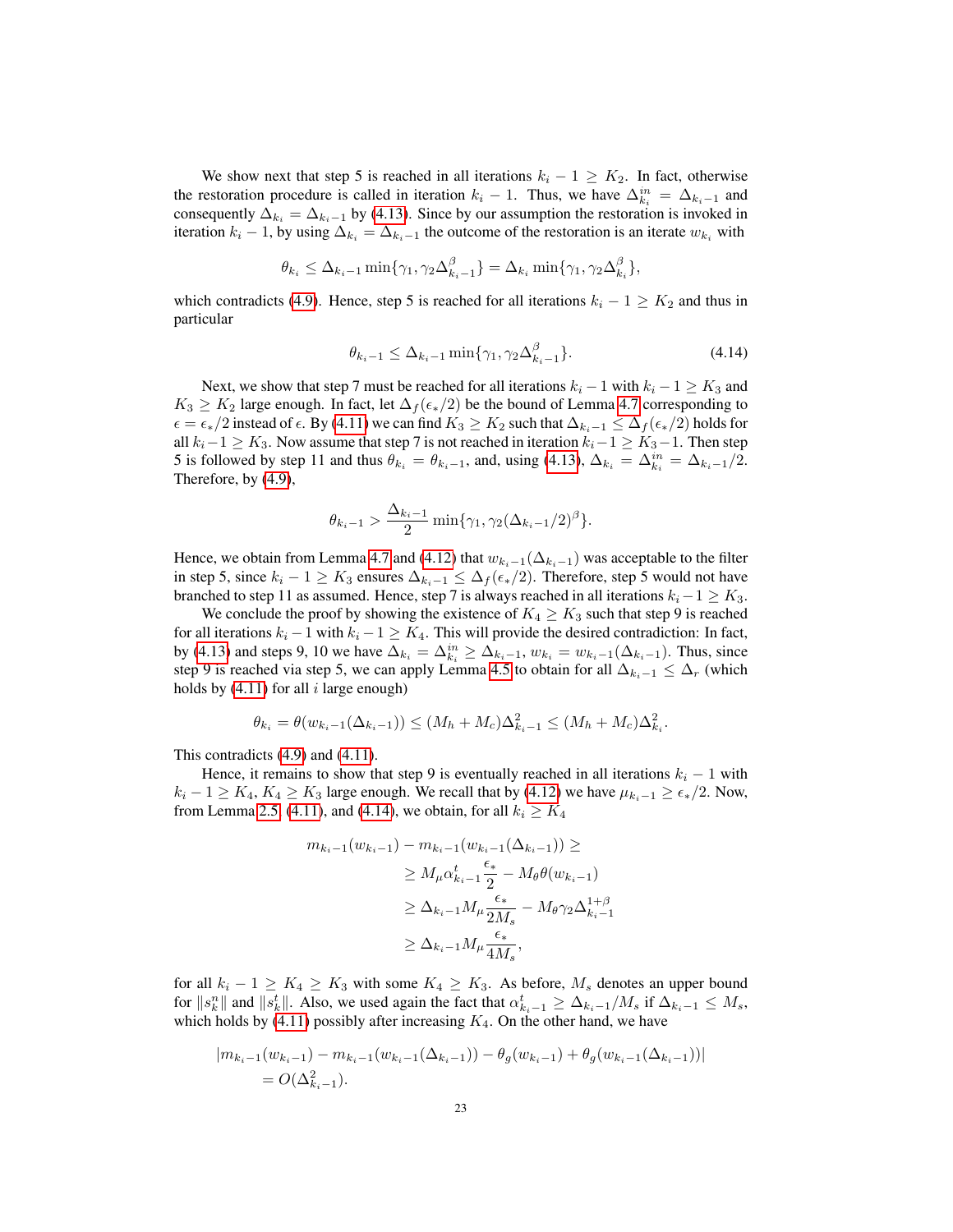The last two bounds show that  $\rho_{k_i-1} \to 1$  and hence, possibly after increasing  $K_4$ , that step 9 is reached in all iterations  $k_i - 1$  with  $k_i - 1 \ge K_4$ .

As we have already seen, this leads to a contradiction. Hence,  $\theta_{\ell}(w_{k_i}) + \mu_{k_i} \ge \epsilon$  for all i is not true. The proof is therefore completed since there exists a subsequence  $\{k'_j\} \subset \{k_i\}$ for which  $\lim_{j\to\infty} \theta(w_{k'_j}) = \lim_{j\to\infty} \theta_\ell(w_{k'_j}) + \mu_{k'_j} = 0.$ 

The other situation is when the sequence  ${k_i}$  of Lemma [4.9](#page-20-1) contains a subsequence, where the iterates are added to the filter in step 8. As in the previous lemma we have the following result.

<span id="page-23-0"></span>LEMMA 4.11. *Suppose that there exists an infinite sequence* {ki} *of iterations for which*  $w_{k_i}$  is added to the filter in step 8 and, in addition,  $\lim_{i\to\infty}\theta(w_{k_i})=0$ . Then  $\{k_i\}$  contains *a* subsequence  $\{k'_j\}$  such that

$$
\lim_{j \to \infty} \theta(w_{k'_j}) = 0, \qquad \lim_{j \to \infty} \theta_\ell(w_{k'_j}) + \mu_{k'_j} = 0.
$$

*Proof.* Let  $\{k_i\}$  be a sequence of iterations such that  $w_{k_i}$  is added to the filter in step 8 and  $\lim_{i\to\infty}\theta(w_{k_i})=0$ . Suppose now that  $\theta_\ell(w_{k_i})+\mu_{k_i}\geq\epsilon>0$  for all  $k_i\geq K_0$  for some  $K_0 \geq 0$ . Then we have, by Lemma [2.6,](#page-11-1) that  $\mu_{k_i} \geq a(\epsilon)$ . By Lemma [2.5](#page-8-7) and since  $w_{k_i}$  is added to the filter in step 8 we have

$$
M_{\mu}\alpha_{k_i}^t a(\epsilon) \le m_{k_i}(w_{k_i}) - m_{k_i}(w_{k_i}(\Delta_{k_i})) + M_{\theta}\theta(w_{k_i})
$$
  

$$
< \kappa\theta(w_{k_i})^2 + M_{\theta}\theta(w_{k_i}).
$$

Thus, we obtain  $\alpha_{k_i}^t \to 0$  and consequently  $\Delta_{k_i} \to 0$ . In particular,  $\alpha_{k_i}^t \geq \Delta_{k_i}/M_s$  for large enough *i*, and since the restoration procedure is not called, we have  $\theta(w_{k_i}) \leq \gamma_2 \Delta_{k_i}^{1+\beta}$  and conclude that

$$
\Delta_{k_i} M_\mu \frac{a(\epsilon)}{M_s} \le m_{k_i}(w_{k_i}) - m_{k_i}(w_{k_i}(\Delta_{k_i})) + M_\theta \theta(w_{k_i})
$$
  

$$
< \kappa (\gamma_2 \Delta_{k_i}^{1+\beta})^2 + M_\theta \gamma_2 \Delta_{k_i}^{1+\beta},
$$

which is a contradiction to  $\Delta_{k_i} \to 0$ .  $\square$ 

We put both situations together in the next lemma.

<span id="page-23-1"></span>THEOREM 4.12. *Suppose that infinitely many iterates are added to the filter. Then there exists a subsequence* {kj} *such that*

$$
\lim_{j \to \infty} \theta(w_{k_j}) = 0, \qquad \lim_{j \to \infty} \theta_{\ell}(w_{k_j}) + \mu_{k_j} = 0.
$$

*Proof.* By Lemma [4.9](#page-20-1) there exists a sequence  $\{k_i\}$  of iterates such that  $w_{k_i}$  is added to the filter and  $\lim_{i\to\infty} \theta(w_{k_i}) = 0$ . As we have already observed there exists either a subsequence  $\{k'_j\}$  of  $\{k_i\}$  such that  $w_{k'_j}$  are added to the filter before entering restoration or a subsequence  $\{k'_j\}$  of  $\{k_i\}$  such that  $w_{k'_j}$  are added to the filter in step 8. In the first case the assertion follows from Lemma [4.10;](#page-20-3) in the second case from Lemma [4.11.](#page-23-0)  $\Box$ 

Finally, we analyze the case where the algorithm runs infinitely but only finitely many iterates are added to the filter.

<span id="page-23-2"></span>THEOREM 4.13. *Suppose that the algorithm runs infinitely and only finitely many iterates are added to the filter. Then*

$$
\lim_{k \to \infty} \theta(w_k) = 0, \qquad \liminf_{k \to \infty} \theta_\ell(w_k) + \mu_k = 0.
$$
\n
$$
24
$$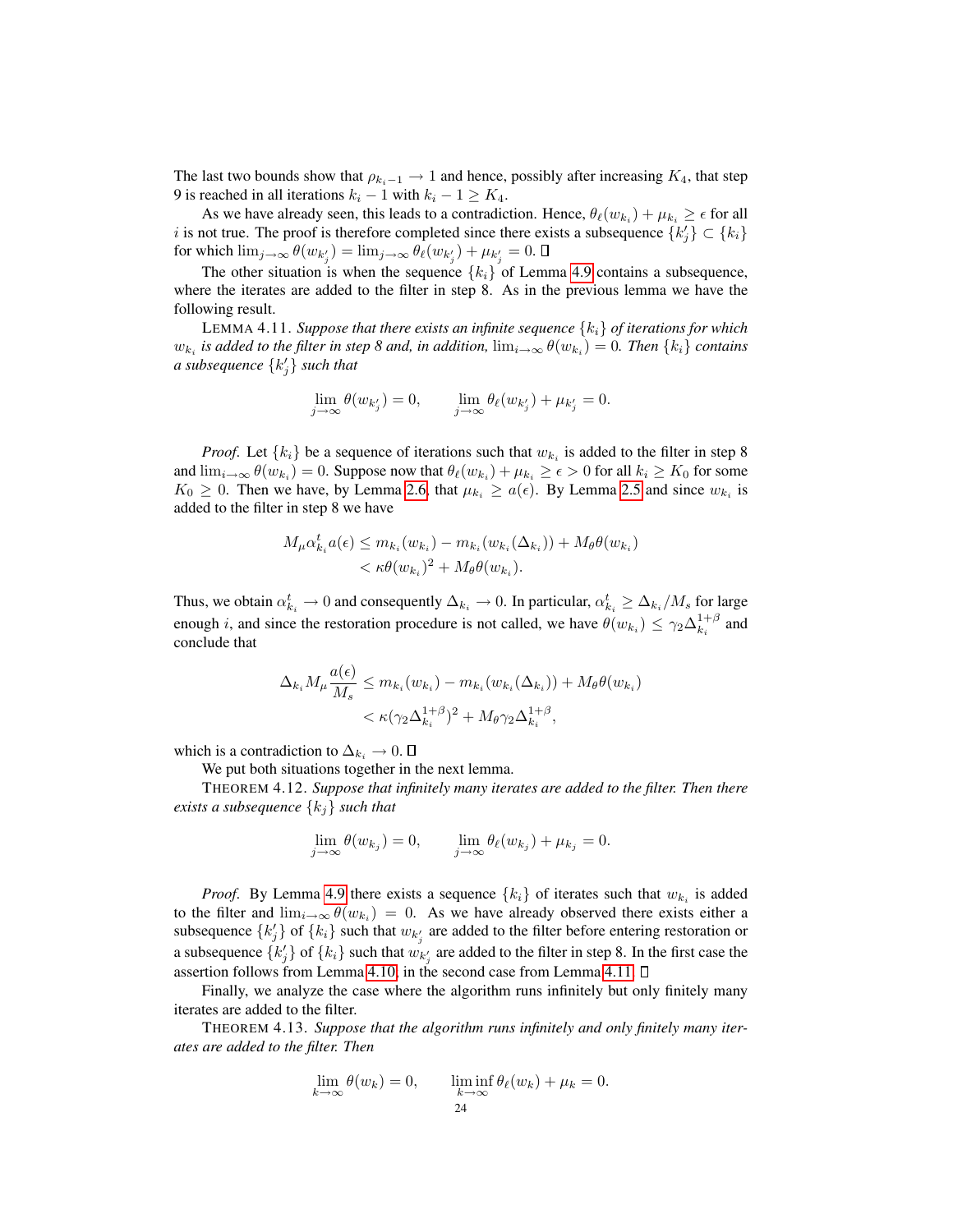*Proof.* The assumption says that for  $k \geq K$ , with K large enough, no further filter entry is added. Hence, the filter contains for all  $k \geq K$  the same finitely many entries, and the restoration is never invoked. Thus, all new iterates  $w_{k+1} \neq w_k$  are computed in step 10. We now show that step 10 is reached infinitely many times.

In fact, step 5 is reached in each iteration, and, by Lemma [4.6,](#page-18-0) step 7 is reached after finitely many reductions of  $\Delta_k$  in step 11 (note that  $\mu_k > 0$ , since  $x_k, z_k > 0$ ). Again, step 8 is reached after finitely many reductions of  $\Delta_k$ . In fact, if  $\theta(w_k) > 0$  then clearly

$$
m_k(w_k) - m_k(w_k(\Delta_k)) < \kappa \theta(w_k)^2
$$

for  $\Delta_k$  sufficiently small and step 8 is reached. Otherwise,  $\theta(w_k) = 0$  and  $\theta_\ell(w_k) + \mu_k > 0$ and therefore  $\rho_k \geq \eta$  for all  $\Delta_k$  small enough (we may apply exactly the same arguments as at the end of the proof of Lemma [4.10\)](#page-20-3). So, step 10 is always reached after finitely many reductions of  $\Delta_k$ , producing always new iterates.

Since no further entry is added to the filter we know, cf. step 8, that in step 10 it always holds that

$$
\theta_g(w_k) - \theta_g(w_{k+1}) \ge \eta(m_k(w_k) - m_k(w_k(\Delta_k))) \ge \eta \kappa \theta(w_k)^2.
$$

Since this holds for all successful steps and  $\{\theta_g(w_k)\}\$ is bounded, we conclude that

<span id="page-24-0"></span>
$$
\lim_{k \to \infty} \theta(w_k) = 0. \tag{4.15}
$$

Now assume that  $\theta_{\ell}(w_k) + \mu_k \geq \epsilon > 0$  for all  $k \geq K$  and some  $\epsilon > 0$ . Then Lemma [2.6](#page-11-1) yields again  $\mu_k \ge a(\epsilon)$ . Since the filter entries do not change for  $k \ge K$ , the test in step 5 is passed whenever  $\Delta_k \leq \Delta_a(\epsilon)$  (cf. Lemma [4.6\)](#page-18-0). Also, since  $\theta_\ell(w_k) + \mu_k \geq \epsilon > 0$ , we obtain as before that  $\rho_k \geq \eta$  whenever  $\Delta_k \leq \Delta'(a(\epsilon))$  for some  $\Delta'(a(\epsilon)) > 0$ . Finally, we know by Lemma [4.2.](#page-17-0)iii that for  $\Delta_k^{in} \leq \Delta_{\min}(\epsilon)$  steps 2 and 3 yield  $\Delta_k = \Delta_k^{in}$ . Hence, we see that  $\Delta_k \ge \delta(\epsilon) \stackrel{\text{def}}{=} \min\{\Delta_a(\epsilon)/2, \Delta'(a(\epsilon))/2, \nu\Delta_{\min}(\epsilon), \Delta_K\} > 0$  for  $k \ge K$ . Thus, step 10 is reached for all successful steps with  $\Delta_k \ge \delta(\epsilon) > 0$  and we have, as above (using [\(4.15\)](#page-24-0)), for  $k$  sufficiently large,

$$
\theta_g(w_k) - \theta_g(w_{k+1}) \ge \eta(m_k(w_k) - m_k(w_k(\Delta_k)))
$$
  
\n
$$
\ge \eta M_\mu a(\epsilon) \alpha_k^t - \eta M_\theta \theta(w_k)
$$
  
\n
$$
\ge \eta M_\mu a(\epsilon) \min \left\{ \frac{\delta}{M_s}, 1 \right\} - \eta M_\theta \theta(w_k)
$$
  
\n
$$
\ge \eta M_\mu a(\epsilon) \min \left\{ \frac{\delta}{M_s}, 1 \right\},
$$

where  $M_s$  is as before a uniform upper bound on  $\max\{||s_k^t||, ||s_k^n||\}$ . This is a contradiction to the boundedness of  $\theta_g(w_k)$  and the proof is complete.  $\Box$ 

Our global convergence result (Theorem [4.1\)](#page-16-2) can be obtained by combining Theorems [4.12](#page-23-1) and [4.13.](#page-23-2)

5. The solver ipfilter for nonlinear programming. Our implementation of the interior-point filter method (Algorithm [3.1\)](#page-15-0) is called ipfilter. The code is written in Fortran 90. In this section we review the main practical issues involved in ipfilter. For more details see [\(1.1\)](#page-1-2).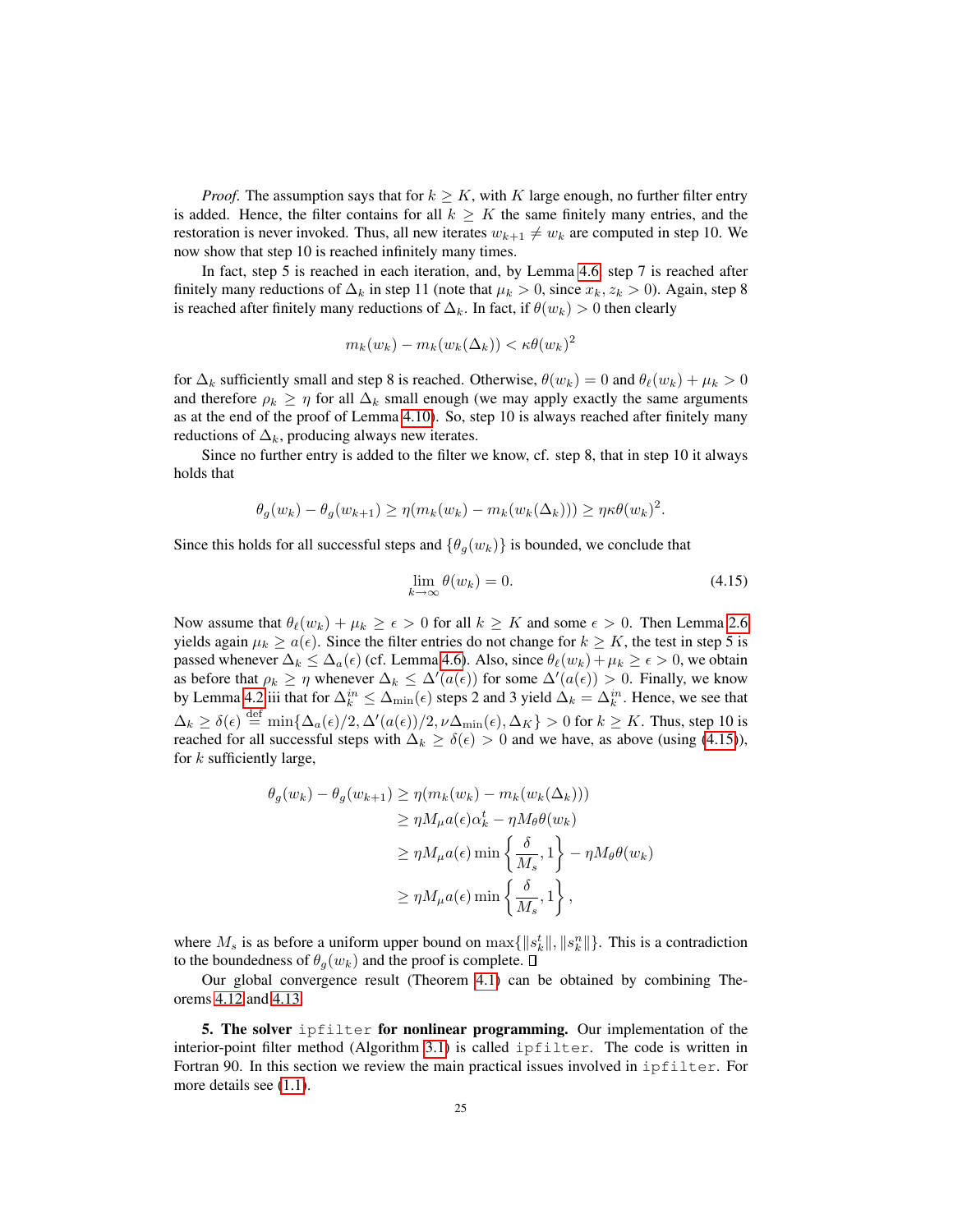5.1. Upper and lower bounds. The implemention of the primal-dual interior-point filter method (Algorithm [3.1\)](#page-15-0) considered in ipfilter handles problems of the form

<span id="page-25-0"></span>
$$
\min f(x)
$$
  
s.t.  $h(x) = 0$ ,  
 $l \le x \le u$ ,

where  $l \in (\{-\infty\} \cup \mathbb{R})^n$  and  $u \in (\mathbb{R} \cup \{\infty\})^n$ . Upper and lower bounds on the variables are thus considered explicitly avoiding in this case the introduction of slack variables. In some problems not all variables have upper and lower bounds, and ipfilter was adapted to take care of such situations, including the case where all the variables are free. The current version of the code also addresses unconstrained problems and problems with simple bounds but this is not treated in this paper.

Under this new formulation, the Lagrangian function becomes

$$
\ell(w) = f(x) + h(x)^T y - (x - l)^T z^l - (u - x)^T z^u,
$$

where  $w = (x, y, z^l, z^u) \in \mathbb{R}^{3n+m}$  and  $z^l \in \mathbb{R}^n$  and  $z^u \in \mathbb{R}^n$  are the Lagrange multipliers associated with the lower and upper bounds, respectively. The quantity  $\mu$  is now defined as

$$
\mu = \frac{(x - l)^T z^l + (u - x)^T z^u}{2n},
$$

and the centrality measure as

$$
\theta_c(w) = \left\| \left( \begin{array}{c} (X-L)z^l - \mu e \\ (U-X)z^u - \mu e \end{array} \right) \right\|,
$$

where  $L = \text{diag}(l)$  and  $U = \text{diag}(u)$ . Finally, the neighborhood  $\mathcal{N}(\gamma, M, p)$  is now defined as

$$
\mathcal{N}(\gamma, M, p) = \{w : l < x < u, \ (z^l, z^u) > 0, \ (X - L)z^l \ge \gamma \mu e, \ (U - X)z^u \ge \gamma \mu e, \ \theta_h(w) + \theta_\ell(w)^p \le M\mu\}.
$$

5.2. Linear systems. The systems of linear equations that define the normal and tangential steps are redefined as

$$
\begin{pmatrix}\nH & A & -I & I \\
A^T & 0 & 0 & 0 \\
Z^l & 0 & X - L & 0 \\
-Z^u & 0 & 0 & U - X\n\end{pmatrix}\n\begin{pmatrix}\n\Delta x^n \\
\Delta y^n \\
\Delta z^{l,n} \\
\Delta z^{u,n}\n\end{pmatrix} = -\n\begin{pmatrix}\n0 \\
h(x) \\
(X - L)z^l - \mu e \\
(U - X)z^u - \mu e\n\end{pmatrix}
$$
\n(5.1)

<span id="page-25-1"></span>and

$$
\begin{pmatrix}\nH & A & -I & I \\
A^T & 0 & 0 & 0 \\
Z^l & 0 & X - L & 0 \\
-Z^u & 0 & 0 & U - X\n\end{pmatrix}\n\begin{pmatrix}\n\Delta x^t \\
\Delta y^t \\
\Delta z^{l,t} \\
\Delta z^{u,t}\n\end{pmatrix} = -\n\begin{pmatrix}\n\nabla_x \ell(w) \\
0 \\
(1 - \sigma)\mu e \\
(1 - \sigma)\mu e\n\end{pmatrix},
$$
\n(5.2)

where H denotes  $\nabla_{xx}^2 \ell(w)$  or an approximation thereof, A denotes  $\nabla h(x)$ ,  $Z^l = \text{diag}(z^l)$ , and  $Z^u = \text{diag}(z^u)$ . From now on, we will deal with both systems at the same time, considering a generic right-hand-side of the form  $(r_1, r_2, r_3, r_4)$ .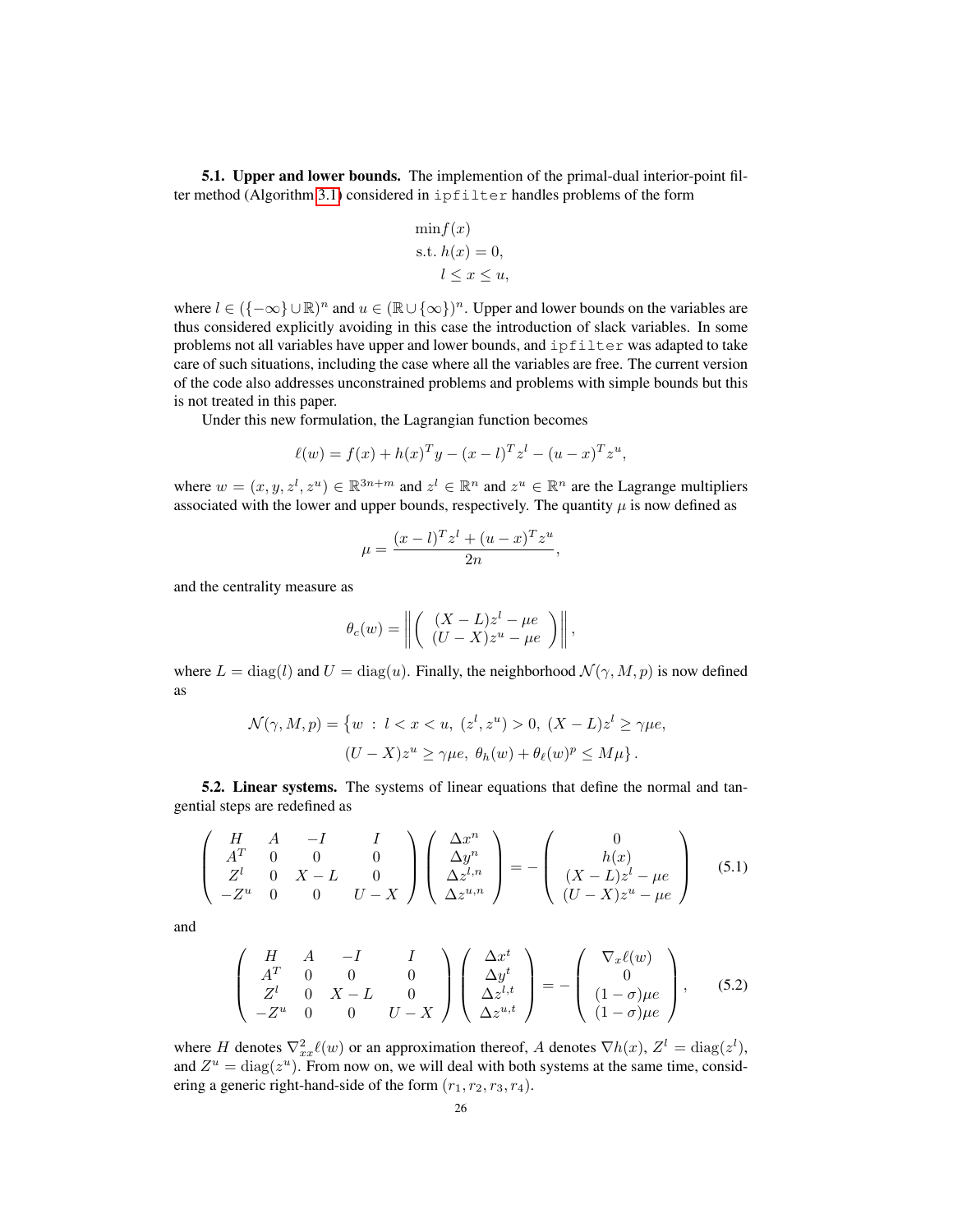Most of the computational effort of the algorithm is spent in solving these systems of linear equations. Instead of solving the nonsymmetric linear systems [\(5.1\)](#page-25-0) and [\(5.2\)](#page-25-1), we solve equivalent, smaller and symmetric systems, using some algebraic manipulations known in interior-point methods. We start by eliminating the last two block rows

$$
\Delta z^{l} = (X - L)^{-1} (r_3 - Z^{l} \Delta x),
$$
  
\n
$$
\Delta z^{u} = (U - X)^{-1} (r_4 + Z^{u} \Delta x),
$$

and writing

$$
\begin{pmatrix}\nH + (X - L)^{-1}Z^{l} + (U - X)^{-1}Z^{u} & A \\
A^{T} & 0\n\end{pmatrix}\n\begin{pmatrix}\n\Delta x \\
\Delta y\n\end{pmatrix} =
$$
\n
$$
= \begin{pmatrix}\nr_1 + (X - L)^{-1}r_3 - (U - X)^{-1}r_4 \\
r_2\n\end{pmatrix}.
$$

To avoid the inversion of  $X - L$  and  $U - X$  in the matrix systems, we rewrite them as:

$$
\begin{pmatrix}\nD^{1/2}HD^{1/2} + (U - X)Z^l + (X - L)Z^u & D^{1/2}A \\
(D^{1/2}A)^T & 0\n\end{pmatrix}\n\begin{pmatrix}\n\overline{\Delta x} \\
\Delta y\n\end{pmatrix} = \begin{pmatrix}\n\overline{r}_1 + \overline{r}_3 - \overline{r}_4 \\
r_2\n\end{pmatrix},
$$
\n(5.3)

where

<span id="page-26-0"></span>
$$
D = (X - L)(U - X),
$$
  
\n
$$
\bar{r}_1 = D^{1/2}r_1,
$$
  
\n
$$
\bar{r}_3 = (U - X)^{1/2}(X - L)^{-1/2}r_3,
$$
  
\n
$$
\bar{r}_4 = (U - X)^{-1/2}(X - L)^{1/2}r_4,
$$
  
\n
$$
\Delta x = D^{1/2}\overline{\Delta x}.
$$

Our implementation in ipfilter uses the sparse routines MA27 from HSL [\[7\]](#page-30-8) (the former Harwell Subroutine Library) to solve these symmetric systems. MA27 computes a factorization  $A = LDL^T$  of a symmetric matrix A, where L is a lower triangular matrix with ones in the diagonal and D is a block diagonal matrix formed by  $1 \times 1$  or  $2 \times 2$  diagonal blocks. We changed the following MA27 parameters: as the threshold parameter for the numerical pivoting we choose  $10^{-6}$  and as the pivoting tolerance we use  $10^{-12}$ .

The parameter  $\sigma$  is chosen in the following way: If  $\mu < 10^{-6}$  then  $\sigma = \sigma_f^{\text{int}} = 2.6 \times$  $10^{-3}$ , otherwise  $\sigma = \sigma^{\min} = 10^{-5}$ .

We must also mention that we compute a safe step if the tangential step length  $\alpha^t(\Delta)$ is less than a positive quantity  $\psi$  (in our implementation  $\psi = 0.8$ ). In that case, we use  $\sigma = \sigma_s^{\max} = 0.1$  (if  $\alpha^t(\Delta) < 10^{-3}$ ) or  $\sigma = \sigma_s^{\text{int}} = 10^{-3}$  (otherwise) and recompute the tangential step  $s^t$  by resolving the system [\(5.2\)](#page-25-1).

5.3. Control of inertia and conditioning. In  $\text{ipfilter}$  we introduce perturbations in the  $(1, 1)$  and  $(2, 2)$  blocks of the symmetric matrix M of the systems [\(5.3\)](#page-26-0),

<span id="page-26-1"></span>
$$
\left(\begin{array}{cc} M_{11} + \epsilon_1 I & M_{12} \\ M_{12}^T & -\epsilon_2 I \end{array}\right),\tag{5.4}
$$

where  $\epsilon_1$  and  $\epsilon_2$  are positive parameters. The (1, 1)-block perturbation is related to the regularization often applied to make the approximation of the Hessian of the Lagrangian positive definite on the null space of the constraints. The  $(2, 2)$ -block perturbation corresponds to the regularization of the equality constraints given by  $h(x) - \epsilon_2 y = 0$ .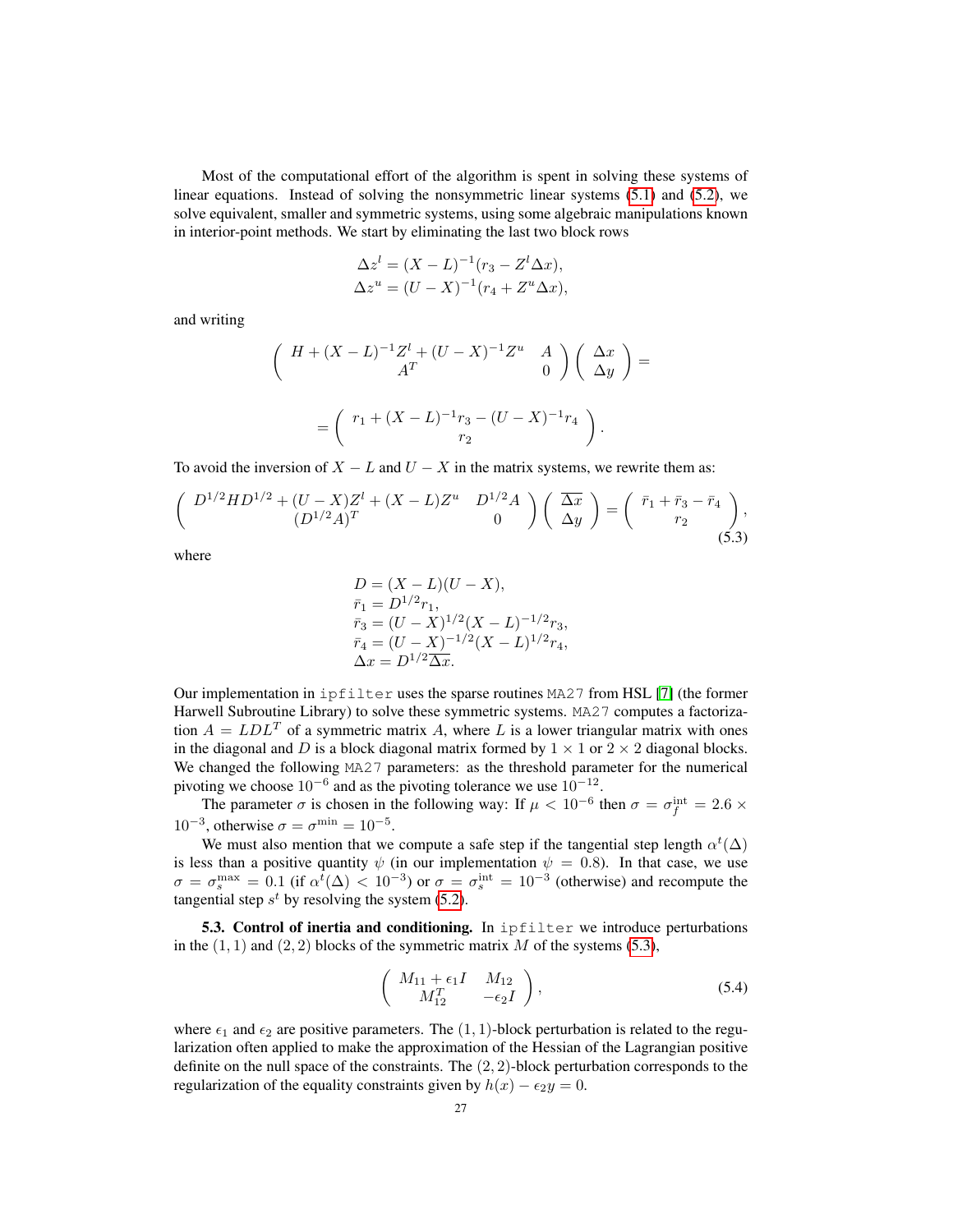The perturbations are chosen to force the inertia of M to be equal to  $(n, m, 0)$  (n positive eigenvalues,  $m$  negative eigenvalues, and  $0$  zero eigenvalues), which is known to be related to a QP subproblem convexification. The inertia control scheme that we use (see Algorithm [5.1\)](#page-27-0) is based on the one suggested by Wächter and Biegler [\[21\]](#page-31-11).

<span id="page-27-0"></span>ALGORITHM 5.1 (Inertia Control). Start with  $\epsilon_1^{\text{last}} = 0$  at the beginning of the optimization.

In each iteration:

- 1. Attempt to factorize the system matrix [\(5.4\)](#page-26-1), with  $\epsilon_1 = \epsilon_2 = 0$ . If the inertia is  $(n, m, 0)$  or both  $\theta_{\ell}(w)$  and  $\theta_h(w)$  are small (less than  $10^{-5}$ ), solve the systems [\(5.3\)](#page-26-0). Otherwise, go to step 2.
- 2. If the matrix is singular, set  $\epsilon_2 = 10^{-20}$ , otherwise, set  $\epsilon_2 = 0$ . Set also  $\epsilon_1 =$  $0.5 \times 10^{-6}$  (if  $\epsilon_1^{\text{last}} = 0$ ) or  $\epsilon_1 = \max\{10^{-20}, \epsilon_1^{\text{last}}/3\}$  (otherwise).
- 3. Attempt to factorize the perturbed matrix [\(5.4\)](#page-26-1). If the inertia is now  $(n, m, 0)$  then set  $\epsilon_1^{\text{last}} = \epsilon_1$  and solve the systems [\(5.3\)](#page-26-0). Otherwise, go to step 4.
- 4. If  $\epsilon_1^{\text{last}} = 0$ , set  $\epsilon_1 = 10 \times \epsilon_1$ , otherwise  $\epsilon_1 = 2 \times \epsilon_1$ .
- 5. If  $\epsilon_1 > 10^6$ , set  $\epsilon_1^{\text{last}} = \epsilon_1$ ,  $\epsilon_1 = 0$ , and  $\epsilon_2 = 10^{-20}$  and solve the systems [\(5.3\)](#page-26-0). Otherwise, go back to step 3.

Note that an approximation to the inertia of a matrix is readily available from the application of MA27 [\[7\]](#page-30-8).

**5.4. Initial point and warm start.** Given the initial primal point  $x_{in}$  associated with each problem, ipfilter first projects this point onto the interior of the box defined by the bound constraints and then, starting from this point, it applies a number (5 in the current implementation) of iterations of Newton's method (subject to the bound constraints) to minimize the function

$$
f(x) + \rho h(x)^{T} h(x) - \mu_{in} \sum_{i=1}^{n} \log(x_i - l_i) - \mu_{in} \sum_{i=1}^{n} \log(u_i - x_i),
$$

with  $\mu_{in} = 10^3$  and  $\rho$  chosen in the following way: If  $||h(x_{in})||_1 > 50$  then  $\rho = \rho^{\max} = 10^5$ ; otherwise if  $||h(x_{in})||_1 < 10^{-10}$  then  $\rho = \rho^{\min} = 1$ , otherwise  $\rho = \rho^{\text{int}} = 1.77 \times 10^3$ . The resulting point is the initial iterate  $x<sub>0</sub>$ . The iterations taken in this initial procedure are counted in the tables.

The initial multipliers with respect to the equality constraints are first set to:

$$
y_0 = \operatorname{argmin} \|\nabla f(x_0) + \nabla h(x_0) y - z_{in}^l + z_{in}^u\|,
$$

where, componentwise, we have  $z_{in}^l = \mu_{in}/(x_0 - l)$  and  $z_{in}^u = \mu_{in}/(u - x_0)$ . If  $y_0$  obtained in this way is too large, i.e., if  $||y_0||_{\infty} > y_{\text{max}}$  (with  $y_{\text{max}} = 2 \times 10^3$  in our implementation), then this initial value for  $y_0$  is discarded and the algorithm starts with  $y_0 = 0$ . Then, the initial multipliers with respect to the bounds are set to:

$$
z_0^l = \max \{ \nabla f(x_0) + \nabla h(x_0)y_0 + z_{in}^u, z_{in}^l \},
$$
  
\n
$$
z_0^u = \max \{ -\nabla f(x_0) - \nabla h(x_0)y_0 + z_0^l, z_{in}^u \}.
$$

The linear systems resulting from the application of Newton's method in the primal warm start procedure and from the calculation of  $y_0$  are converted in a  $2 \times 2$  symmetric block format by introducing an auxiliar, later discarded vector of variables. The sparse routines MA27 from HSL [\[7\]](#page-30-8) are also used to solve these symmetric systems. Our implementation uses the routines aplb and amub from the SPARSKIT Library (Version 2) [\[16\]](#page-31-13) to perform the matrix multiplications needed in the primal warm start procedure.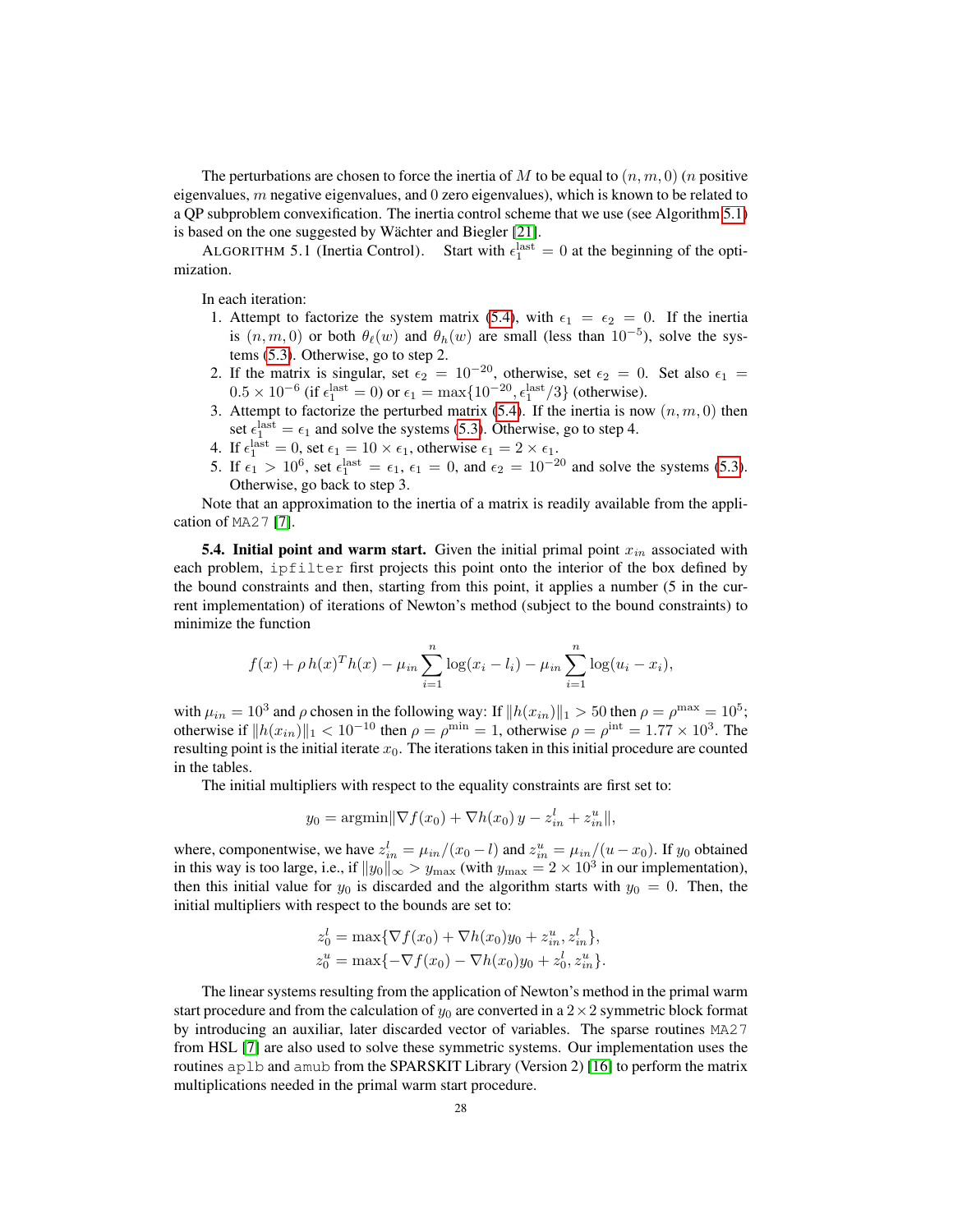**5.5. Restoration.** The purpose of a restoration algorithm in the context of Algorithm [3.1](#page-15-0) is to find a point  $w_{k+1} \in \mathcal{N}(\gamma, M, p)$  acceptable to the filter and such that the condition  $\theta(w_{k+1}) \leq \Delta_{k+1}^{in} \min\{\gamma_1, \gamma_2(\Delta_{k+1}^{in})^{\beta}\}\$  is satisfied with  $\Delta_{k+1}^{in} = \Delta_k$ . The implementation chosen for ipfilter follows the restoration algorithm proposed in [\[18,](#page-31-0) Algorithm 2] where essentially our primal-dual step computation is applied to minimize the value of

$$
\theta_2(w) \stackrel{\text{def}}{=} \frac{1}{2} \left( \theta_h(w)^2 + \theta_c(w)^2 \right) = \frac{1}{2} \left( \|h(x)\|^2 + \|Xz - \mu e\|^2 \right).
$$

The iterates of this restoration algorithm are forced to stay in the central neighborhood  $\mathcal{N}(\gamma, M, p)$  and to satisfy a sufficient decrease condition for  $\theta_2$ . We have tested also the alternative restoration scheme suggested in [\[18\]](#page-31-0) but its performance was not superior.

We have introduced some practical modifications to [\[18,](#page-31-0) Algorithm 2] to put emphasis on the reduction of  $\theta_2$  and therefore improve its efficiency. Thus, we replaced H by the identity matrix in the primal-dual systems defining the normal and tangential components. Also, in the right-hand-side vector of the linear system defining the tangential step we have replaced the term  $-\nabla_x \ell(w)$  by zero. In the restoration phase, we always introduce a perturbation in the (2, 2) block of the system matrix, of the form  $-\epsilon_2 I$ , where  $\epsilon_2 = \min\{\mu_k, 10^{-8}\}.$ 

**5.6. Other parameters and stopping criterion.** The  $\gamma$  and M parameters in  $\mathcal{N}(\gamma, M, p)$  are computed as follows:

$$
\gamma = \min\left\{10^{-3}, \frac{1}{2\mu_0} \min_{i=1,\dots,n} \left\{ \min\left\{ (X_0 - L) z_0^l \right\}_i, \left( U - X_0 z_0^u \right)_i \right\} \right\}
$$

and

$$
M = \max \left\{ 10^3, \frac{10^3}{\mu_0} \left( \theta_h(w_0) + \theta_\ell(w_0) \right) \right\}.
$$

The current implementation sets  $p = 1$  in  $\mathcal{N}(\gamma, M, p)$  since it supports only the use of secondorder derivatives. The update of  $\tau_k$  obeys to

$$
\tau_k = 1 - \min\{10^{-2}, 10^{-2} \mu_k^2\}.
$$

For the initial step length parameter  $\Delta_0^{in}$  we have chosen the value  $10^5$ . The update of  $\Delta_k^{in}$  in step 9 took the form:  $\Delta_{k+1}^{in} = 2\Delta_k$  when  $\rho_k > \eta_2$  and  $\Delta_{k+1}^{in} = \Delta_k$  otherwise. We have picked  $\eta = \eta_1 = 10^{-4}$ ,  $\eta_2 = 0.8$ , and  $\nu = 0.5$ . For the remaining parameters of the main algorithm we have chosen:

$$
\gamma_1 = 0.5, \ \gamma_2 = 1, \ \beta = 0.75, \ \kappa = 0.1, \text{ and } \gamma_{\mathcal{F}} = 10^{-3}.
$$

The parameters needed to update  $\Delta_k$  in the restoration procedure [\[18,](#page-31-0) Algorithm 2] were set similarly as in the main algorithm. The value of  $\Delta_k$  in the restoration is kept constant when the ratio of actual over predicted decreases for  $\theta_2$  was between  $\xi_1$  and  $\xi_2$  and doubled when this ratio is larger then  $\xi_2$ . We chose  $\xi_1 = 10^{-5}$  and  $\xi_2 = 0.5$ . The parameter  $\nu$  to enforce the iterates to lie in the central neighborhood was set to 0.5. Finally we set  $\sigma = 1$ .

The stopping criterion used by ipfilter is as similar to the one of ipopt [\[21\]](#page-31-11) as possible. In fact, ipfilter is stopped if

$$
\max\left\{\|h(x_k)\|_{\infty}, \frac{\left\|\left(\begin{array}{c} (X_k - L)z_k^l \\ (U - X_k)z_k^u \end{array}\right)\right\|_{\infty}}{s_c}, \frac{\|\nabla_x\ell(w_k)\|_{\infty}}{s_\ell}\right\} < 10^{-8},\right.
$$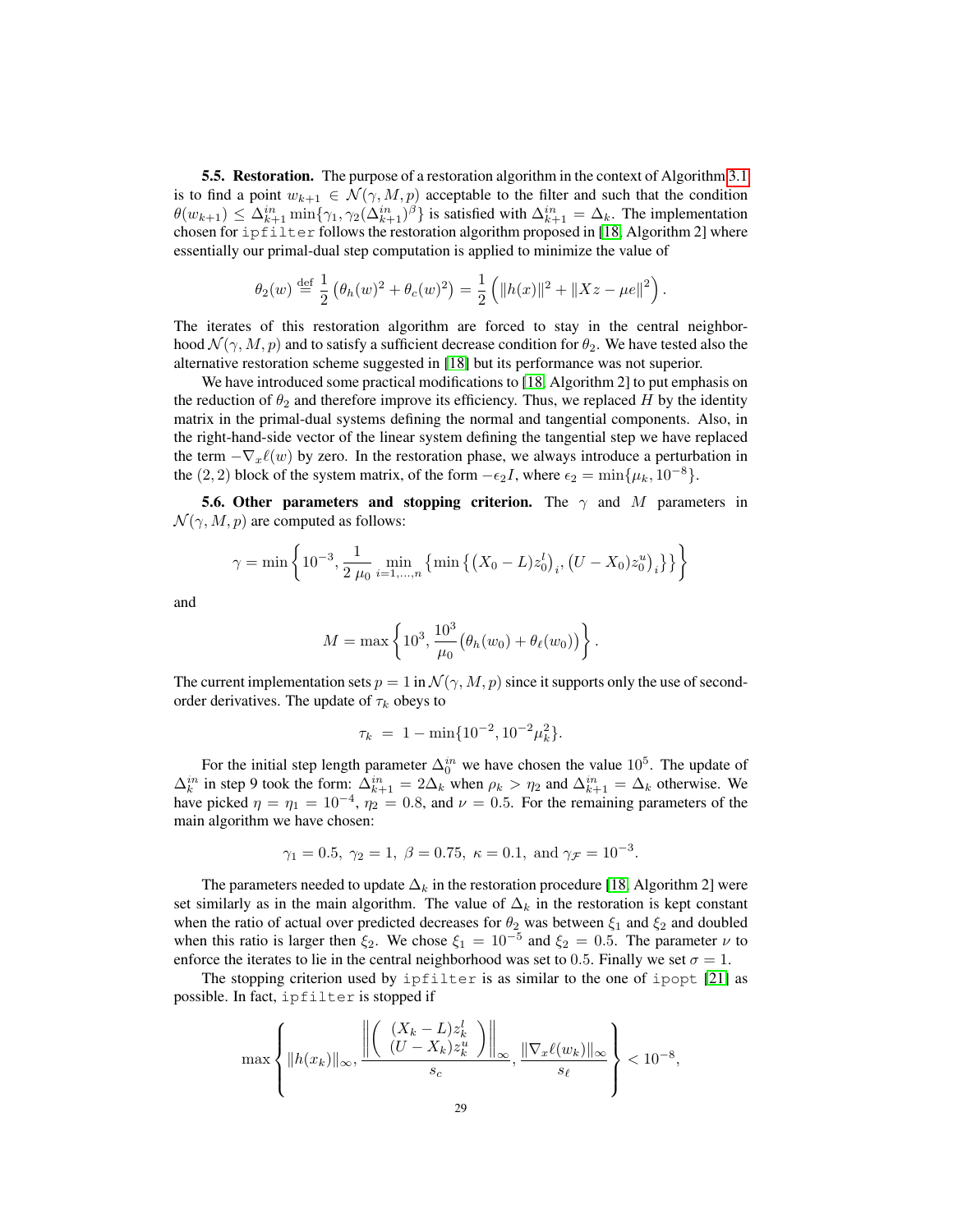|                       | $#$ problems    |                    |  |
|-----------------------|-----------------|--------------------|--|
| dimensions            | an old CUTE set | CUTEr (Sept. 2008) |  |
| n < 1000              | 388 (45)        | 390 (56)           |  |
| $1000 \leq n < 10000$ | 76 (1544)       | 182 (3194)         |  |
| n > 10000             | 5 (7979)        | 59 (6354)          |  |
| total                 | 469             | 631                |  |
| TABLE 6.1             |                 |                    |  |

<span id="page-29-0"></span>*Dimensions of the test problems (*n *is the number of variables and in brackets it is indicated the average number of equality constraints).*

|                                     | $#$ problems    |                    |  |
|-------------------------------------|-----------------|--------------------|--|
| problem class                       | an old CUTE set | CUTEr (Sept. 2008) |  |
| equality constrained                | 245             | 327                |  |
| inequality constrained              | 177             | 226                |  |
| mixed (equalities and inequalities) | 47              | 78                 |  |
| linearly constrained                | 171             | 205                |  |
| nonlinearly constrained             | 298             | 426                |  |
| quadratic programming               | 91              | 103                |  |

TABLE 6.2

<span id="page-29-1"></span>*A summary of the test problems.*

where  $s_c$  and  $s_{\ell}$  are scaling factors given by

$$
s_c = 10^{-2} \max \left\{ 100, \frac{\|z_k^l\|_1 + \|z_k^u\|_1}{2n} \right\},
$$
  

$$
s_\ell = 10^{-2} \max \left\{ 100, \frac{\|y_k\|_1 + \|z_k^l\|_1 + \|z_k^u\|_1}{m + 2n} \right\},
$$

or if

$$
\Delta_k < 10^{-10},
$$

or if the number of iterations reaches 1000.

6. Numerical results. We report the results of  $\text{ipfilter}$  on a set of problems from the CUTEr test set [\[14\]](#page-31-10) with at least one constraint (not of the simple bound type) for which  $n \geq$  $m$  in our formulation. The problem dimensions are summarized in Table [6.1.](#page-29-0) In Table [6.2,](#page-29-1) we give some information on the different types of problems of this test set<sup>[1](#page-29-2)</sup>. Since we tested ipfilter mostly on an old CUTE set (also reported in these tables), we also present the results for this test set. The two lists of problems are given in [\(1.1\)](#page-1-2).

We compared the performance of  $ipfilter$  (version 0.2) with the interior-point barrier filter solver ipopt, version 3.5.1 in C++, developed by Wächter and Biegler [\[21\]](#page-31-11). The tests were run on a Fujitsu-Siemens Celsius V810 workstation (4 GB RAM, 2 processors AMD 2.2GHz). The results are summarized in Table [6.3.](#page-30-9) We declared failure for both codes when the step size becomes too small (either in the main algorithm or in the restoration), the maximum number of (primal-dual) iterations is reached or a budget of 500 minutes of CPU time is spent, before the termination criterion is met for a stopping tolerance of  $10^{-8}$ .

<span id="page-29-2"></span><sup>&</sup>lt;sup>1</sup>We excluded 91 problems which required an increase of the default size parameters of sifdec in CUTEr.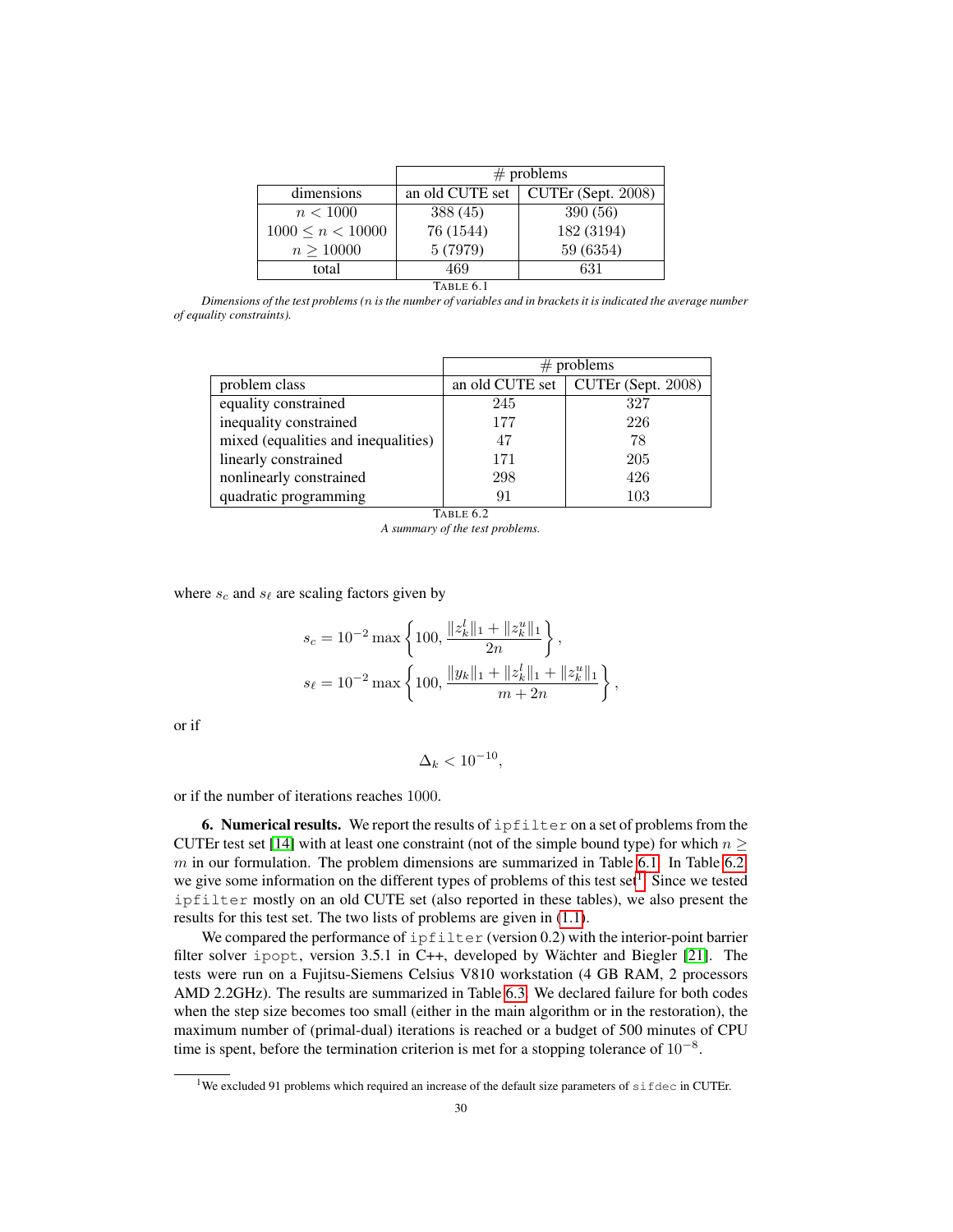|                                       | an old CUTE set     |         | CUTEr (Sept. 2008) |        |
|---------------------------------------|---------------------|---------|--------------------|--------|
|                                       | ipfilter            | ipopt   | ipfilter           | ipopt  |
| $#$ problems solved                   | 449                 | 448     | 532                | 549    |
| $%$ robustness                        | 95.74%              | 95.52\% | 84.34%             | 87.00% |
| $#$ average iterations                | 27.55               | 27.19   | 47.44              | 38.58  |
| $\#$ problems solved (< 500 iter.)    | 449                 | 447     | 525                | 545    |
| $\%$ robustness (< 500 iter.)         | 95.74%              | 95.31%  | 83.20%             | 86.37% |
| $\#$ average iterations (< 500 iter.) | 27.55               | 25.78   | 37.51              | 34.14  |
|                                       | TARLE <sub>63</sub> |         |                    |        |

<span id="page-30-9"></span>

| Robustness and average number of iterations. |  |  |  |  |
|----------------------------------------------|--|--|--|--|
|----------------------------------------------|--|--|--|--|

|                                       | an old CUTE set |        | CUTEr (Sept. 2008) |        |
|---------------------------------------|-----------------|--------|--------------------|--------|
|                                       | ipfilter        | ipopt  | ipfilter           | ipopt  |
| $#$ problems solved                   | 91              | 88     | 97                 | 93     |
| $\%$ robustness                       | 100.00%         | 96.70% | 94.17%             | 90.29% |
| $#$ average iterations                | 26.74           | 36.45  | 42.35              | 47.09  |
| $\#$ problems solved (< 500 iter.)    | 91              | 88     | 96                 | 92     |
| $\%$ robustness (< 500 iter.)         | 100.00%         | 96.70% | 93.20%             | 89.32% |
| $\#$ average iterations (< 500 iter.) | 26.74           | 36.45  | 33.90              | 40.96  |

TABLE 6.4

<span id="page-30-10"></span>*Robustness and average number of iterations (quadratic programming problems).*

We made several other tests which are not reported in detail in this paper. For instance, we tested the impact on the performance of ipfilter, of the new optimality filter entries, [\(2.11\)](#page-3-3) and [\(2.12\)](#page-3-2), compared to the one suggested in [\[18\]](#page-31-0) and given in [\(2.10\)](#page-3-1). Regardless of the measure chosen (robustness, number of iterations, or final objective function value), the optimality filter entry [\(2.12\)](#page-3-2) seems to be the best among the three.

We also analyzed the performance of the two codes on the different problem classes of Table [6.2.](#page-29-1) The relative performances for the different classes followed the general pattern, except for quadratic programming where ipfilter seems to be currently slightly better than ipopt (see Table [6.4\)](#page-30-10).

## REFERENCES

- <span id="page-30-0"></span>[1] M. ARGAEZ AND R. A. TAPIA, *On the global convergence of a modified augmented Lagrangian linesearch interior-point Newton method for nonlinear programming*, J. Optim. Theory Appl., 114 (2002), pp. 1–25.
- <span id="page-30-1"></span>[2] R. H. BYRD, J. C. GILBERT, AND J. NOCEDAL, *A trust region method based on interior point techniques for nonlinear programming*, Math. Program., 89 (2000), pp. 149–185.
- <span id="page-30-4"></span>[3] R. H. BYRD, M. E. HRIBAR, AND J. NOCEDAL, *An interior point algorithm for large-scale nonlinear programming*, SIAM J. Optim., 9 (1999), pp. 877–900.
- <span id="page-30-2"></span>[4] L. CHEN AND D. GOLDFARB, *Interior-point*  $\ell_2$ -penalty methods for nonlinear programming with strong *global convergence properties*, Math. Program., (2008, to appear).
- <span id="page-30-6"></span>[5] C. M. CHIN AND R. FLETCHER, *On the global convergence of an SLP-filter algorithm that takes EQP steps*, Math. Program., 96 (2001), pp. 161–177.
- <span id="page-30-7"></span>[6] A. R. CONN, N. I. M. GOULD, AND PH. L. TOINT, *Trust-Region Methods*, MPS-SIAM Series on Optimization, SIAM, Philadelphia, 2000.
- <span id="page-30-8"></span>[7] I. S. DUFF AND J. K. REID, *Some design features of a sparse matrix code*, ACM Trans. Math. Software, 5 (1979), pp. 18–35.
- <span id="page-30-3"></span>[8] A. S. EL-BAKRY, R. A. TAPIA, T. TSUCHIYA, AND Y. ZHANG, *On the formulation and theory of the Newton interior–point method for nonlinear programming*, J. Optim. Theory Appl., 89 (1996), pp. 507–541.
- <span id="page-30-5"></span>[9] R. FLETCHER, N. I. M. GOULD, S. LEYFFER, PH. L. TOINT, AND A. WÄCHTER, Global convergence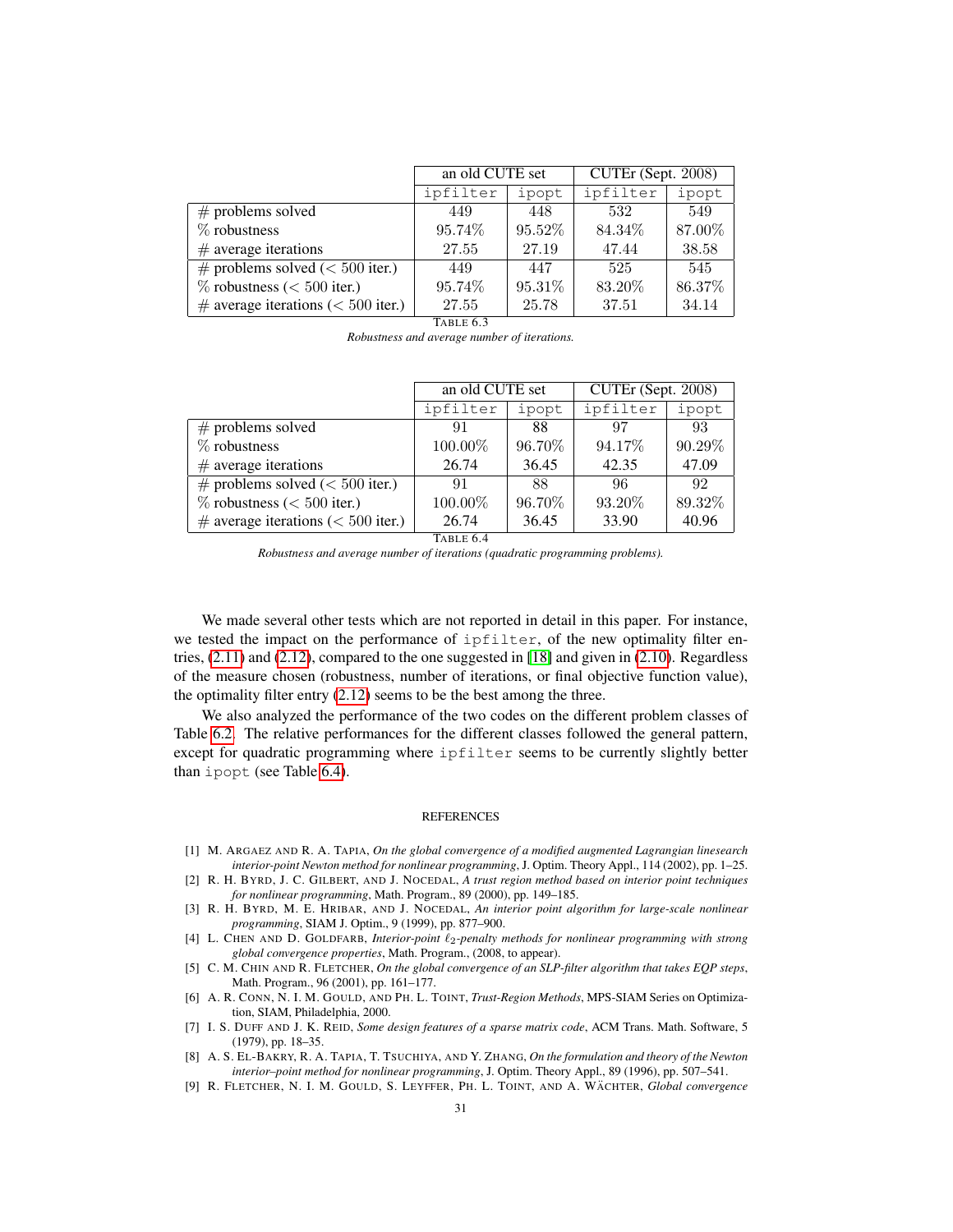*of trust-region SQP-filter algorithms for general nonlinear programming*, SIAM J. Optim., 13 (2002), pp. 635–659.

- <span id="page-31-7"></span>[10] R. FLETCHER AND S. LEYFFER, *Nonlinear programming without a penalty function*, Math. Program., 91 (2002), pp. 239–269.
- <span id="page-31-8"></span>[11] R. FLETCHER, S. LEYFFER, AND PH. L. TOINT, *On the global convergence of an SLP-filter algorithm*, Tech. Report NA/183, University of Dundee, 1998.
- <span id="page-31-9"></span>[12] , *On the global convergence of a filter–SQP algorithm*, SIAM J. Optim., 13 (2002), pp. 44–59.
- <span id="page-31-1"></span>[13] A. FORSGREN, P. E. GILL, AND M. H. WRIGHT, *Interior methods for nonlinear optimization*, SIAM Rev., 44 (2002), pp. 525–597.
- <span id="page-31-10"></span>[14] N. I. M. GOULD, D. ORBAN, AND P. L. TOINT, *CUTEr, a Constrained and Unconstrained Testing Environment, revisited*, ACM Trans. Math. Software, 29 (2003), pp. 373–394.
- <span id="page-31-2"></span>[15] N. I. M. GOULD, D. ORBAN, AND PH. L. TOINT, *Numerical methods for large-scale nonlinear optimization*, Acta Numer., 14 (2005), pp. 299–361.
- <span id="page-31-13"></span>[16] Y. SAAD, *SPARSKIT: A basic tool kit for sparse matrix computations.*, Tech. Report RIACS-90-20, Research Institute for Advanced Computer Science, NASA Ames Research Center, Moffett Field, CA, 1990. http://www-users.cs.umn.edu/~saad/software/SPARSKIT/sparskit.html.
- <span id="page-31-3"></span>[17] A. L. TITS, A. WÄCHTER, S. BAKHTIARI, T. J. URBAN, AND C. T. LAWRENCE, *A primal-dual interiorpoint method for nonlinear programming with strong global and local convergence properties*, SIAM J. Optim., 14 (2003), pp. 173–199.
- <span id="page-31-0"></span>[18] M. ULBRICH, S. ULBRICH, AND L. N. VICENTE, *A globally convergent primal-dual interior-point filter method for nonlinear programming*, Math. Program., 100 (2004), pp. 379–410.
- <span id="page-31-6"></span>[19] R. J. VANDERBEI AND D. F. SHANNO, *An interior-point algorithm for nonconvex nonlinear programming*, Comput. Optim. and Appl., 13 (1999), pp. 231–252.
- <span id="page-31-4"></span>[20] A. WACHTER AND L. T. BIEGLER, *Line search filter methods for nonlinear programming: Motivation and global convergence*, SIAM J. Optim., 16 (2005), pp. 1–32.
- <span id="page-31-11"></span>[21] A. WÄCHTER AND L. T. BIEGLER, *On the implementation of a primal-dual interior point filter line search algorithm for large-scale nonlinear programming*, Math. Program., 106 (2006), pp. 25–57.
- <span id="page-31-12"></span>[22] S. J. WRIGHT, *Primal-Dual Interior-Point Methods*, SIAM, Philadelphia, 1997.
- <span id="page-31-5"></span>[23] H. YAMASHITA, H. YABE, AND T. TANABE, *A globally and superlinearly convergent primal-dual interior point trust region method for large scale constrained optimization*, Math. Program., 102 (2005), pp. 111– 151.

## Appendix: Proof of Lemma [2.2.](#page-5-4)

For the proof of Lemma [2.2](#page-5-4) we use the following estimates.

<span id="page-31-15"></span><span id="page-31-14"></span>LEMMA 6.1. *The following estimates hold, using the conventions*  $0^0 = 1$ ,  $0^\alpha = 0$ ,  $\alpha > 0$ .

$$
\forall a, b \ge 0, \ \alpha \in [0, 1]: \quad (a+b)^{\alpha} \le a^{\alpha} + b^{\alpha}.\tag{6.1}
$$

$$
\forall \alpha, t \in [0, 1]: \quad t^{\alpha} + (1 - t)^{\alpha} \le 2^{1 - \alpha}.
$$

*Proof.* Proof of [\(6.1\)](#page-31-14): The cases  $a = 0$  or  $b = 0$  or  $\alpha = 0$  are obvious. We thus can assume  $a, \alpha > 0$  and bracket out a. Then we have to prove

$$
f(t) \stackrel{\text{def}}{=} 1 + t^{\alpha} - (1 + t)^{\alpha} \ge 0 \quad \forall \ 0 \le t \le 1.
$$

We have

$$
f(0) = 0
$$
,  $f'(t) = \alpha t^{\alpha - 1} - \alpha (1 + t)^{\alpha - 1} \ge 0$   $(t > 0)$ .

Proof of [\(6.2\)](#page-31-15): Consider first the case  $\alpha = 0$ . Then

$$
t^{0} + (1 - t)^{0} = 1 + 1 = 2^{1 - 0}.
$$
  
32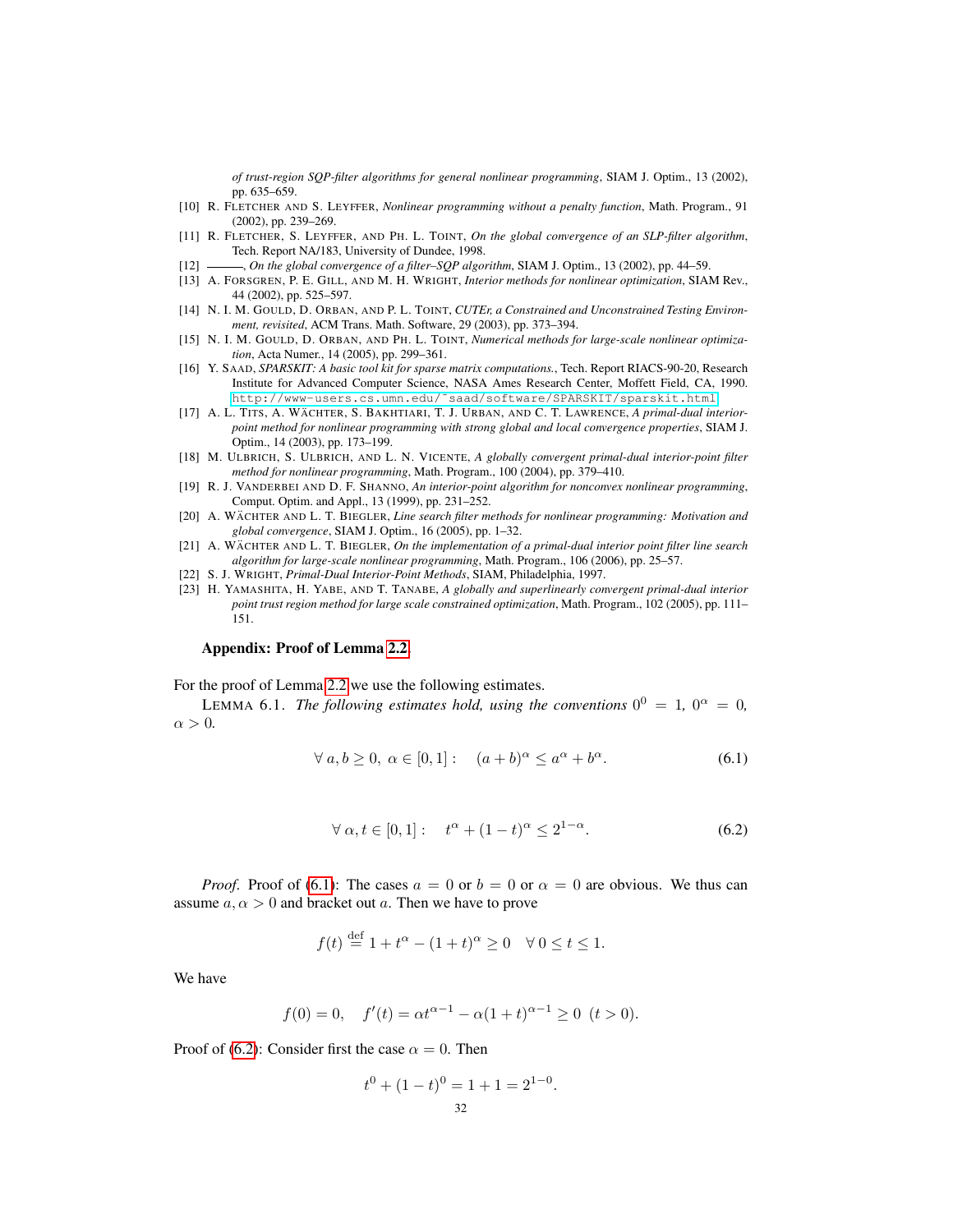For the case  $\alpha \in (0, 1]$  and  $t \in \{0, 1\}$  we obtain

$$
t^{\alpha} + (1 - t)^{\alpha} = 0^{\alpha} + 1^{\alpha} = 1 \le 2^{1 - \alpha}.
$$

Finally, let  $\alpha \in (0, 1]$  and  $t \in (0, 1)$  and consider

$$
f(t) \stackrel{\text{def}}{=} t^{\alpha} + (1 - t)^{\alpha}.
$$

Then

$$
f'(t) = \alpha t^{\alpha - 1} - \alpha (1 - t)^{\alpha - 1} \begin{cases} \ge 0 & 0 < t < 1/2, \\ = 0 & t = 1/2, \\ \le 0 & 1/2 < t < 1. \end{cases}
$$

Therefore,

$$
f(t) \le f(1/2) = 2 \cdot 2^{-\alpha} = 2^{1-\alpha}.
$$

 $\Box$ 

We are now able to prove Lemma [2.2.](#page-5-4) *Proof*. (of Lemma [2.2\)](#page-5-4) We have

$$
\nabla g(x) = p||x||^{p-2}x \ (x \neq 0), \quad \nabla g(0) = 0 \ (p > 1).
$$

Furthermore,

$$
\nabla^2 g(x) = p||x||^{p-2}I + p(p-2)||x||^{p-4}xx^T \ (x \neq 0), \quad \nabla^2 g(0) = 2I \ (p=2).
$$

Let  $x, y \in \mathbb{R}^n$  be arbitrary and let  $\tau$  be the minimizer of  $t \in [0, 1] \mapsto ||(1-t)x + ty||$ . Setting  $z = (1 - \tau)x + \tau y$  we have  $z \bot (y - x)$ .

We first consider the situation  $\rho \stackrel{\text{def}}{=} ||z|| > 0$  and prove the second part of the lemma. The eigenvalues of  $\nabla^2 g(x)$  are:

 $p||x||^{p-2}$  (multiplicity  $n-1$ ),  $p||x||^{p-2} + p(p-2)||x||^{p-2} = p(p-1)||x||^{p-2}$ . Hence, since  $p \leq 2$ 

$$
\|\nabla^2 g(x)\| = p\|x\|^{p-2}.
$$

Therefore, we can estimate

$$
\|\nabla g(y) - \nabla g(x)\| \le \int_0^1 \|\nabla^2 g(x + t(y - x))(y - x)\| \, dt \le p\rho^{p-2} \|y - x\|.
$$

Now we turn to the first assertion of the lemma. We distinguish two cases. If  $\rho \stackrel{\text{def}}{=} ||z|| \le ||y - x||/2$  we obtain by using [\(6.1\)](#page-31-14) and [\(6.2\)](#page-31-15)

$$
\|\nabla g(y) - \nabla g(x)\| \le \|\nabla g(y)\| + \|\nabla g(x)\| = p\|y\|^{p-1} + p\|x\|^{p-1}
$$
  
\n
$$
= p(\|z\|^2 + (1-\tau)^2 \|y-x\|^2)^{\frac{p-1}{2}} + p(\|z\|^2 + \tau^2 \|y-x\|^2)^{\frac{p-1}{2}}
$$
  
\n
$$
\le 2p\|z\|^{p-1} + p(\tau^{p-1} + (1-\tau)^{p-1})\|y-x\|^{p-1}
$$
  
\n
$$
\le 2p\|z\|^{p-1} + 2^{2-p}p\|y-x\|^{p-1}
$$
  
\n
$$
\le 2 \cdot 2^{1-p}p\|y-x\|^{p-1} + 2^{2-p}p\|y-x\|^{p-1}
$$
  
\n
$$
= 2^{3-p}p\|y-x\|^{p-1}.
$$

If  $\rho \stackrel{\text{def}}{=} ||z|| > ||y - x||/2$  we can use the assertion already proved to arrive at  $\|\nabla g(y) - \nabla g(x)\| \leq p\rho^{p-2} \|y - x\| \leq 2^{2-p} p \|y - x\|^{p-1}.$ 

 $\Box$